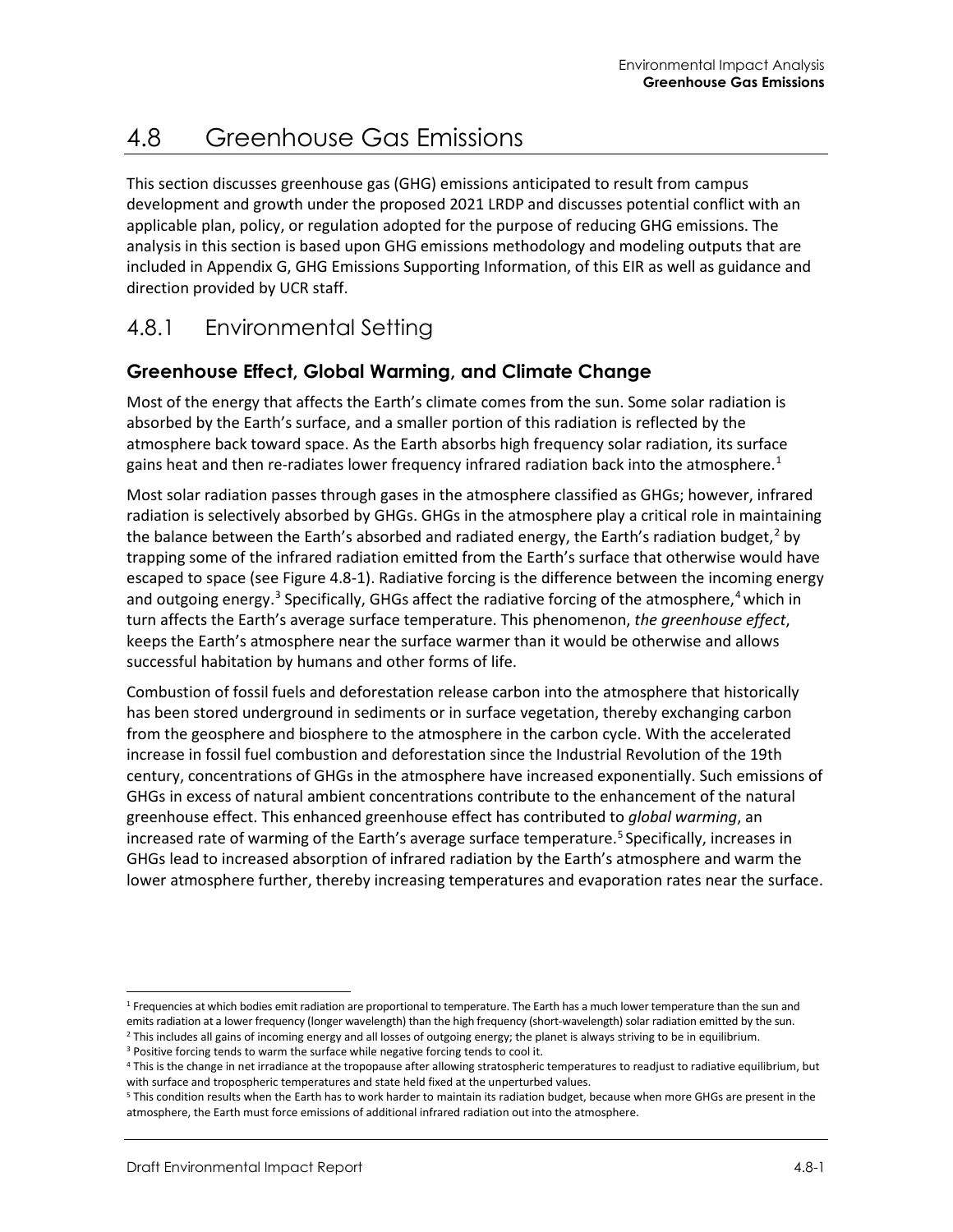

<span id="page-1-0"></span>**Figure 4.8-1 The Greenhouse Gas Effect**

Source: United Nations Environmental Program/GRID-Arendal 2005

Variations in natural phenomena such as volcanoes and solar activity produced most of the global temperature increase that occurred during preindustrial times. More recently, however, increasing atmospheric GHG concentrations resulting from human activity have been responsible for most of the observed global temperature increase.<sup>6</sup>

Warming affects global atmospheric circulation and temperatures; oceanic circulation and temperatures; wind and weather patterns; average sea level; ocean acidification; chemical reaction rates; precipitation rates, timing, and form; snowmelt timing and runoff flow; water supply; wildfire risks; and other phenomena, in ways collectively referred to as *climate change*. Climate change is the alteration in the average weather of the Earth that is measured by modifications in wind patterns, storms, precipitation, and temperature. These changes are assessed using historical records of temperature changes occurring in the past, such as during previous ice ages. Many of the concerns regarding climate change use this data to extrapolate a level of statistical significance specifically focusing on temperature records from the last 150 years (the Industrial Age) that differ from previous climate changes in rate and magnitude.

<span id="page-1-1"></span><sup>6</sup> These basic conclusions have been endorsed by more than 45 scientific societies and academies of science, including all of the national academies of science of the major industrialized countries. Since 2007, no scientific body of national or international standing has maintained a dissenting opinion.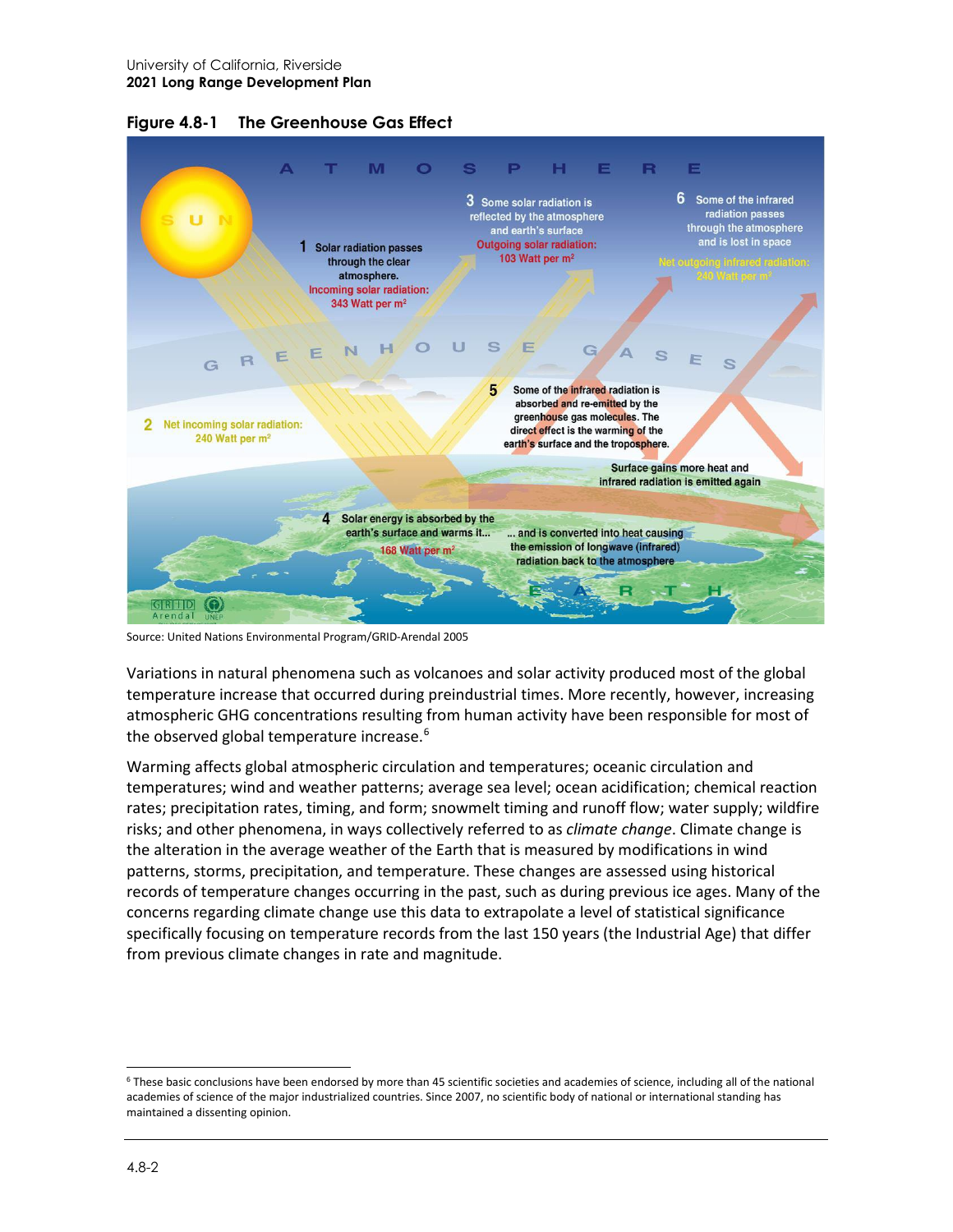### **Temperature Predictions**

The United Nations Intergovernmental Panel on Climate Change (IPCC) was established by the World Meteorological Organization and United Nations Environment Programme to assess scientific, technical, and socioeconomic information relevant to the understanding of climate change, its potential impacts, and options for adaptation and mitigation. The IPCC constructed several emission trajectories of GHGs needed to stabilize global temperatures and climate change impacts. In its Fourth Assessment Report, the IPCC predicted that the global mean temperature change from 1990 to 2100, given six scenarios, could range from 1.1 degrees Celsius (°C) to 6.4°C. Regardless of analytical methodology, global average temperatures and sea levels are expected to rise under all scenarios. The report also concluded that "[w]arming of the climate system is unequivocal," and that "[m]ost of the observed increase in global average temperatures since the mid-20<sup>th</sup> century is very likely due to the observed increase in anthropogenic GHG concentrations." Warming of the climate system is now considered to be unequivocal, with the global surface temperature increasing about 1.33 degrees Fahrenheit (°F) over the last 100 years. The IPCC predicts increases in global average temperature of between 2°F and 11°F over the next 100 years (IPCC 2007a).

### **Greenhouse Gases and Global Emission Sources**

Gases that trap heat in the atmosphere are referred to as GHGs. Prominent GHGs that naturally occur in the Earth's atmosphere are water vapor, carbon dioxide (CO<sub>2</sub>), methane (CH<sub>4</sub>), oxides of nitrogen (NO<sub>x</sub>), and ozone. Anthropogenic (human-caused) GHG emissions include releases of these GHGs plus release of human-made gases with high global warming potential (GWP) (ozone-depleting substances such as chlorofluorocarbons  $[CFCs]$ <sup>[7](#page-2-0)</sup> and aerosols, hydrofluorocarbons (HFCs), perfluorocarbons (PFCs), and sulfur hexafluoride (SF $_6$ ). The GHGs listed by the IPCC (CO<sub>2</sub>, CH<sub>4</sub>, nitrous oxide ( $N_2$ O), HFCs, PFCs, and  $SF_6$ ) are discussed below, in order of abundance in the atmosphere. Water vapor, despite being the most abundant GHG, is not discussed below, because natural concentrations and fluctuations far outweigh anthropogenic influences, making it impossible to predict. Ozone is not included, because it does not directly affect radiative forcing. Ozone-depleting substances (CFCs, halons, carbon tetrachloride, methyl chloroform, and hydrochlorofluorocarbons) are not included, because they have been replaced by HFCs and PFCs.

The global warming potential is the potential of a gas or aerosol to trap heat in the atmosphere and is essentially a measurement of the radiative forcing of a GHG compared with the reference gas,  $CO<sub>2</sub>$ . Individual GHG compounds have varying potential for contributing to global warming. For example, CH<sub>4</sub> is 25 times as potent as CO<sub>2</sub>, while SF<sub>6</sub> is 22,200 times more potent than CO<sub>2</sub> on a molecule-permolecule basis. To simplify reporting and analysis, methods have been set forth to describe emissions of GHGs in terms of a single gas. The most commonly accepted method for comparing GHG emissions is the GWP methodology defined in the IPCC reference documents (IPCC 2014a). The IPCC defines the GWP of various GHG emissions on a normalized scale that recasts all GHG emissions in terms of carbon dioxide equivalents ( $CO<sub>2</sub>e$ ), which compares the gas in question to that of the same mass of CO<sub>2</sub> (by definition, CO<sub>2</sub> has a GWP of 1). The global warming potential of a GHG is a measure of how much a given mass of a GHG is estimated to contribute to global warming. Thus, to describe how much global warming a given type and amount of GHG may cause, the CO<sub>2</sub>e is used. A  $CO<sub>2</sub>e$  is the mass emissions of an individual GHG multiplied by its global warming potential. As such, a high GWP represents high absorption of infrared radiation and a long atmospheric lifetime compared to  $CO<sub>2</sub>$ . One must also select a time horizon to convert GHG emissions to equivalent  $CO<sub>2</sub>$ 

<span id="page-2-0"></span><sup>7</sup> CFCs destroy stratospheric ozone. The Montreal Protocol on Substances that Deplete the Ozone Layer prohibited CFCs production in 1987.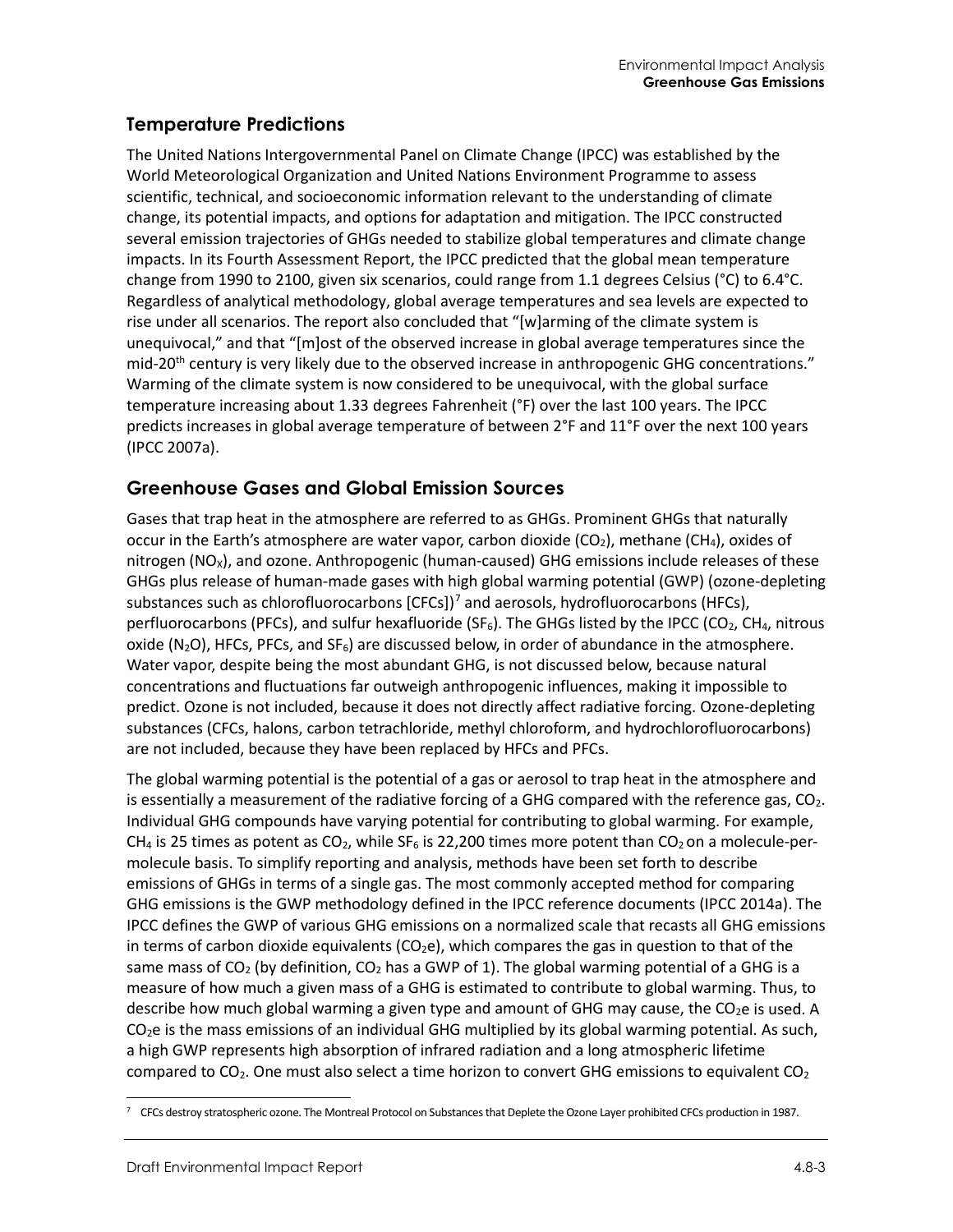emissions to account for chemical reactivity and lifetime differences among various GHG species. The standard time horizon for climate change analysis is 100 years. Generally, GHG emissions are quantified in terms of metric tons (MT)  $CO<sub>2</sub>e$  emitted per year.

The atmospheric residence time of a gas is equal to the total atmospheric abundance of the gas divided by its rate of removal (Seinfeld 2006). The atmospheric residence time of a gas is, in effect, a half-life measurement of the length of time a gas is expected to persist in the atmosphere when accounting for removal mechanisms such as chemical transformation and deposition. [Table 4.8-1](#page-3-0) lists the GWP of each GHG and its lifetime. Units commonly used to describe the concentration of GHGs in the atmosphere are parts per million (ppm), parts per billion (ppb), and parts per trillion (ppt), referring to the number of molecules of the GHG in a sampling of 1 million, 1 billion, or 1 trillion molecules of air. Collectively, HFCs, PFCs, and  $SF_6$  are referred to as high-GWP gases. CO<sub>2</sub> is by far the largest component of worldwide  $CO<sub>2</sub>e$  emissions, followed by  $CH<sub>4</sub>$ , N<sub>2</sub>O, and high-GWP gases, in order of decreasing contribution to  $CO<sub>2</sub>e$ .

The primary human processes that release GHGs include the burning of fossil fuels for transportation, heating, and electricity generation; agricultural practices that release CH<sub>4</sub>, such as livestock grazing and crop residue decomposition; and industrial processes that release smaller amounts of high-GWP gases. Deforestation and land cover conversion have also been identified as contributing to global warming by reducing the Earth's capacity to remove  $CO<sub>2</sub>$  from the air and altering the Earth's albedo or surface reflectance, thus allowing more solar radiation to be absorbed. Specifically,  $CO<sub>2</sub>$  emissions associated with fossil fuel combustion are the primary contributors to human-induced climate change.  $CO<sub>2</sub>$ , CH<sub>4</sub>, and N<sub>2</sub>O emissions associated with human activities are the next largest contributors to climate change. GHGs of California concern are defined by California Assembly Bill (AB) 32 (see the Regulatory Environment subsection below for a description) and include CO<sub>2</sub>, CH<sub>4</sub>, NO<sub>x</sub>, HFCs, PFCs, and SF<sub>6</sub>. A seventh GHG, nitrogen trifluoride (NF<sub>3</sub>), was also added under the California Health and Safety Code Section 38505(g)(7) as a GHG of concern. These GHGs are described in terms of their physical description and properties, global warming potential, atmospheric residence lifetime, sources, and atmospheric concentration in 2005 in [Table 4.8-1.](#page-3-0)

| <b>Greenhouse Gas</b>                | <b>Physical Description</b><br>and Properties                 | <b>Global Warming</b><br><b>Potential</b><br>$(100 \text{ years})$ | <b>Atmospheric</b><br><b>Residence Lifetime</b><br>(years) | <b>Sources</b>                                                                                                                                                                                                                            |
|--------------------------------------|---------------------------------------------------------------|--------------------------------------------------------------------|------------------------------------------------------------|-------------------------------------------------------------------------------------------------------------------------------------------------------------------------------------------------------------------------------------------|
| Carbon dioxide<br>(CO <sub>2</sub> ) | Odorless, colorless,<br>natural gas.                          | 1                                                                  | $50 - 200$                                                 | Burning coal, oil, natural gas,<br>and wood; decomposition of<br>dead organic matter;<br>respiration of bacteria, plants,<br>animals, and fungus; oceanic<br>evaporation; volcanic<br>outgassing; cement<br>production; land use changes. |
| Methane<br>(CH <sub>4</sub> )        | Flammable gas and is<br>the main component of<br>natural gas. | 25                                                                 | 12                                                         | Geological deposits (natural<br>gas fields) extraction; landfills;<br>fermentation of manure; and<br>decay of organic matter.                                                                                                             |
| Nitrous oxide<br>(N <sub>2</sub> O)  | $N2O$ (laughing gas) is a<br>colorless GHG.                   | 298                                                                | 114                                                        | Microbial processes in soil and<br>water; fuel combustion;<br>industrial processes.                                                                                                                                                       |

## <span id="page-3-0"></span>**Table 4.8-1 Description of Greenhouse Gases of California Concern**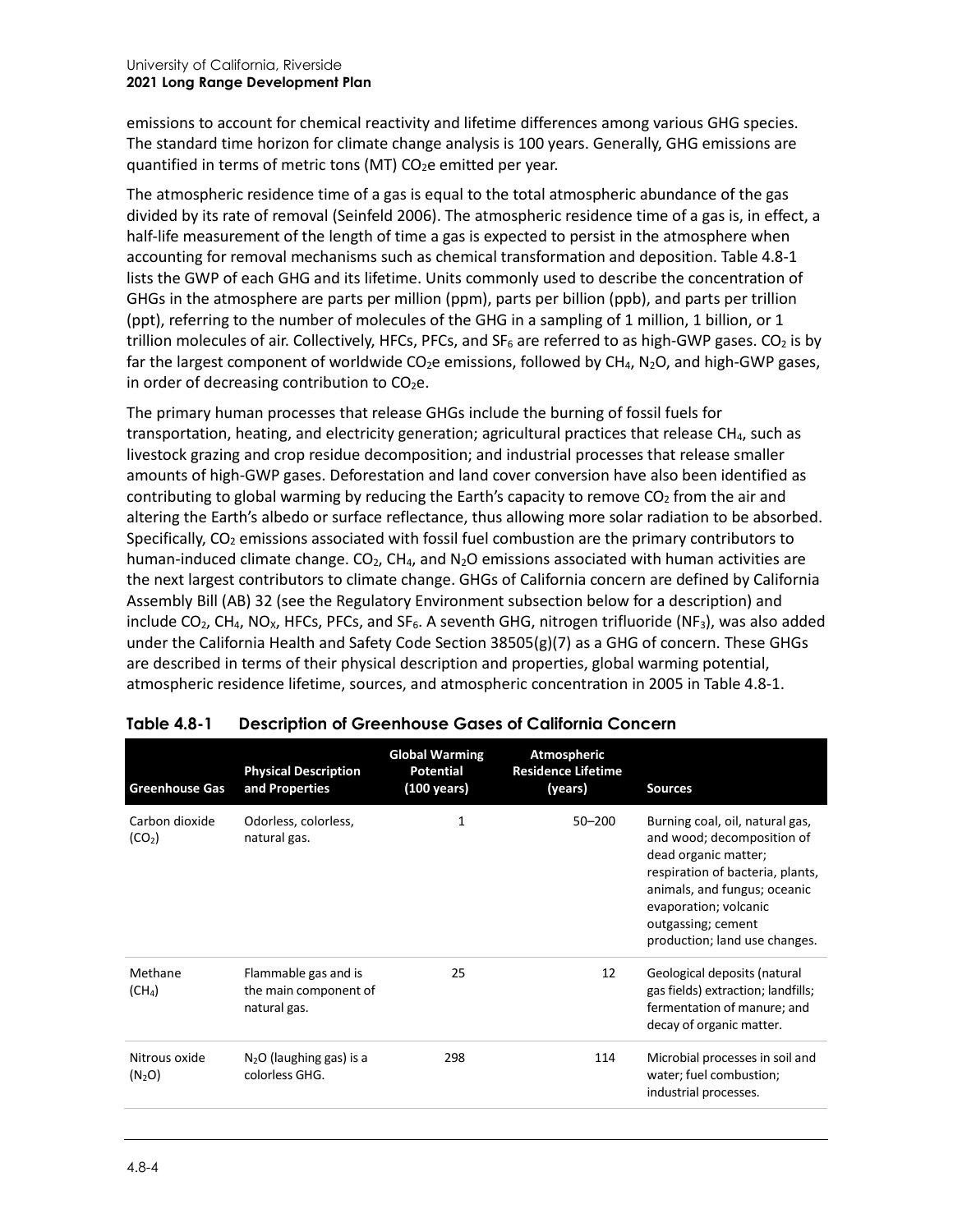| <b>Greenhouse Gas</b>                              | <b>Physical Description</b><br>and Properties                                                                                                                                                                                                                                  | <b>Global Warming</b><br><b>Potential</b><br>(100 years) | <b>Atmospheric</b><br><b>Residence Lifetime</b><br>(years) | <b>Sources</b>                                                                                                                 |
|----------------------------------------------------|--------------------------------------------------------------------------------------------------------------------------------------------------------------------------------------------------------------------------------------------------------------------------------|----------------------------------------------------------|------------------------------------------------------------|--------------------------------------------------------------------------------------------------------------------------------|
| Chloro-fluoro-<br>carbons<br>(CFCs)                | Nontoxic,<br>nonflammable,<br>insoluble, and<br>chemically unreactive<br>in the troposphere<br>(level of air at the<br>Earth's surface);<br>formed synthetically by<br>replacing all hydrogen<br>atoms in CH <sub>4</sub> or ethane<br>with chlorine and/or<br>fluorine atoms. | 3,800-8,100                                              | $45 - 640$                                                 | Refrigerants aerosol<br>propellants; cleaning solvents.                                                                        |
| Hydro-fluoro-<br>carbons<br>(HFCs)                 | Synthetic human-made<br>chemicals used as a<br>substitute for CFCs and<br>contain carbon,<br>chlorine, and at least<br>one hydrogen atom.                                                                                                                                      | 140-11,700                                               | 1-50,000                                                   | Automobile air conditioners;<br>refrigerants.                                                                                  |
| Per-<br>fluoro-carbons<br>(PFCs)                   | Stable molecular<br>structures and only<br>break down by<br>ultraviolet rays about<br>60 kilometers above<br>Earth's surface.                                                                                                                                                  | 6,500-9,200                                              | 10,000-50,000                                              | Primary aluminum production;<br>semiconductor manufacturing.                                                                   |
| Sulfur<br>hexafluoride<br>$(SF_6)$                 | Human-made,<br>inorganic, odorless,<br>colorless, and nontoxic,<br>nonflammable gas.                                                                                                                                                                                           | 22,800                                                   | 3,200                                                      | Electrical power transmission<br>equipment insulation;<br>magnesium industry,<br>semiconductor manufacturing;<br>a tracer gas. |
| Nitrogen<br>trifluoride<br>$(NF_3)$                | Inorganic, is used as a<br>replacement for PFCs,<br>and is a powerful<br>oxidizing agent.                                                                                                                                                                                      | 17,200                                                   | 740                                                        | Electronics manufacture for<br>semiconductors and liquid<br>crystal displays.                                                  |
| Sources:<br><b>IPCC 2007a</b><br><b>IPCC 2007b</b> |                                                                                                                                                                                                                                                                                |                                                          |                                                            |                                                                                                                                |

### **Introduction to Global Climate Change**

Global climate change is defined as the change in average meteorological conditions on Earth with respect to temperature, precipitation, and storms. Global temperatures are regulated by naturally occurring atmospheric gases such as water vapor,  $CO<sub>2</sub>$ , N<sub>2</sub>O, CH<sub>4</sub>, HFCs, PFCs and SF<sub>6</sub>. These gases are important because of their residence time (duration they stay) in the atmosphere, which ranges from 10 years to more than 100 years. These gases allow solar radiation into the Earth's atmosphere, but prevent radioactive heat from escaping thereby warming the Earth's atmosphere. Global climate change can occur naturally as it has in the past with the previous ice ages. According to the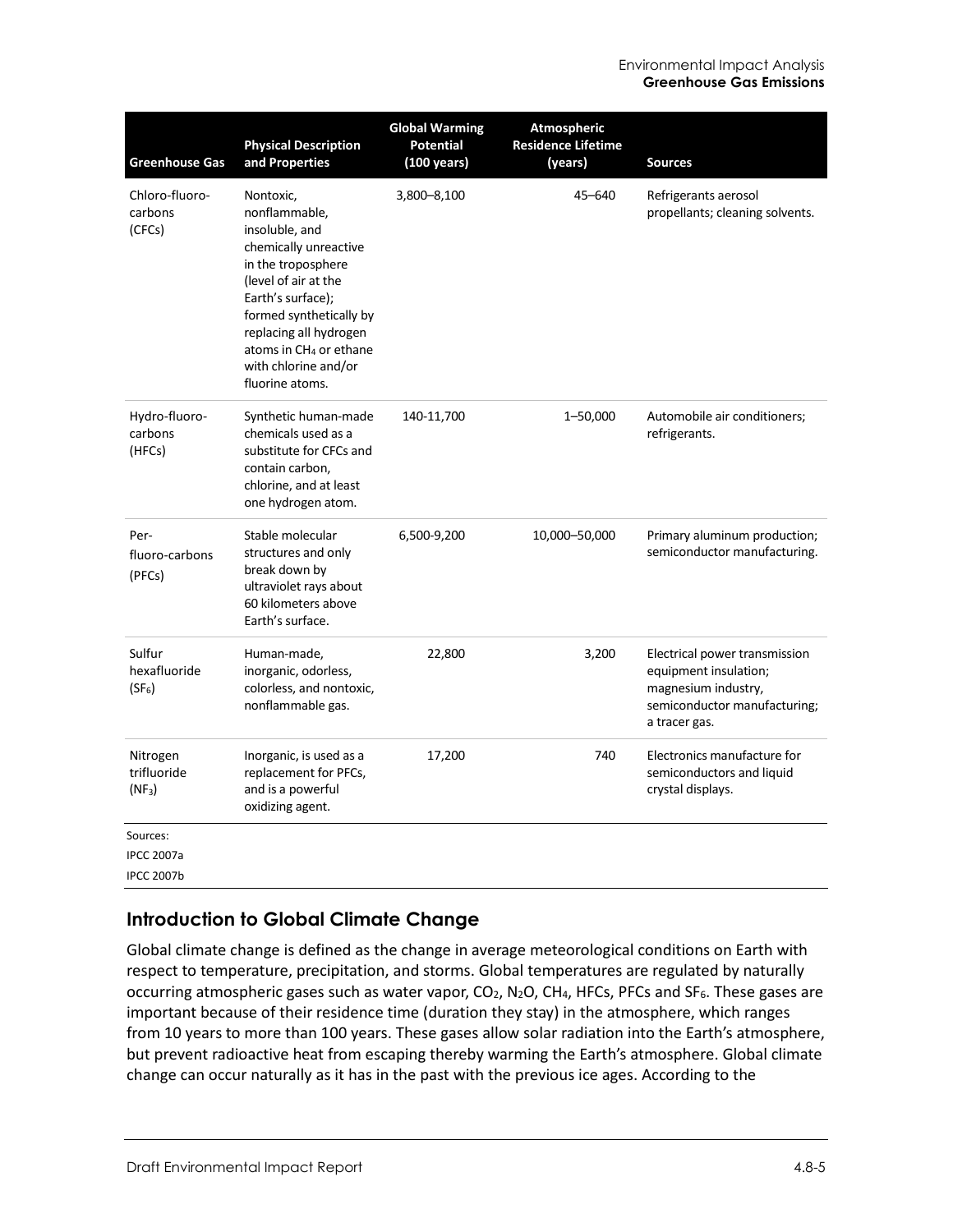California Air Resources Board (CARB), the climate change since the industrial revolution differs from previous climate changes in both rate and magnitude.

Gases that trap heat in the atmosphere are often referred to as GHGs. GHGs are released into the atmosphere by both natural and anthropogenic (human) activity. Without the natural greenhouse effect, the Earth's average temperature would be approximately 59°F cooler than it is currently. The cumulative accumulation of these gases in the Earth's atmosphere is considered to be the cause for the observed increase in the Earth's temperature (NASA 2010).

Although California's rate of GHG emissions has been reduced in comparison to historical levels, the State is still a substantial contributor to the U.S. emissions production total. In 2004, California is estimated to have produced 492 million metric tons (MMT) of  $CO<sub>2</sub>e$  GHG emissions. Despite a population increase of 16 percent between 1990 and 2004, California has significantly reduced its GHG emissions rate because of the implementation of a range of energy efficiency programs as well as adoption of strict emission controls. In 2018, GHG emissions from statewide activities were 425 MMTCO<sub>2</sub>e, 6 MMTCO<sub>2</sub>e below the 2020 GHG goal of 431 MMTCO<sub>2</sub>e (CARB 2020).

## **Global Climate Change Issue**

Climate change is a global problem, because GHGs are global pollutants, unlike criteria air pollutants and hazardous air pollutants (i.e., toxic air contaminants) that are pollutants of regional and local concern. Pollutants with localized air quality effects have relatively short atmospheric lifetimes, approximately 1 day; by contrast, GHGs have long atmospheric lifetimes, several years to several thousand years. GHGs persist in the atmosphere for enough time to be dispersed around the globe.

Although the exact lifetime of particular GHG molecules depends on multiple variables and cannot be pinpointed, more CO<sub>2</sub> is currently emitted into the atmosphere than is sequestered. CO<sub>2</sub> sinks, or reservoirs, include vegetation and the ocean, which absorb  $CO<sub>2</sub>$  through photosynthesis and dissolution, respectively. These are two of the most common processes of  $CO<sub>2</sub>$  sequestration. Of the total annual human-caused  $CO<sub>2</sub>$  emissions, approximately 54 percent is sequestered through ocean uptake, Northern Hemisphere forest regrowth, and other terrestrial sinks within a year, whereas the remaining 46 percent of human-caused  $CO<sub>2</sub>$  emissions is stored in the atmosphere (Seinfeld 2006).

Similarly, effects of GHGs are borne globally, as opposed to the localized air quality effects of criteria air pollutants and hazardous air pollutants. The quantity of GHGs that it takes to ultimately result in climate change is not precisely known and cannot be quantified, and no single plan or project would be expected to measurably contribute to a noticeable incremental change in the global average temperature, or to global or local climates or microclimate. However, emissions of GHGs have the potential to adversely affect the environment, because such emissions contribute, on a cumulative basis, to global climate change.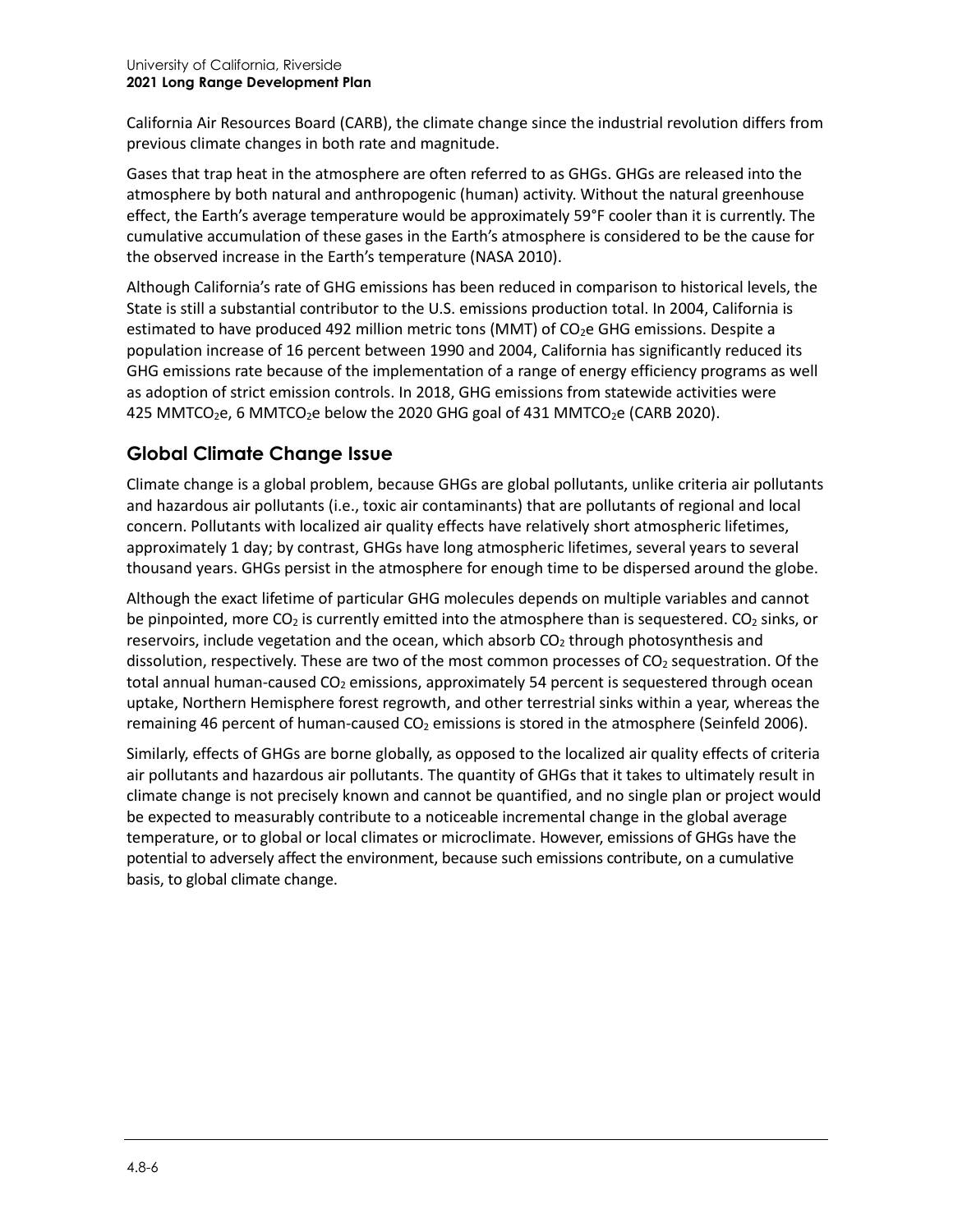### **Existing GHG Emissions**

### *Global GHG Emissions*

Worldwide anthropogenic emissions of GHG were approximately 46,000 MMT, or gigatonne of CO<sub>2</sub>e in 2010.  $CO<sub>2</sub>$  emissions from fossil fuel combustion and industrial processes contributed about 65 percent of total emissions in 2010. Of anthropogenic GHGs,  $CO<sub>2</sub>$  was the most abundant accounting for 76 percent of total 2010 emissions. CH<sub>4</sub> emissions accounted for 16 percent of the 2010 total, while  $N_2O$  and fluorinated gases account for six and two percent, respectively (IPCC 2014b).

### *United States GHG Inventory*

Total U.S. GHG emissions were  $6.676.6$  MMTCO<sub>2</sub>e in 2018. Total U.S. emissions increased by 3.7 percent from 1990 to 2018. Overall, net emission increase by 3.1 percent from 2017 to 2018 and decreased by 10.2 percent from 2005 to 2018. The decrease from 2005 to 2018 reflects long-term trends, including energy market trends, technological changes including energy efficiency, and energy fuel choices. Between 2017 and 2018, the increase in emissions was driven by an increase in  $CO<sub>2</sub>$  emissions from fossil fuel combustion, which was a result of increased energy use from greater heating and cooling needs due to a colder winter and hotter summer in 2018 compared to 2017. In 2018, the largest source of  $CO<sub>2</sub>$  and of overall emissions, was fossil fuel combustion, representing approximately 81.3 percent of U.S. GHG emissions (see [Figure 4.8-2\)](#page-7-0). CH<sub>4</sub> accounted for nearly 10 percent,  $N_2O$  accounted for approximately 6.5 percent, and the remaining 2.7 percent of U.S. GHG emissions were HFCs, PFCs,  $SF_6$ , and NF<sub>3</sub> (US EPA 2020).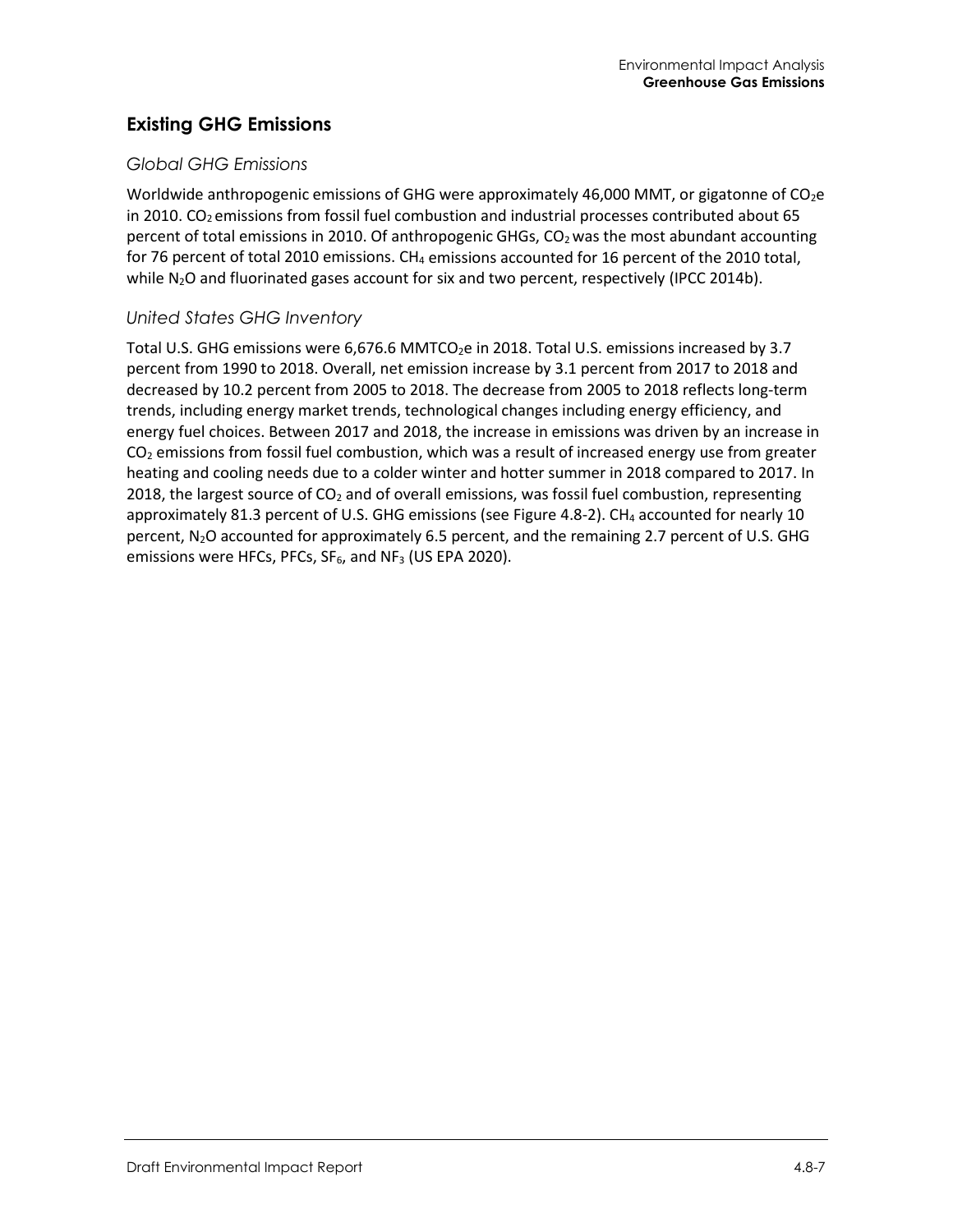<span id="page-7-0"></span>



Source: US EPA 2020. Inventory of U.S. Greenhouse Gas Emissions and Sinks: 1990-2018.

### *California GHG Inventory*

According to the California Air Resources Board (CARB), total California GHG emissions were 425 MMTCO<sub>2</sub>e in 2018 (CARB 2020). The major source of GHGs in California is associated with transportation, contributing nearly 40 percent of Statewide GHG emissions in 2018. The industrial sector is the second largest source, contributing 21 percent of Statewide GHG emissions, and the electricity sector accounted for approximately 15 percent (se[e Figure 4.8-3\)](#page-8-0).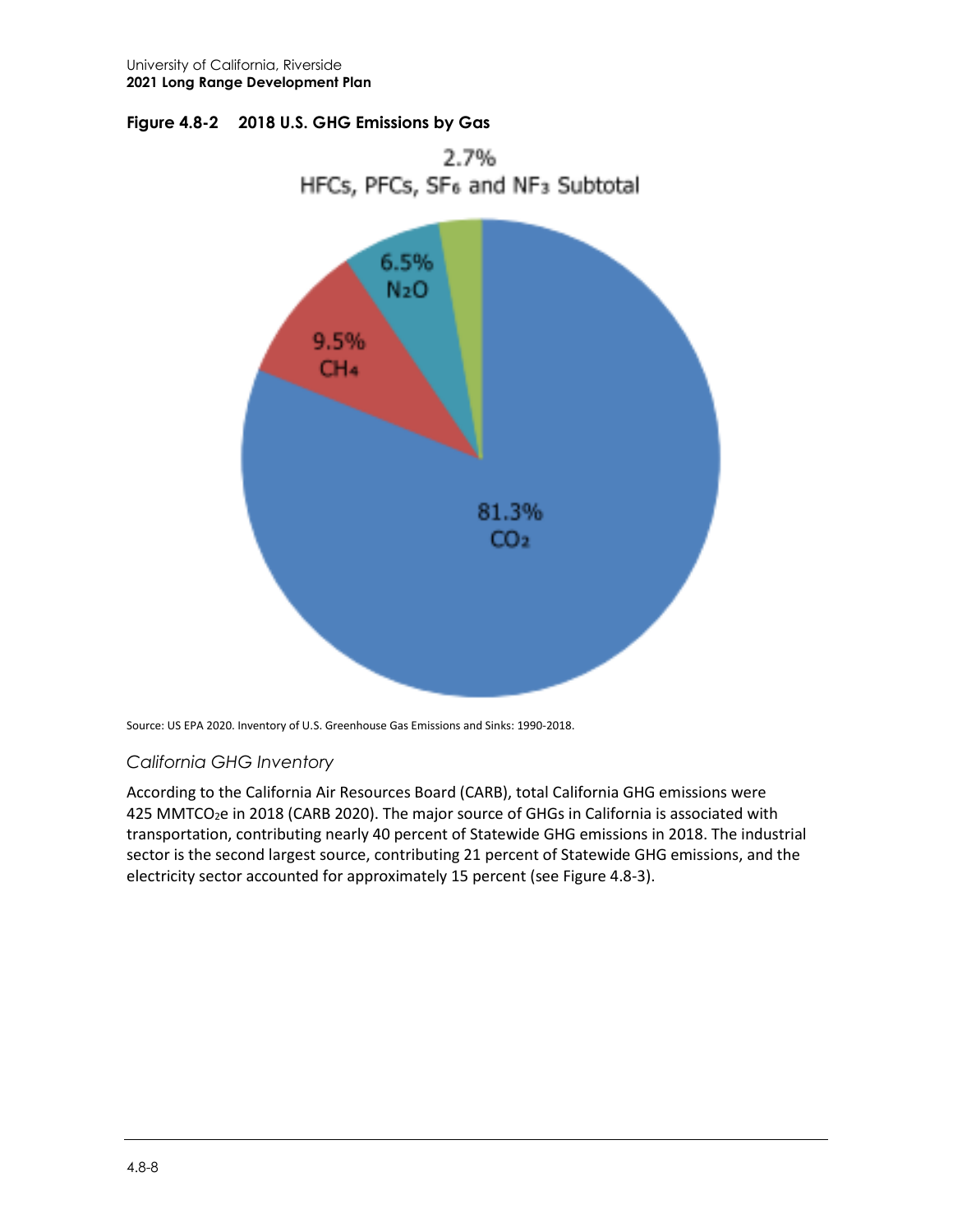

<span id="page-8-0"></span>

Note: This figure breaks out 2018 California emissions by sector into an additional level of sub-sector categories. The inner ring shows the broad CARB Climate Change Scoping Plan sectors. The outer ring breaks out the sectors into sub-sectors or emission categories. The transportation sector represents tailpipe emissions from on-road vehicles and direct emissions from other off-road mobile sources; it does not include emissions from petroleum refineries and oil extraction and production, which are included in the industrial sector. Source: CARB 2020

### *UCR Main Campus GHG Inventory*

UCR prepared an inventory for main campus 201[8](#page-8-1) GHG emissions.<sup>8</sup> The inventory includes emissions from all main campus facilities and sources. UCR categorizes GHG emissions into three "scopes" based on the nature and source of the emissions and consistent with CARB Climate Change Scoping Plan approach. The following scope emissions are included in the UCR 2018 inventory:

- Scope 1 Emissions: Direct emissions, including stationary combustion such as boilers (e.g. UCR Central Plant), HFC refrigerant use, as well as non-stationary combustion of fuels in Universityowned vehicles.
- Scope 2 Emissions: Indirect stationary sources, including emissions from purchased electricity and purchased steam for leased facilities.

<span id="page-8-1"></span><sup>8</sup> The boundaries for the UCR 2018 GHG inventory are limited to the geographic and operational boundary of the proposed 2021 LRDP. Similar to the 2005 LRDP, the proposed 2021 LRDP encompasses the approximate 1,108 contiguous acres constituting the UCR main campus, which is bisected by the I-215/SR 60 freeway into two distinct areas commonly referred to as East Campus and West Campus.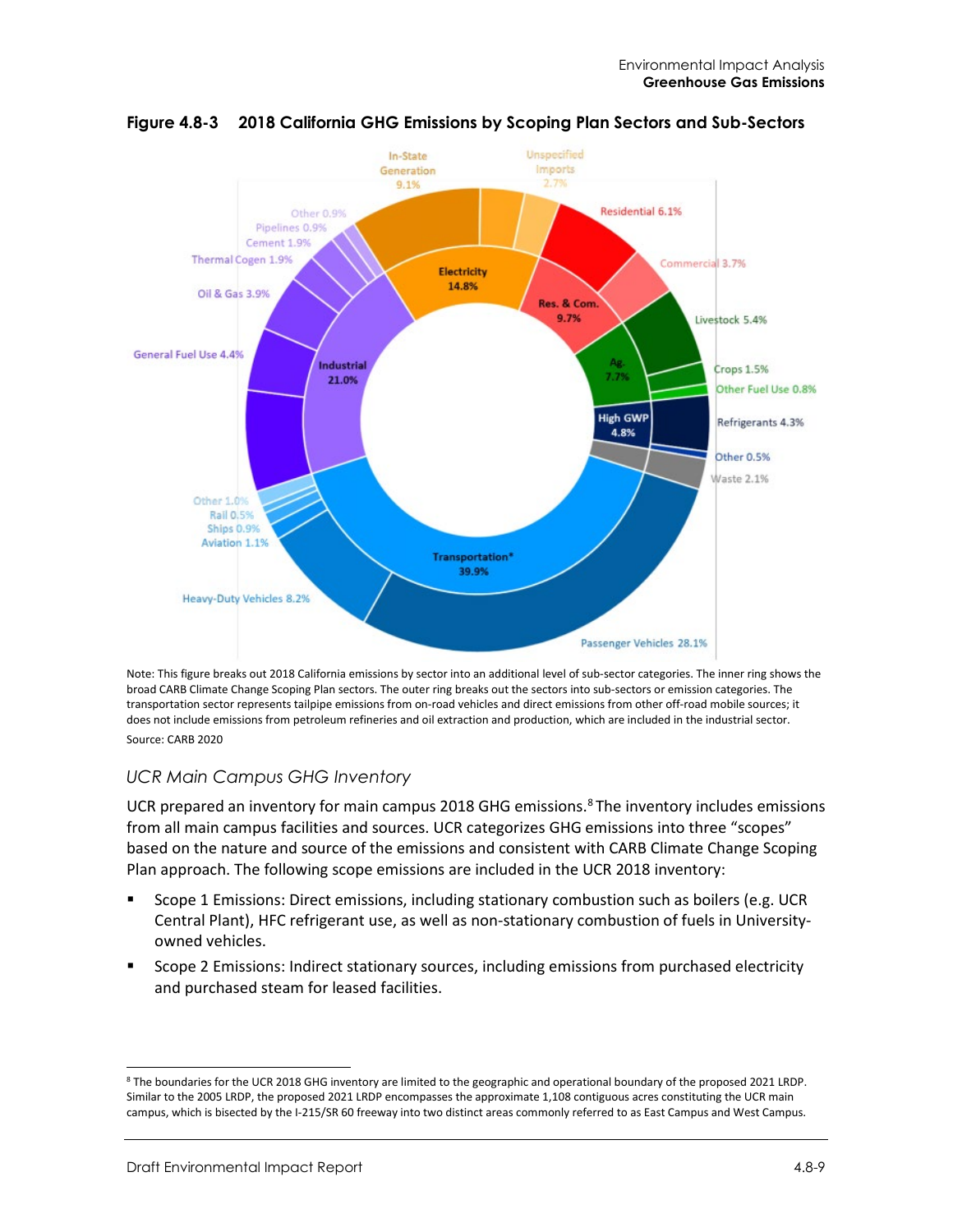**Scope 3 Emissions: Other indirect emissions from business air travel and from commuting by** students, faculty, and staff. Scope 3 is defined as emissions that are a consequence of the activities of the institution, but occur from sources not owned or controlled by the institution.

Overall UCR GHG emissions were 97,232 MTCO<sub>2</sub>e in 2018. The largest component were Scope 2 emissions, which account for 45,834 MTCO<sub>2</sub>e (47 percent) of emissions. Scope 3 emissions were the second largest, accounting for 31,263 MTCO<sub>2</sub>e (32 percent) of emissions. Scope 1 emissions were the smallest component, accounting for 20,136 MTCO<sub>2</sub>e (21 percent) of emissions. Emissions are summarized i[n Table 4.8-2](#page-9-0) and [Figure 4.8-4.](#page-10-0) See calculation details in Appendix G.

| <b>Scope</b>                                                                           | MTCO <sub>2</sub> e <sup>1</sup> | <b>Percent of</b><br><b>Total Emissions<sup>2</sup></b> | <b>Percent</b><br>within Scope <sup>2</sup> |
|----------------------------------------------------------------------------------------|----------------------------------|---------------------------------------------------------|---------------------------------------------|
| Scope 1                                                                                | 20,136                           | 20                                                      | 100                                         |
| <b>Stationary Fuel Combustion (Natural Gas)</b>                                        | 18,410                           | 19                                                      | 91.4                                        |
| <b>Stationary Fuel Combustion (Diesel)</b>                                             | 82                               | 0.1                                                     | 0.4                                         |
| Mobile Fuel Combustion (Fleet)                                                         | 339                              | 0.3                                                     | 1.7                                         |
| Process and Fugitive Emissions (Refrigerants)                                          | 1,305                            | 1                                                       | 6.5                                         |
| Scope 2                                                                                | 45,834                           | 47                                                      | 100                                         |
| <b>Electricity Consumption</b>                                                         | 45,834                           | 47                                                      | 100.0                                       |
| Scope 3                                                                                | 31,263                           | 32                                                      | 100                                         |
| Business Travel (Faculty/Staff Air Travel)                                             | 1,562                            | 2                                                       | 5.0                                         |
| On-site Transportation (all non-transit vehicle travel,<br>including employee commute) | 26,342                           | 27                                                      | 84.3                                        |
| On-site Transportation (vendors)                                                       | 2,372                            | $\overline{2}$                                          | 7.6                                         |
| Transit Vehicle Transportation (Staff/Student Transit<br>Travel)                       | 743                              | 1                                                       | 2.4                                         |
| <b>Waste Generation</b>                                                                | 244                              | 0.3                                                     | 0.8                                         |
| <b>Total Emissions</b>                                                                 | 97,232                           |                                                         |                                             |

#### <span id="page-9-0"></span>**Table 4.8-2 UCR 2018 GHG Emissions Inventory**

1. Values are rounded to the nearest whole integer and may not add up to noted total.

<sup>2.</sup> Totals are rounded to the nearest whole integer and may not add up to the noted total.

See Appendix G for detailed emission calculations. Activity data and total emissions presented herein is rounded.

Source: UCR Final GHG Inventory, Forecast, and Targets Methodology and Calculations Report (see in Appendix G).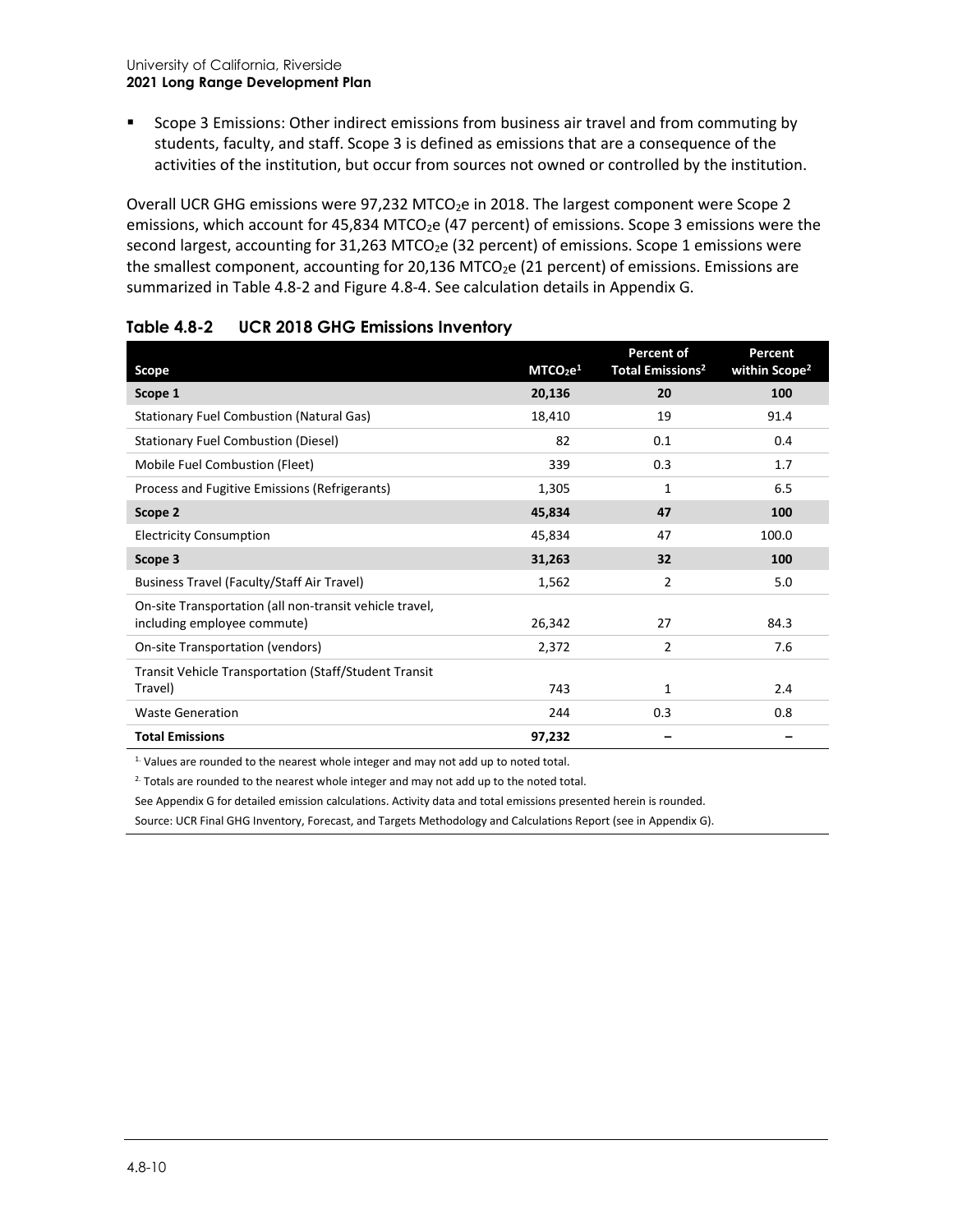<span id="page-10-0"></span>



Source: Appendix G

### **ELECTRICITY GENERATION - RIVERSIDE PUBLIC UTILITY**

RPU electricity generation consists of renewable and nonrenewable sources. The renewable sources include geothermal, hydroelectric, solar, wind, and other renewables. RPU internal electricity generation includes coal, large hydroelectric, natural gas, nuclear, and other generic power. Table 4.6-2 in the Section 4.6, *Energy* provides additional details on the RPU electricity generation composition.

According to the 2018 Power Content Label, which discloses power sources from retail electricity suppliers, RPU receives its energy from renewables, hydroelectric, natural gas, nuclear, and unspecific sources. Both RPU's General Power Mix and 100 Percent Renewable Energy Mix have a higher share of renewable energy compared to Statewide. RPU has also reported that it was likely to achieve 44 percent renewable power by 2020. RPU does not offer customers, including UCR, the option to purchase 100 percent renewable-sourced electricity. In addition, there is no separate community choice aggregation available to UCR.

### **ELECTRICITY GENERATION – UCR**

In addition to obtaining electricity from RPU, UCR campus solar power is generated from SunPower photovoltaic (PV) systems. UCR purchases such solar-powered electricity through a power purchase agreement for on-site generation that on average annually produces approximately 11.6 megawatthours (MWh) of electricity, or almost 10 percent of the campus's total annual energy needs. Specifically, in 2018, electricity was generated by the following solar facilities on the UCR campus:

- 5,734 annual MWh system via solar panel canopies at UCR Parking Lot 30;
- 1,099 MWh system via solar panel canopies at UCR Parking Lot 32; and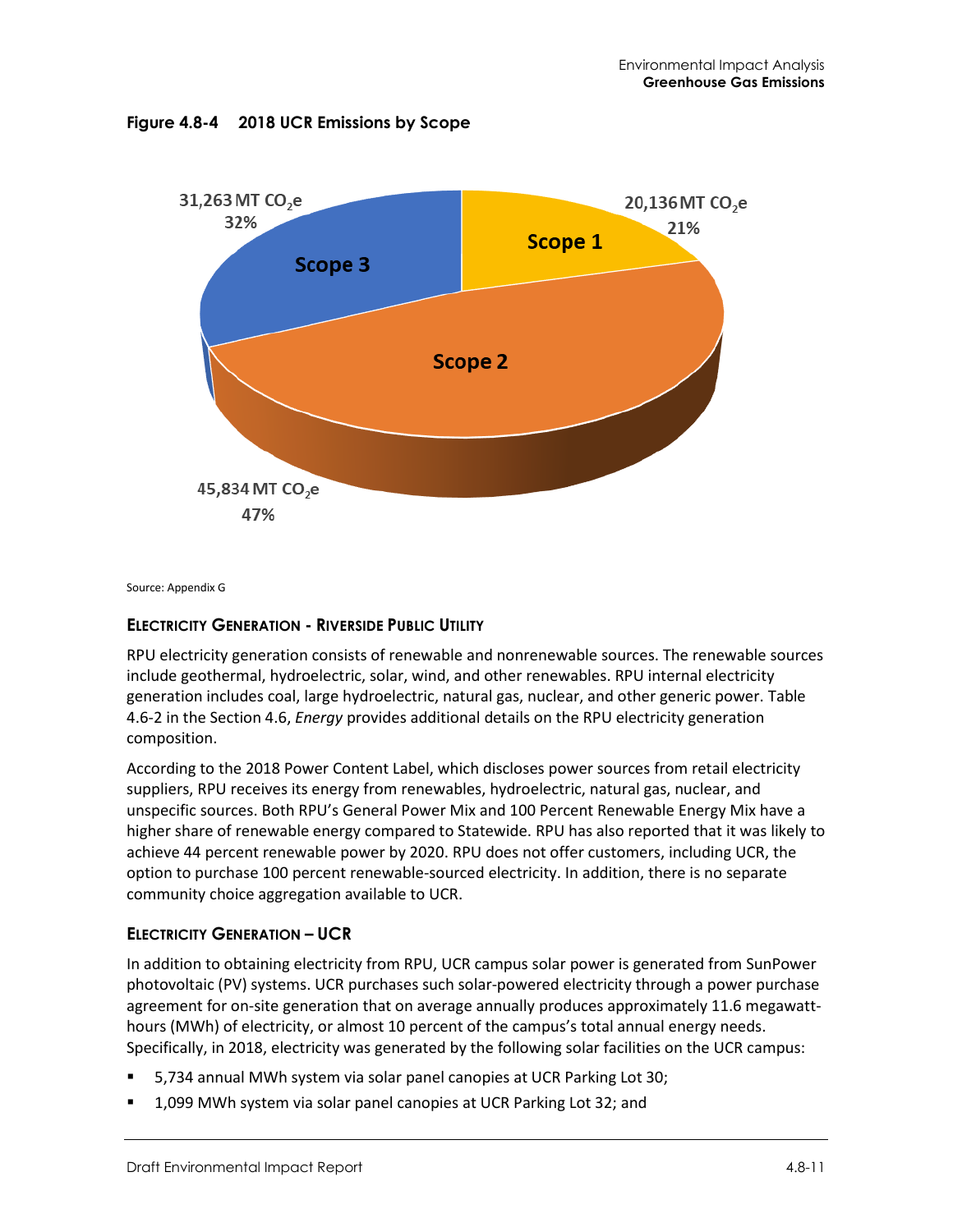- 5,040 MWh Solar Farm Tracking System scattered throughout the campus, including
	- a solar farm adjacent to agricultural research land and
	- a smaller system above the parking lot of the College of Engineering's Center for Environmental Research and Technology (CE-CERT).

CE-CERT's solar PV array feeds into a 500 kWh battery. The campus also produces solar hot water on the rooftops of the Glen Mor student housing facility.

#### **UCR ELECTRICITY GENERATION, DISTRIBUTION, AND ENERGY STORAGE**

Electricity used on the UCR campus to provide power for space cooling, heating and ventilation, lighting, research activities, office equipment, and refrigeration is distributed via an extensive network of power distribution infrastructure.

The UCR Sustainable Integrated Grid Initiative (SIGI) was designed as a smart, flexible, micro-grid capable of responding to the critical needs of the electrical grid. There is 0.5 MW of PV power capacity distributed between the three buildings at CE-CERT. The administration building has an energy scheduling system installed that controls large loads and 0.1 MW of the PV capacity. The Multidisciplinary Research Building has a 500 kWh stationary electrical energy storage system that will store or discharge energy in response to a remote command or to a scheduling algorithm and 100 kW of the PV capacity. The remaining 260 kW PV capacity is allocated to the Atmospheric Processes Laboratory. Additionally, 500 kW of battery energy storage is installed in a trailer for mobile deployment (UCR 2021).

Heat waves challenge local utilities to satisfy record-breaking peak energy demands. During a previous heat wave in 2014, RPU requested that their largest customers reduce electricity use in the afternoon. UCR responded to this request by utilizing its SIGI battery system, PV generation, and smart demand management controllers. The combined effect not only curtailed 265 kW of power consumption, but also provided 225 kW back to the grid, resulting in a 590 kW energy swing for the critical period during the afternoon hours. In addition to the demonstration of these functionalities, UCR CE-CERT's SIGI test-bed has the ability to supply reactive power and voltage support, efficiency evaluation of system components, and islanding operations. The other capacity of UCR SIGI is fast electric vehicle charging, along with vehicle to grid energy transfer capability.

### **UCR HEATING/CENTRAL PLANT**

Under existing conditions, UCR privately distributes medium pressure gas throughout East and West Campus. Distribution lines exist under Iowa Avenue and Martin Luther King Boulevard, and under a portion of West Campus. East Campus is served by a distribution line under Blaine Street (SCG 2016). UCR purchases natural gas, 95 percent of which is combusted in four steam boilers at the UCR Central Plant to generate steam for distribution. The Central Plant distributes steam to most buildings in the Academic Center primarily for heating. Some natural gas is also used in the residential dining hall kitchens; on-campus restaurant kitchens; and science, research and teaching laboratories (UCR 2005). One high-pressure natural gas distribution line runs north-south under West Campus between Martin Luther King Boulevard and Le Conte Drive (SCG 2016).

### **Climate Change Trends and Effects**

Globally, climate change has the potential to affect numerous environmental resources through potential impacts related to future air temperatures and precipitation patterns. Scientific modeling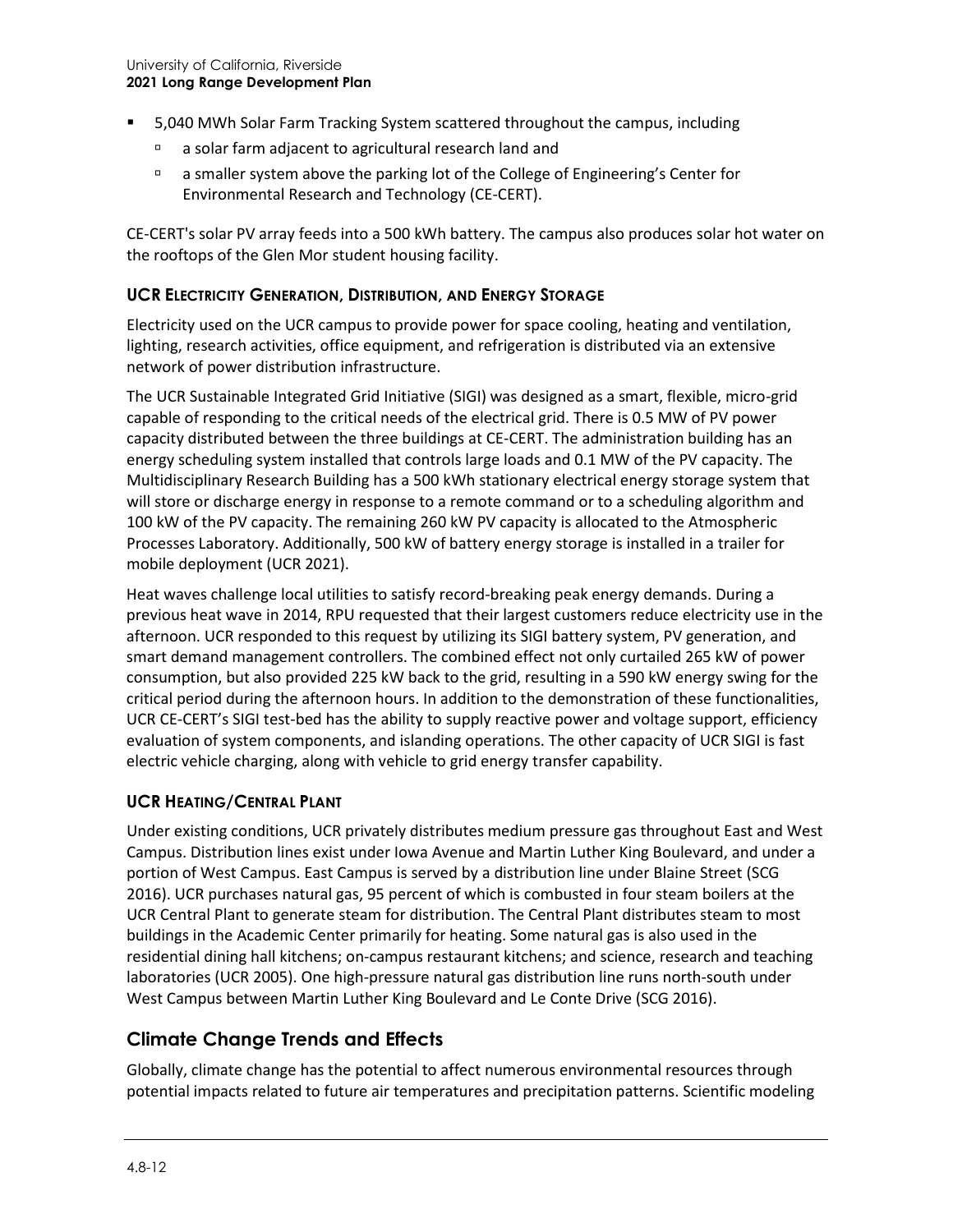predicts that continued GHG emissions at or above current rates would induce more extreme climate changes during the  $21^{st}$  century than was observed during the  $20^{th}$  century. Long-term trends found that each of the past four decades was warmer than all the previous decades in the instrumental record. The observed global mean surface temperature for the decade from 2006 to 2015 was 0.87°C higher than the global mean surface temperature over the period from 1850 to 1900. Several independently analyzed data records of global and regional Land-Surface Air Temperature obtained from station observations agree that Land-Surface Air Temperature and sea surface temperatures have increased. Due to past and current activities, anthropogenic GHG emissions are increasing global mean surface temperature at a rate of 0.2°C per decade. In addition, there are identifiable signs that global warming is currently taking place, including substantial ice loss in the Arctic over the past two decades (IPCC 2014b; IPCC 2018).

### *California*

According to *California's Fourth Climate Change Assessment*, Statewide temperatures from 1986 to 2016 were approximately 1°F to 2°F higher than those recorded from 1901 to 1960. Potential impacts of climate change in California may include loss in water supply from snowpack, sea level rise, more extreme heat days per year, more large forest fires, and more drought years. While there is growing scientific consensus about the possible effects of climate change at a global and Statewide level, current scientific modeling tools are unable to predict what local impacts may occur with a similar degree of accuracy (California 2018a).

In California, climate change may result in consequences such as the following:

- **A reduction in the quality and supply of water from the Sierra snowpack.** If heat-trapping emissions continue unabated, more precipitation will fall as rain instead of snow, and the snow that does fall will melt earlier, reducing the Sierra Nevada spring snowpack by as much as 70 to 90 percent. This can lead to challenges in securing adequate water supplies. It can also lead to a potential reduction in hydropower.
- **Increased risk of large wildfires.** If rain increases as temperatures rise, wildfires in the forests, grasslands and chaparral ecosystems of Southern California are estimated to increase by approximately 30 percent toward the end of the  $21<sup>st</sup>$  century because more winter rain will stimulate the growth of more plant "fuel" available to burn in the fall. In contrast, a hotter, drier climate could promote up to 90 percent more northern California fires by the end of the century by drying out and increasing the flammability of forest vegetation.
- **Reductions in the quality and quantity of certain agricultural products.** The crops and products likely to be adversely affected include wine grapes, fruit, nuts, and milk.
- **Exacerbation of air quality problems.** If temperatures rise to the medium warming range, there could be 75 to 85 percent more days with weather conducive to ozone formation in Los Angeles and the San Joaquin Valley, relative to today's conditions. This is more than twice the increase expected if rising temperatures remain in the lower warming range. This increase in air quality problems could result in an increase in asthma and other health-related problems.
- **A rise in sea levels resulting in the displacement of coastal businesses and residences.** During the past century, sea levels along California's coast have risen about seven inches. If emissions continue unabated and temperatures rise into the higher anticipated warming range, sea level is expected to rise an additional 22 to 35 inches by the end of the century. Elevations of this magnitude would inundate coastal areas with salt water, accelerate coastal erosion, threaten vital levees and inland water systems, and disrupt wetlands and natural habitats.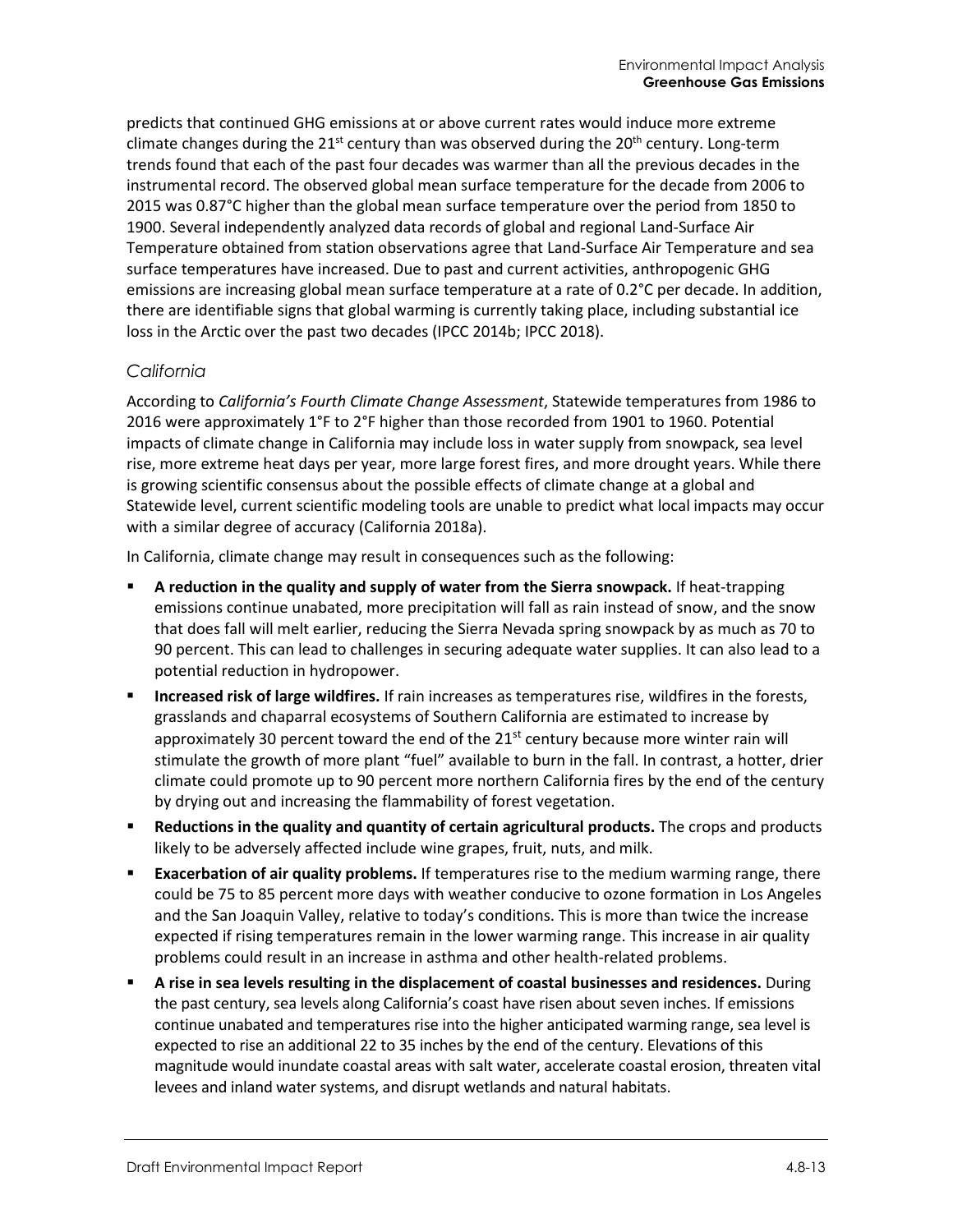- **An increase temperature and extreme weather events.** Climate change is expected to lead to increases in the frequency, intensity, and duration of extreme heat events and heat waves in California. More heat waves can exacerbate chronic disease or heat-related illness.
- **A decrease in the health and productivity of California's forests.** Climate change can cause an increase in wildfires, an enhanced nuisance insect population, and establishment of non-native species.
- **Damage to marine ecosystems and natural environment.** Climate change can cause damage to marine ecosystems, including acidification of the oceans due to increased  $CO<sub>2</sub>$  levels (including coral bleaching).

### *Los Angeles Region*

In addition to Statewide projections, *California's Fourth Climate Change Assessment* includes regional reports that summarize climate impacts and adaptation solutions for nine regions of the state as well as regionally-specific climate change case studies, including for the greater Los Angeles region that includes western Riverside County where the UCR main campus is located. Below is a summary of some of the potential effects that could be experienced in California and the Los Angeles region because of climate change (California 2018b).

In the Los Angeles region, climate change may impact the following aspects:

- **Air Quality.** In the Los Angeles region, changes in meteorological conditions under climate change will affect future air quality. Regional stagnation conditions may occur more often in the future, which would increase pollutant concentrations. Hotter future temperatures will act to increase surface ozone concentrations both due to chemistry producing more ozone and higher rates of biogenic emissions, while increases of water vapor also influence chemistry by increasing ozone production in already polluted areas.
- **Water Supply.** Like the rest of the State, the Los Angeles region is expected to face a challenging combination of decreased water supply and increased water demand. Greater interannual variability of rainfall and sharp decreases in snowpack will create surface water limitations for the region. Although the effect of climate change on average precipitation in the region is still unclear, more frequent occurrences of extreme events similar to the 2011-2016 drought could significantly decrease groundwater recharge, which is essential for the sustainability of agriculture in the region since the vast majority of water used in agriculture in the region is groundwater from local wells. Furthermore, higher temperatures mean that dry years will more quickly develop into severe drought conditions.
- **Hydrology and Sea Level Rise.** In the Los Angeles region, despite small changes in average precipitation, dry and wet extremes are both expected to increase. By the late  $21^{st}$  century, the wettest day of the year is expected to increase across most of the region. Increased frequency and severity of atmospheric river events are also projected to occur for this region.
- **Agriculture.** In the Los Angeles region, more frequent droughts could significantly decrease groundwater recharge and therefore impact agricultural operations that use groundwater from local wells. This and other climate effects can contribute to higher food prices and shortages. In addition, pest and disease issues with crops are anticipated to increase.
- **Ecosystems and Wildfire.** Many of the impacts identified above would impact ecosystems and wildlife in the Los Angeles region. Increases in wildfire would further remove sensitive habitat; increased severity in droughts would potentially starve plants and animals of water; and sea level rise will affect sensitive coastal ecosystems (California 2018b).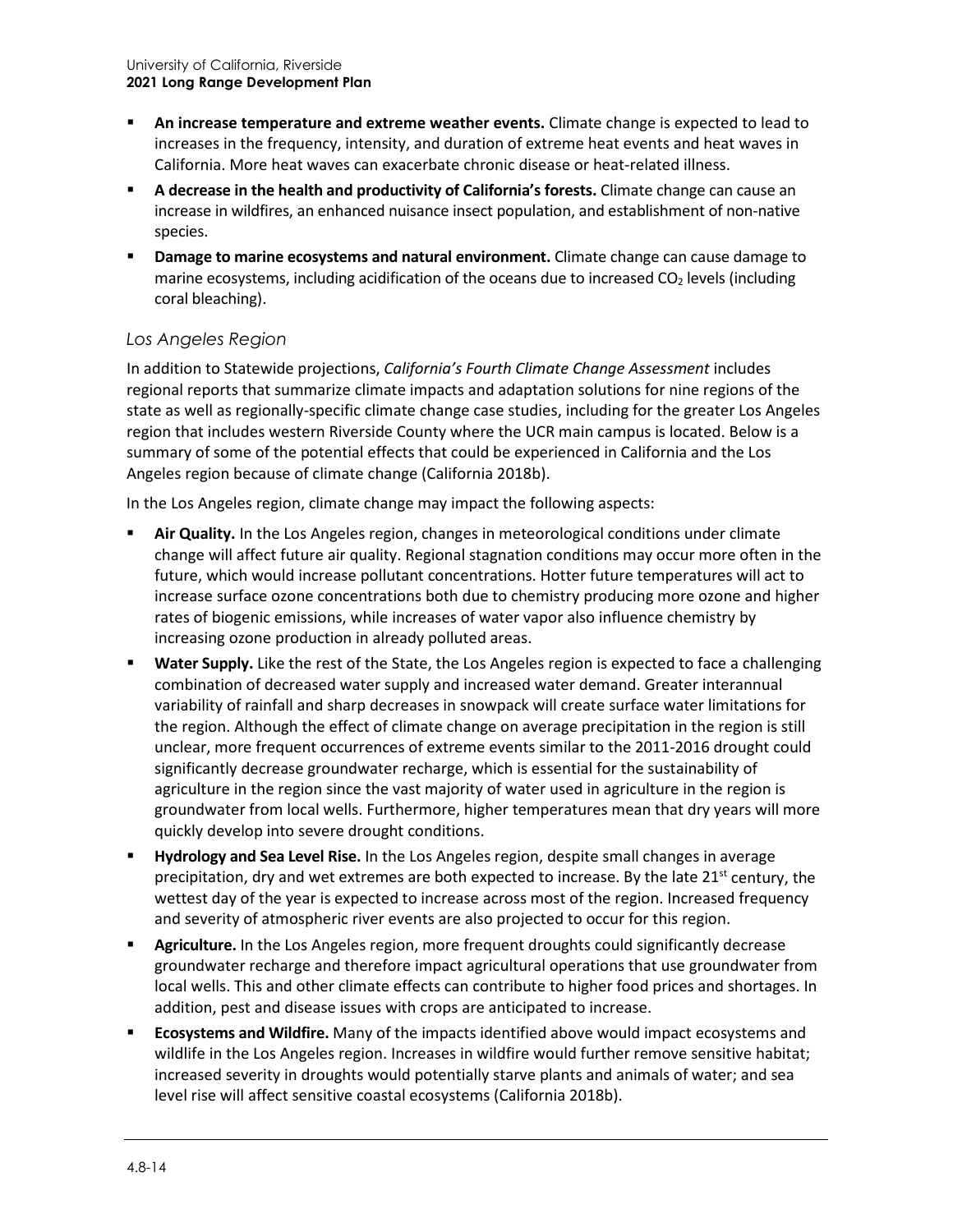## 4.8.2 Regulatory Setting

Additional regulatory information related to GHG emissions are included throughout the other resource chapters including Section 4.17, *Utilities and Service Systems*, which includes discussion of water use efficiency standards, solid waste standards, and wastewater standards, Section 4.3, *Air Quality*, which includes discussion of air quality related regulations, and Section 4.6, *Energy*, which includes discussion of additional energy efficiency requirements.

### **International**

### *Paris Climate Change Agreement*

Parties to the United Nations Framework Convention on Climate Change (UNFCCC) reached an agreement on December 12, 2015 in Paris, charting a new course in the global climate effort. The treaty commits member countries to put forward their best efforts and to strengthen them in the years ahead, including requirements that all parties report regularly on their emissions and implementation efforts, and undergo international review. The agreement and a companion decision by parties, known as the  $21^{st}$  session of the UNFCCC Conference of the Parties, or "COP 21" were the key outcomes that reaffirmed the goal of limiting global temperature increase below 2°C while urging efforts to limit the increase to 1.5°C and established binding commitments by all parties to make nationally determined contribution and to pursue domestic measures aimed at achieving them.

### **Federal**

### *Clean Air Act (Regulation of GHGs)*

The United States Environmental Protection Agency (US EPA) issued an Endangerment Finding under Section 202(a) of the Clean Air Act, opening the door to federal regulation of GHGs. The Endangerment Finding notes that GHGs threaten public health and welfare and are subject to regulation under the Clean Air Act. To date, the US EPA has not promulgated regulations on GHG emissions, but it has already begun to develop them.

### *Federal Fuel Efficiency Standards (CAFE)*

Under the Clean Air Act, corporate average fuel economy (CAFE) standards have been set for passenger cars and light trucks. The State of California has traditionally had a waiver to set its own more stringent fuel efficiency standards. However, on August 2, 2018, the NHTSA and US EPA, operating under the direction of the Trump Administration, proposed the Safer Affordable Fuel-Efficient Vehicles Rule (SAFE Rule). This rule addresses emissions and fuel economy standards for motor vehicles and is separated in two parts as described below.

 Part One, "One National Program" (84 FR 51310) revokes a waiver granted by US EPA to the State of California under Section 209 of the CAA to enforce more stringent emission standards for motor vehicles than those required by US EPA for the explicit purpose of GHG reduction, and indirectly, criteria air pollutants and ozone precursor emission reduction. This revocation became effective on November 26, 2019, potentially restricting the ability of CARB to enforce more stringent GHG emission standards for new vehicles and set zero emission vehicle mandates in California.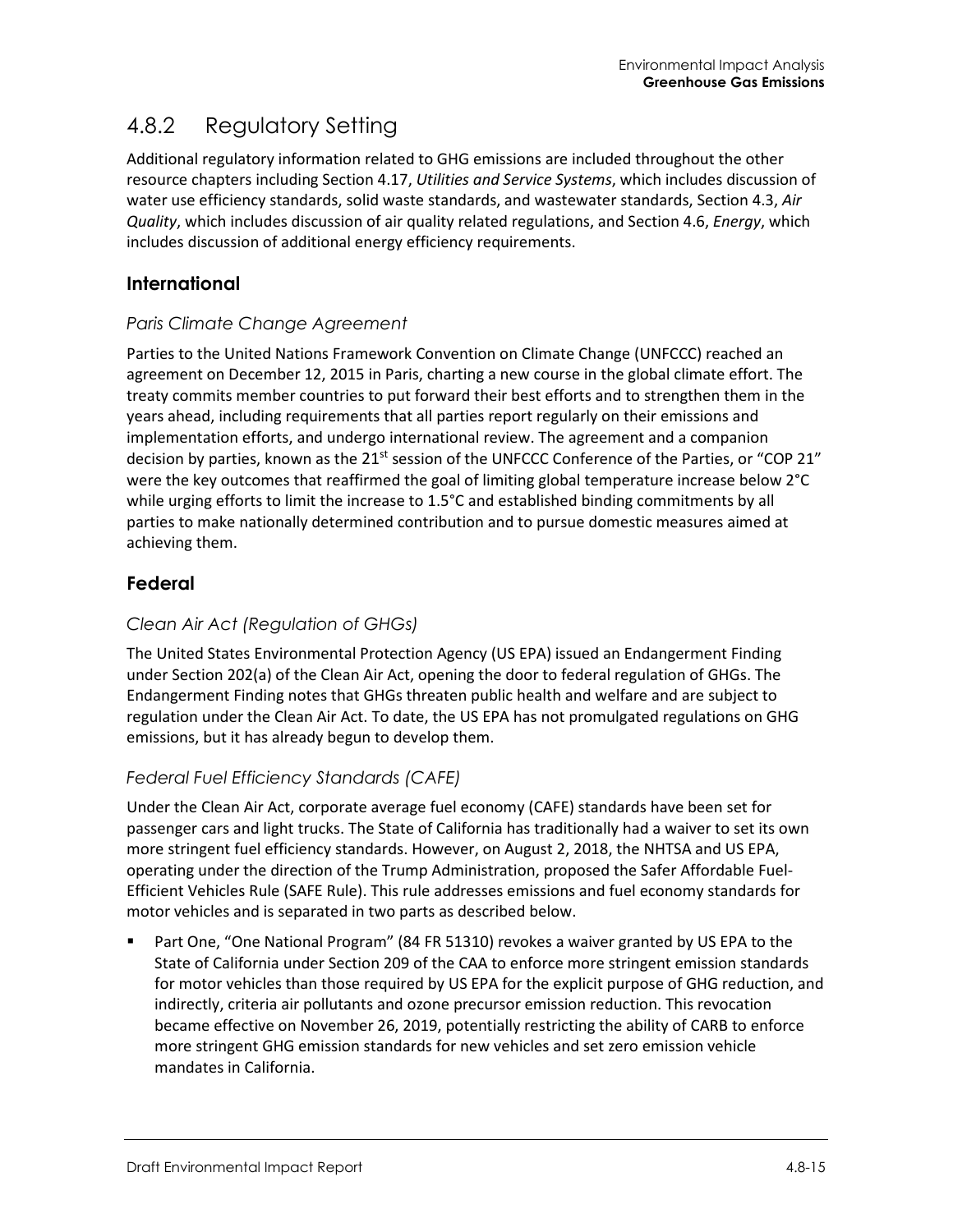#### University of California, Riverside **2021 Long Range Development Plan**

 Part Two addresses CAFE standards for passenger cars and light trucks for model years 2021 to 2026. This rulemaking proposes new CAFE standards for model years 2022 through 2026 and would amend existing CAFE standards for model year 2021. The proposal would retain the model year 2020 standards (specifically, the footprint target curves for passenger cars and light trucks) through model year 2026. The proposal addressing CAFE standards was jointly developed by NHTSA and US EPA, with US EPA simultaneously proposing tailpipe CO<sub>2</sub> standards for the same vehicles covered by the same model years.

EPA and NTHSA published final rules to amend and establish national CO2 and fuel economy standards on April 30, 2020 (Part Two of the SAFE Vehicles Rule) (85 FR 24174). California and 22 other states are currently challenging this new rule in the court system, and it is reasonably foreseeable that the State will be successful in its legal challenges, for the reasons outlined in the State's lawsuit<sup>[9](#page-15-0)</sup> and on the CARB website (CARB 2021). Furthermore, on January 20, 2021, President Biden signed an executive order directing the Government to revise fuel economy standards with the goal of further reducing emissions (US White House 2021). In February 2021, the Biden administration Department of Justice also asked courts to put the litigation on hold while the administration "reconsidered the policy decisions of a prior administration." Most Recently, on April 22, 2021, the Biden Administration formally proposed to roll back portions of the SAFE Rule, thereby restoring California's right to enforce more stringent fuel efficiency standards (USDOT 2021).

It is, however, legally infeasible for individual agencies, in this case the UC system, to adopt more stringent fuel efficiency standards for commuter vehicles. The CAA (42 United States Code [USC] Section 7543[a]) states that "no State or any political subdivision therefore shall adopt or attempt to enforce any standard relating to the control of emissions from new motor vehicles or new motor vehicle engines subject to this part." Therefore, UCR students and faculty abide by federal and State transportation fuel efficiency standards related to commuter vehicles.

### *Construction Equipment Fuel Efficiency Standard*

US EPA sets emission standards for construction equipment. The first federal standards (Tier 1) were adopted in 1994 for all off-road engines over 50 horsepower (hp) and were phased in by 2000. A new standard was adopted in 1998 that introduced Tier 1 for all equipment below 50 hp and established the Tier 2 and Tier 3 standards. The Tier 2 and Tier 3 standards were phased in by 2008 for all equipment. The current iteration of emissions standards for construction equipment are the Tier 4 efficiency requirements are contained in 40 Code of Federal Regulations Parts 1039, 1065, and 1068 (originally adopted in 69 Federal Register 38958 [June 29, 2004], and most recently updated in 2014 [79 Federal Register 46356]). Emissions requirements for new off-road Tier 4 vehicles were to be completely phased in by the end of 2015.

### *U.S. Consolidated Appropriations Act (Mandatory GHG Reporting)*

The Consolidated Appropriations Act, passed in December 2007, required the establishment of mandatory GHG reporting requirements. In September 22, 2009, the US EPA issued the Final Mandatory Reporting of Greenhouse Gases Rule, which became effective January 1, 2010. The rule requires reporting of GHG emissions from large sources and suppliers in the U.S, and is intended to collect accurate and timely emissions data to inform future policy decisions. Under the rule, suppliers of fossil fuels or industrial GHGs, manufacturers of vehicles and engines, and facilities that

<span id="page-15-0"></span><sup>9</sup> *State of California et al. v. Chao et al.* (Case 1:19-cv-02826) available at:

[https://oag.ca.gov/system/files/attachments/press\\_releases/California%20v.%20Chao%20complaint%20%2800000002%29.pdf](https://oag.ca.gov/system/files/attachments/press_releases/California%20v.%20Chao%20complaint%20%2800000002%29.pdf)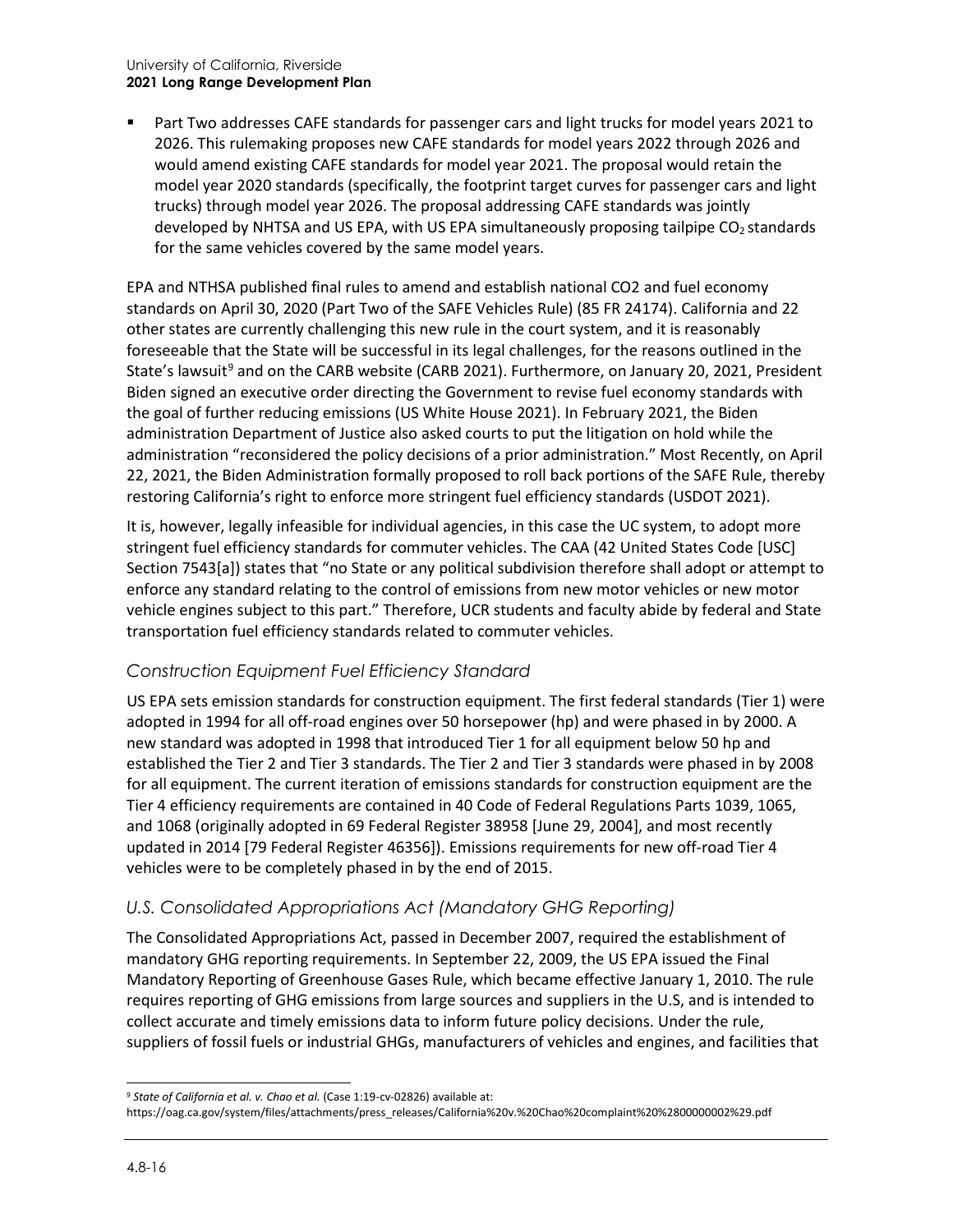emit 25,000 metric tons or more per year of GHG emissions are required to submit annual reports to the US EPA. The first annual reports for the largest emitting facilities, covering calendar year 2010, were submitted to US EPA in 2011.

### **State**

#### *Assembly Bill 1493 (Pavley Regulations and Fuel Efficiency Standards)*

AB 1493 (2002), California's Advanced Clean Cars program (referred to as Pavley), requires CARB to develop and adopt regulations to achieve "the maximum feasible and cost-effective reduction of GHG emissions from motor vehicles." On June 30, 2009, US EPA granted the waiver of the Clean Air Act preemption to California for its GHG emission standards for motor vehicles beginning with the 2009 model year. Pavley I regulates model years from 2009 to 2016, and Pavley II, which is now referred to as "Low Emission Vehicle (LEV) III GHG", regulates model years from 2017 to 2025. The Advanced Clean Cars program coordinates the goals of the LEV, Zero Emissions Vehicles (ZEV), and Clean Fuels Outlet programs, and would provide major reductions in GHG emissions. By 2025, when the rules will be fully implemented, new automobiles will emit 34 percent fewer GHGs and 75 percent fewer smog-forming emissions from their model year 2016 levels.

#### *Executive Order B-48-18: Zero-Emission Vehicles*

On January 26, 2018, Governor Brown signed Executive Order B-48-18 requiring all State entities to work with the private sector to have at least 5 million zero-emission vehicles (ZEVs) on the road by 2030, as well as install 200 hydrogen fueling stations and 250,000 electric vehicle (EV) charging stations by 2025. It specifies that 10,000 of the EV charging stations should be direct current fast chargers. This order also requires all State entities to continue to partner with local and regional governments to streamline the installation of ZEV infrastructure. The Governor's Office of Business and Economic Development is required to publish a Plug-in Charging Station Design Guidebook and update the 2015 Hydrogen Station Permitting Guidebook to aid in these efforts. All State entities are required to participate in updating the 2016 Zero-Emissions Vehicle Action Plan, along with the 2018 ZEV Action Plan Priorities Update, which includes and extends the 2016 ZEV Action Plan (Governor's Interagency Working Group on Zero-Emission Vehicles 2016, 2018), to help expand private investment in ZEV infrastructure with a focus on serving low-income and disadvantaged communities. The quantitative GHG analysis below is conservative as GHG benefits of this order have not been modeled.

#### *Executive Order N-79-20*

Governor Gavin Newsom signed Executive Order N-79-20 in September 2020, which sets a Statewide goal that 100 percent of all new passenger car and truck sales in the State will be zeroemissions by 2035. It also sets a goal that 100 percent of statewide new sales of medium- and heavy-duty vehicles will be zero emissions by 2045, where feasible, and for all new sales of drayage trucks to be zero emissions by 2035. Additionally, the Executive Order targets 100 percent of new off-road vehicle sales in the State to be zero emission by 2035. CARB is responsible for implementing the new vehicle sales regulation. The quantitative GHG analysis below is conservative as GHG benefits of this order have not been modeled.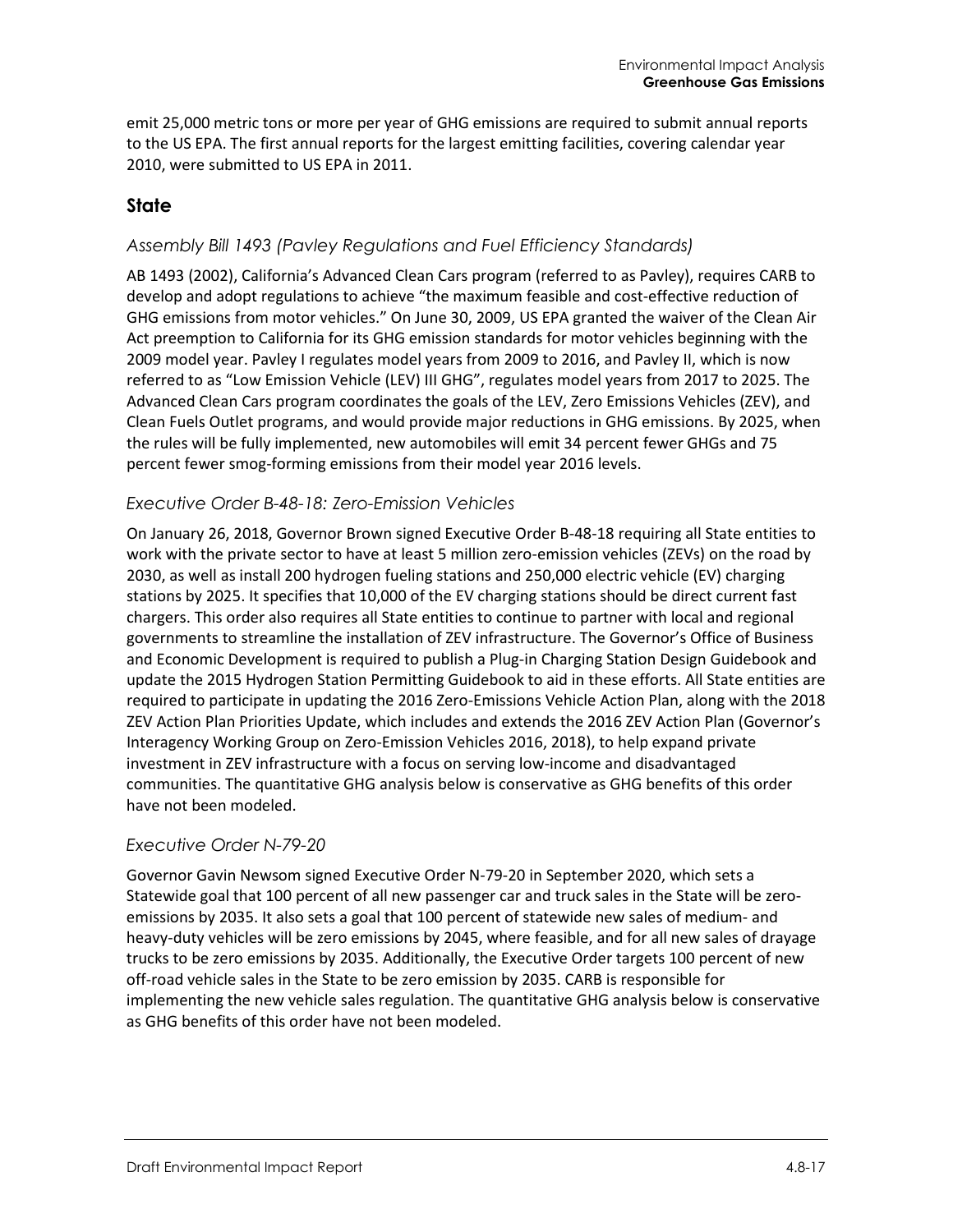### *Assembly Bill 32 (Global Warming Solutions Act and Scoping Plan)*

California's major initiative for reducing GHG emissions is outlined in Assembly Bill (AB) 32, the "California Global Warming Solutions Act of 2006," which was signed into law in 2006. AB 32 codifies the statewide goal of reducing GHG emissions to 1990 levels by 2020 and requires CARB to prepare a Scoping Plan that outlines the main State strategies for reducing GHGs to meet the 2020 deadline. In addition, AB 32 requires CARB to adopt regulations to require reporting and verification of statewide GHG emissions. Based on this guidance, CARB approved a 1990 Statewide GHG level and 2020 limit of 427 million MTCO<sub>2</sub>e. The Scoping Plan was approved by CARB on December 11, 2008 and included measures to address GHG emission reduction strategies related to energy efficiency, water use, and recycling and solid waste, among other measures. Many of the GHG reduction measures included in the Scoping Plan (e.g., Low Carbon Fuel Standard, Advanced Clean Car standards, and Cap-and-Trade) have been adopted since approval of the Scoping Plan.

In May 2014, CARB approved the first update to the AB 32 Scoping Plan. The 2013 Scoping Plan Update defined CARB's climate change priorities for the next five years and set the groundwork to reach post-2020 Statewide goals. The 2013 Scoping Plan Update highlighted California's progress toward meeting the 2020 GHG emission reduction goals defined in the original Scoping Plan. It also evaluated how to align the State's longer-term GHG reduction strategies with other State policy priorities, including those for water, waste, natural resources, clean energy, transportation, and land use. The State of California achieved its 2020 GHG emission reduction targets in 2016, and emissions have subsequently fallen further in 2018 to 425 MMTCO<sub>2</sub>e (CARB 2020).

### *Senate Bill 32 (Global Warming Solutions Act and Scoping Plan Extension)*

Senate Bill (SB) 32 signed into law on September 8, 2016, tightens the requirements of AB 32 by requiring the State to further reduce GHGs to 40 percent below 1990 levels by 2030 (the other provisions of AB 32 remain unchanged). On December 14, 2017, CARB adopted the 2017 Scoping Plan, which provides a framework for achieving the 2030 target. The 2017 Scoping Plan relies on the continuation and expansion of existing policies and regulations, such as the Cap-and-Trade Program, as well as implementation of recently adopted policies, such as SB 350 and SB 1383. The 2017 Scoping Plan also puts an increased emphasis on innovation, adoption of existing technology, and strategic investment to support its strategies. As with the 2013 Scoping Plan Update, it recommends that local governments adopt policies consistent with statewide per capita goals of 6 MTCO<sub>2</sub>e by 2030 and 2 MTCO<sub>2</sub>e by 2050. As stated in the 2017 Scoping Plan, these goals may be appropriate for plan-level analyses (city, county, subregional, or regional level).

### *CARB Cap-and-Trade Regulation*

In 2011, CARB adopted the cap-and-trade regulation and created the cap-and-trade program, which covers sources of GHG emissions that emit more than 25,000 MTCO<sub>2</sub>e per year in the State such as refineries, power plants, industrial facilities, and transportation fuels. The cap-and-trade program includes an enforceable State-wide GHG emissions cap that declines approximately three percent annually. CARB distributes allowances, which are tradable permits, equal to the emissions allowed under the cap. Sources that reduce emissions more than their limits can auction carbon allowances to other covered entities through the cap-and-trade market. Sources subject to the cap are required to surrender allowances and offsets equal to their emissions at the end of each compliance period. The cap-and-trade program took effect in early 2012 with the enforceable compliance obligation beginning January 1, 2013. The cap-and-trade program was initially slated to sunset in 2020 but the passage of SB 398 in 2017 extended the program through 2030.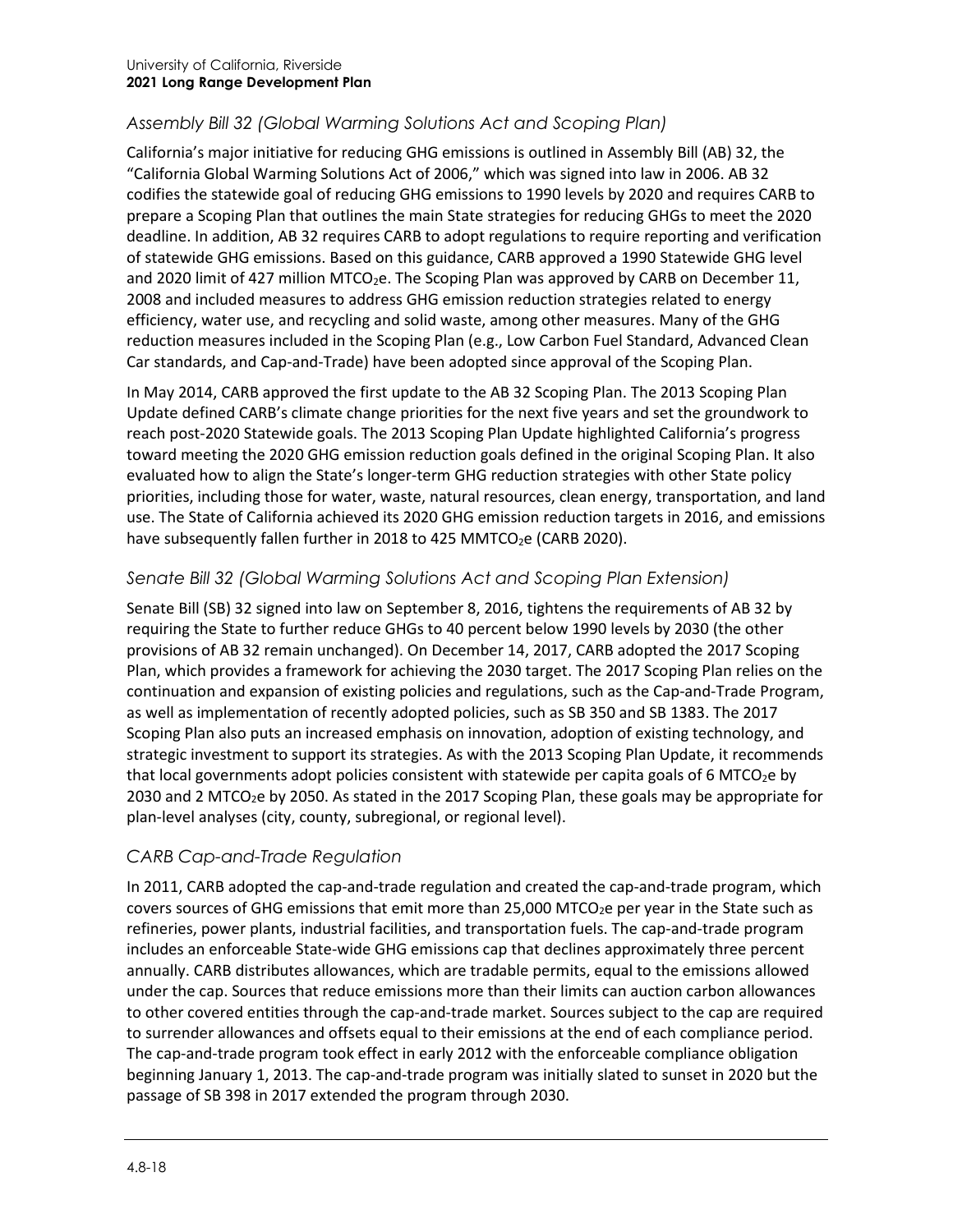The UCR campus is subject to cap-and-trade and participates in the program. UCR is designated as an abbreviated reporter under the cap-and-trade program due to the fact that the GHG emissions are below the 25,000 MTCO2e per year threshold.

### *Senate Bill 100 (100 Percent Clean Energy Act)*

Adopted on September 10, 2018, SB 100 supports the reduction of GHG emissions from the electricity sector by accelerating the State's Renewables Portfolio Standard Program, which was last updated by SB 350 in 2015. SB 100 requires electricity providers to increase procurement from eligible renewable energy resources to 33 percent of total retail sales by 2020, 60 percent by 2030, and 100 percent by 2045. As described in greater detail in the Section 4.6, *Energy*, UCR's power provider produced approximately 34 percent of its power from renewable resources in 2018, and that number was anticipated to increase to 44 percent by 2020.

### *Senate Bill 375 (Sustainable Communities and Climate Protection Act)*

SB 375, signed in August 2008, enhances the State's ability to reach AB 32 goals by directing CARB to develop regional GHG emission reduction targets to be achieved from passenger vehicles by 2020 and 2035. In addition, SB 375 directs each of the State's 18 major Metropolitan Planning Organizations (MPOs) to prepare a "sustainable communities strategy" (SCS) that contains a growth strategy to meet these emission targets for inclusion in the Regional Transportation Plan (RTP). On March 22, 2018, CARB adopted updated regional targets for reducing GHG emissions from 2005 levels by 2020 and 2035. Southern California Association of Governments (SCAG) was assigned targets of an 8 percent reduction in GHGs from transportation sources by 2020 and a 19 percent reduction in GHGs from transportation sources by 2035. In the SCAG region, SB 375 also provides the option for the coordinated development of subregional plans by the subregional councils of governments and the county transportation commissions to meet SB 375 requirements.

### *Executive Order B-55-18*

On September 10, 2018, Governor Brown issued Executive Order B-55-18, which established a new Statewide goal of achieving carbon neutrality by 2045 and maintaining net negative GHG emissions thereafter. This goal is in addition to the existing Statewide GHG reduction targets established by SB 32, SB 100, SB 375, and SB 1383. University of California, as a State entity, is committed to its fair share of reduction measures in support of achieving carbon neutrality by 2045. See [University of](#page-21-0)  [California](#page-21-0) regulations below.

### *Senate Bill 97 and CEQA Guidelines Update*

SB 97, signed in August 2007, acknowledges that climate change is an environmental issue that requires analysis in CEQA documents. In March 2010, the California Natural Resources Agency adopted amendments to the CEQA Guidelines for the feasible mitigation of GHG emissions or the effects of GHG emissions. The adopted guidelines give lead agencies the discretion to set quantitative or qualitative thresholds for the assessment and mitigation of GHG and climate change impacts.

### *CARB Innovative Clean Transit Regulations*

In December 2018, the CARB adopted the Innovative Clean Transit regulations, requiring all transit agencies to develop a plan to achieve zero emission bus fleets on or before 2040. Starting between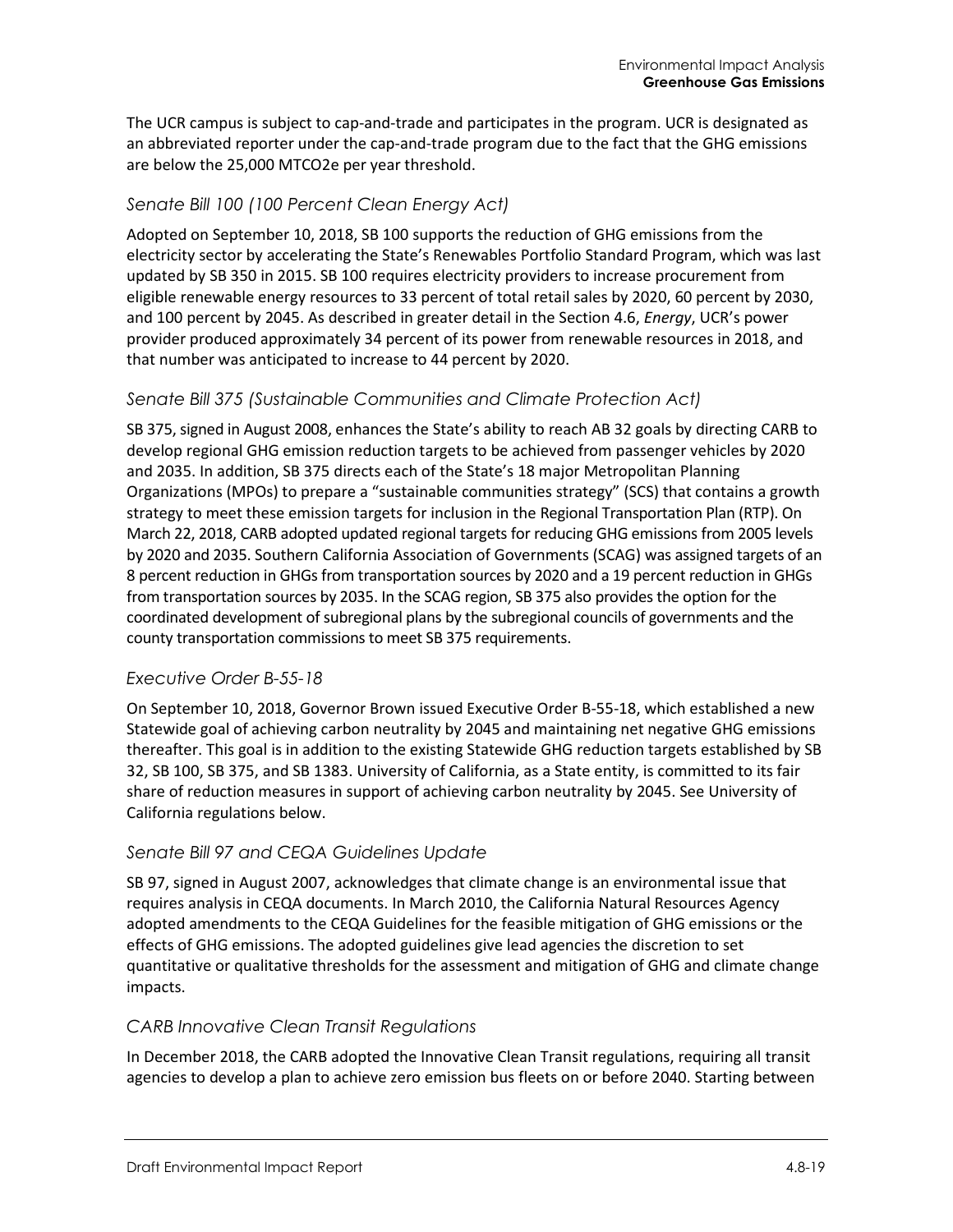2023 and 2029, transit agencies must begin purchasing only ZEB replacements and must have completed the fleet replacement program prior to 2040.

### *California Code of Regulations Title 24 (California Building Code)*

Updated every three years through a rigorous stakeholder process, Title 24 of the California Code of Regulations requires California homes and businesses to meet strong energy efficiency measures, thereby lowering their energy use. Title 24 contains numerous subparts, including Part 1 (Administrative Code), Part 2 (Building Code), Part 3 (Electrical Code), Part 4 (Mechanical Code), Part 5 (Plumbing Code), Part 6 (Energy Code), Part 8 (Historical Building Code), Part 9 (Fire Code), Part 10 (Existing Building Code), Part 11 (Green Building Standards Code), Part 12 (Referenced Standards Code). The California Building Code is applicable to all development in California. (Health and Safety Code §§ 17950 and 18938(b).)

The regulations receive input from members of industry, as well as the public, with the goal of "[r]educing of wasteful, uneconomic, inefficient, or unnecessary consumption of energy." (Pub. Res. Code § 25402.) These regulations are scrutinized and analyzed for technological and economic feasibility (Pub. Res. Code § 25402(d)) and cost effectiveness (Pub. Res. Code § 25402(b)(2) and (b)(3)).

### **PART 6 – BUILDING ENERGY EFFICIENCY STANDARDS**

CCR Title 24 Part 6 is the Building Energy Efficiency Standards. This code, originally enacted in 1978, establishes energy-efficiency standards for residential and non-residential buildings in order to reduce California's energy demand. The Building Energy Efficiency Standards is updated periodically to incorporate and consider new energy-efficiency technologies and methodologies as they become available. New construction and major renovations must demonstrate their compliance with the current Building Energy Efficiency Standards through submission and approval of a Title 24 Compliance Report to the local building permit review authority and the California Energy Commission. Under the 2019 standards, nonresidential buildings will be 30 percent more energy efficient compared to the 2016 standards, and residential buildings will be 7 percent more energy efficient. When accounting for the electricity generated by the solar photovoltaic system, residential buildings would use 53 percent less energy compared to buildings built to the 2016 standards.

The 2019 Building Energy Efficiency Standards, adopted on May 9, 2018, became effective on January 1, 2020. The 2019 Standards move toward cutting energy use in new residential units by more than 50 percent and will require installation of solar photovoltaic systems for single-family homes and multi-family buildings of three stories and less. The 2019 Standards focus on four key areas: 1) smart residential photovoltaic systems; 2) updated thermal envelope standards (preventing heat transfer from the interior to exterior and vice versa); 3) residential and nonresidential ventilation requirements; 4) and nonresidential lighting requirements. Under the 2019 Standards, non-residential buildings will be 30 percent more energy-efficient compared to the 2016 Standards, and single-family homes will be seven percent more energy efficient.

### **PART 11 – CALIFORNIA GREEN BUILDING STANDARDS**

The California Green Building Standards Code, referred to as CALGreen, was added to CCR Title 24 as Part 11 first in 2009 as a voluntary code, which then became mandatory effective January 1, 2011 (as part of the 2010 CBC). The 2019 CALGreen institutes mandatory minimum environmental performance standards for all ground-up new construction of non-residential and residential structures. It also includes voluntary tiers (I and II) with stricter environmental performance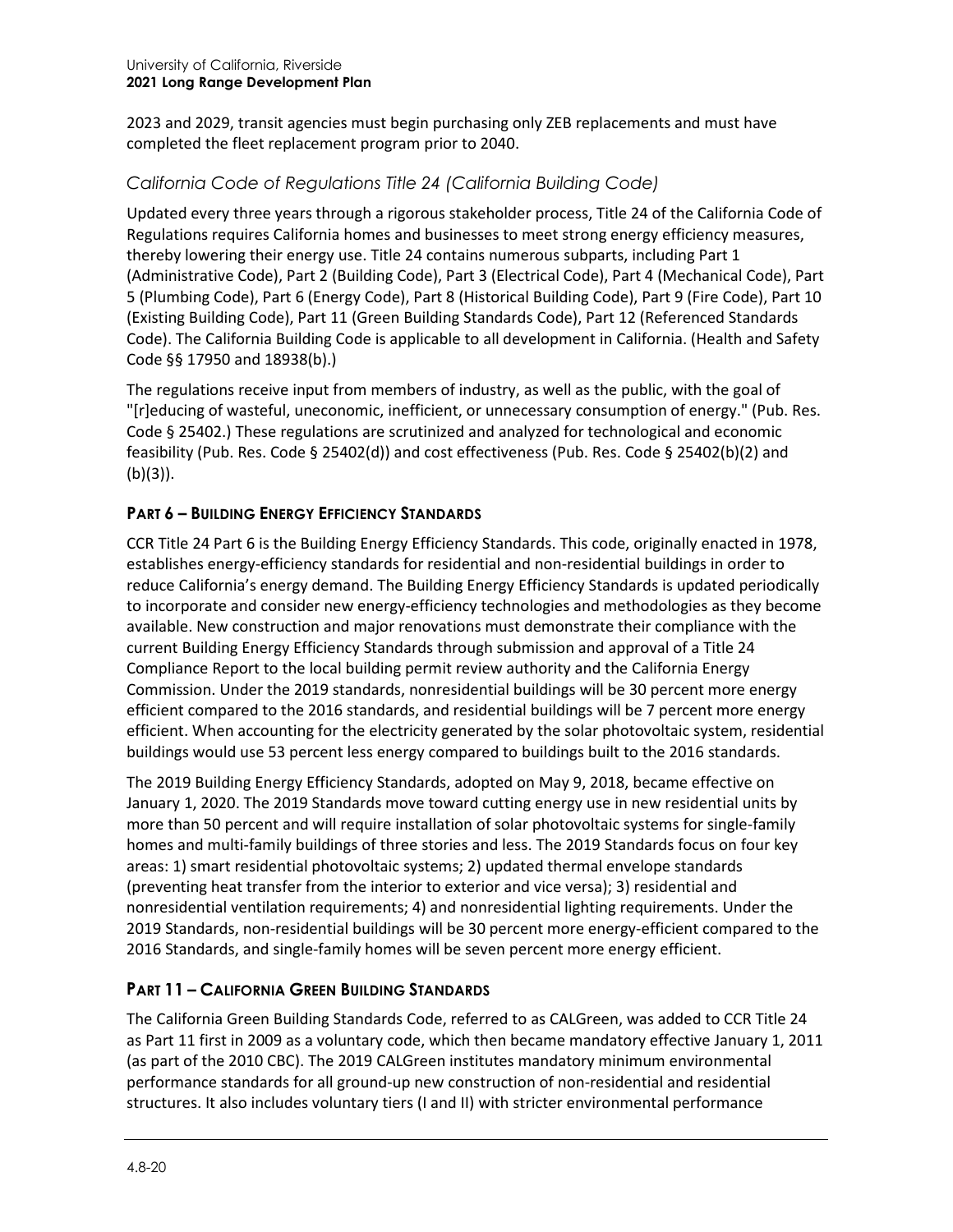standards for these same categories of residential and non-residential buildings. Local jurisdictions must enforce the minimum mandatory Green Building Standards and may adopt additional amendments for stricter requirements.

Mandatory standards require:

- **20 percent reduction in indoor water use relative to specified baseline levels;**
- 50 percent construction/demolition waste diverted from landfills;
- Inspections of energy systems to ensure optimal working efficiency;
- Low-pollutant emitting exterior and interior finish materials such as paints, carpets, vinyl flooring, and particleboards; and
- Installation of EV charging stations at least three percent of the parking spaces for all new multifamily developments with 17 or more units.

Similar to the compliance reporting procedure for demonstrating Building Energy Efficiency Standards compliance in new buildings and major renovations, compliance with the CalGreen waterreduction requirements must be demonstrated through completion of water use reporting forms for new low-rise residential and non-residential buildings. Buildings must demonstrate a 20 percent reduction in indoor water use by either showing a 20 percent reduction in the overall baseline water use as identified in CalGreen or a reduced per-plumbing-fixture water use rate.

### *Senate Bill 1383 (Short-lived Climate Pollutants)*

Adopted in September 2016, SB 1383 requires the CARB to approve and begin implementing a comprehensive strategy to reduce emissions of short-lived climate pollutants. The bill requires the strategy to achieve the following reduction targets by 2030:

- **Methane 40 percent below 2013 levels**
- Hydrofluorocarbons 40 percent below 2013 levels
- Anthropogenic black carbon 50 percent below 2013 levels

### *Assembly Bill 341/Assembly Bill 1826 (Mandatory Recycling/Composting)*

The California Integrated Waste Management Act of 1989, as modified by AB 341, requires each jurisdiction's source reduction and recycling element to include an implementation schedule that shows diversion away from landfills of 75 percent of all solid waste by 2020 and annually thereafter. AB 1826 requires recycling of organic waste (i.e., composting). All businesses and public entities that generate four or more cubic yards of solid waste per week and multi-family residential dwellings that have five or more units are required to recycle and compost.

### *California Model Water Efficient Landscape Ordinance*

The revised Model Water Efficient Landscape Ordinance became effective on December 15, 2015. New development that includes landscaped areas of 500 square feet or more are subject to the following revised Ordinance requirements:

- **Nore efficient irrigation systems**
- **Incentives for graywater usage**
- **IMPROMENTS IN ON-SITE STORMATER CAPTURE**
- **EXECT** Limiting the portion of landscapes that can be planted with high water use plants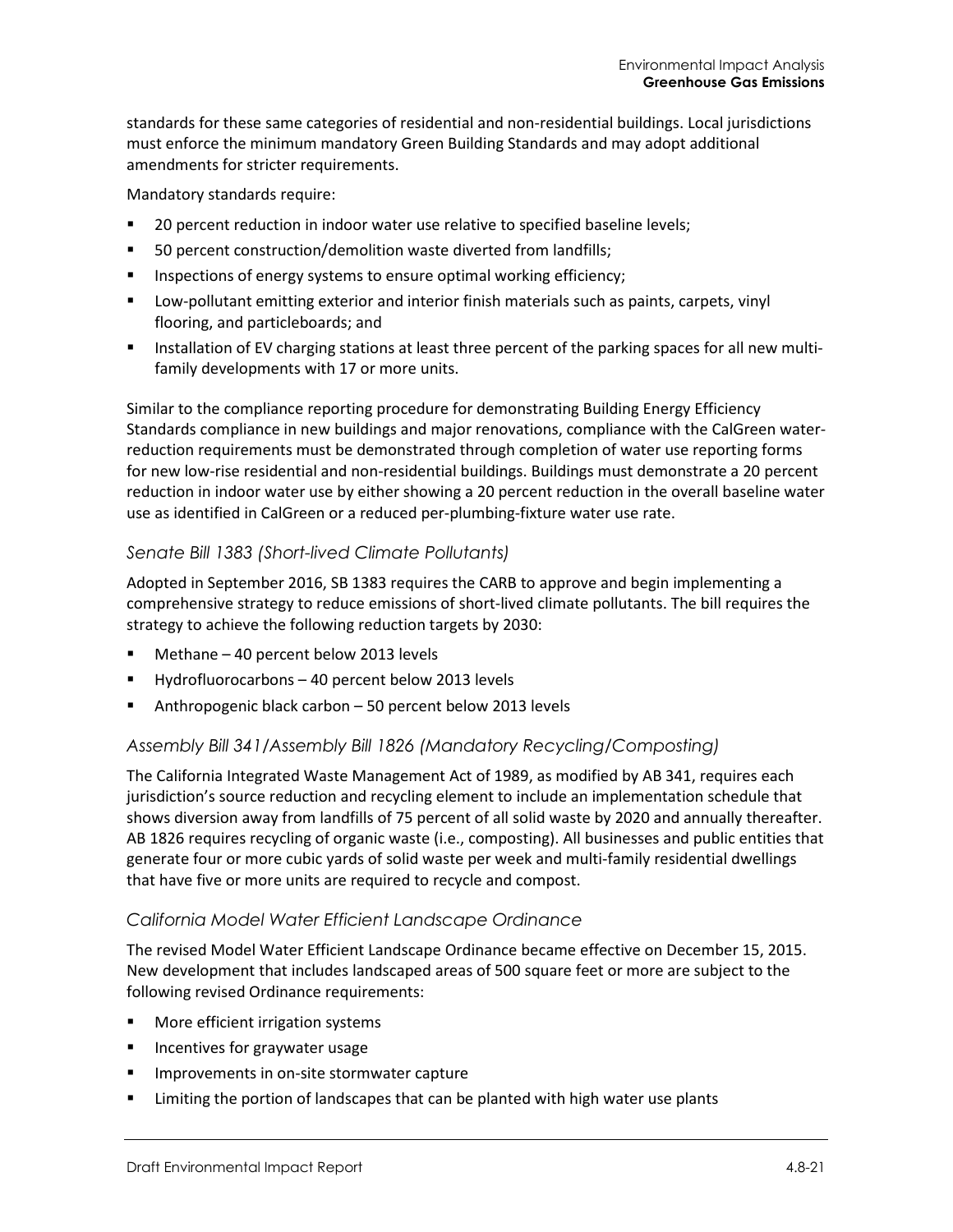**Reporting requirements for local agencies.** 

### <span id="page-21-0"></span>**University of California**

#### *UC Policy on Sustainable Practices*

UC's official sustainability commitment began in 2003 with a Regental action that led to the adoption of a Presidential Policy on Green Building Design and Clean Energy Standards in 2004. Since adopting that policy, UC expanded its sustainability policies to address climate protection, transportation, building operations, waste, procurement, food, water, and health care facilities. The policy was subsequently renamed the *UC Policy on Sustainable Practices*, which is updated periodically. In the 2007 revision of the *UC Policy on Sustainable Practices*, the University of California Office of the President (UCOP) committed UC to implementing actions to achieve a reduction in GHG emissions from UC operations and activities to 2000 levels by 2014 and 1990 levels by 2020. UC's official commitment to sustainability across the above-listed sectors is integrated into the *UC Policy on Sustainable Practices* updated in July 2020 (UC 2020). The *UC Policy on Sustainable Practices* states that each campus and the UCOP will develop strategies for meeting the following UC goals:

- Policy C.1: Climate neutrality from Scope 1 and Scope 2 sources by 2025
- Policy C.2: Climate neutrality from specific Scope 3 sources (as defined by Second Nature's Carbon Commitment) by 2050 or sooner

In addition, the following UCR existing GHG emissions reduction policies pertain to operations that are within the operational control of UCR and set specific, quantitative standards. The following policies are noted from the *UC Policy on Sustainable Practices*:

- Policy A.1: All new building projects, other than acute care facilities, shall be designed, constructed, and commissioned to outperform the CBC energy-efficiency standards by at least 20 percent or meet the whole-building energy performance targets listed in Table 1 of Section V.A.3 of the *UC Policy on Sustainable Practices*. The University will strive to design, construct, and commission buildings that outperform CBC energy efficiency standards by 30 percent or more, or meet the stretch whole-building energy performance targets listed in Table 1 of Section V.A.3 of the *UC Policy on Sustainable Practices*, whenever possible within the constraints of program needs and standard budget parameters.
- **Policy A.3: No new building or major renovation that is approved after June 30, 2019 shall use** on-site fossil fuel combustion (e.g., natural gas) for space and water heating (except those projects connected to an existing campus central thermal infrastructure). Projects unable to meet this requirement shall document the rationale for this decision as described in Section V.A.4 of the *UC Policy on Sustainable Practices*.
- Policy A.4: All new buildings will achieve a U.S. Green Building Council (USGBC) LEED "Silver" certification at a minimum. All new buildings will strive to achieve certification at a USGBC LEED "Gold" rating or higher, whenever possible within the constraints of program needs and standard budget parameters.
- Policy A.5: The University of California will design, construct, and commission new laboratory buildings to achieve a minimum of LEED "Silver" certification as well as meeting at least the prerequisites of the Laboratories for the 21st Century (Labs21) Environmental Performance Criteria (EPC). Laboratory spaces in new buildings also shall meet at least the prerequisites of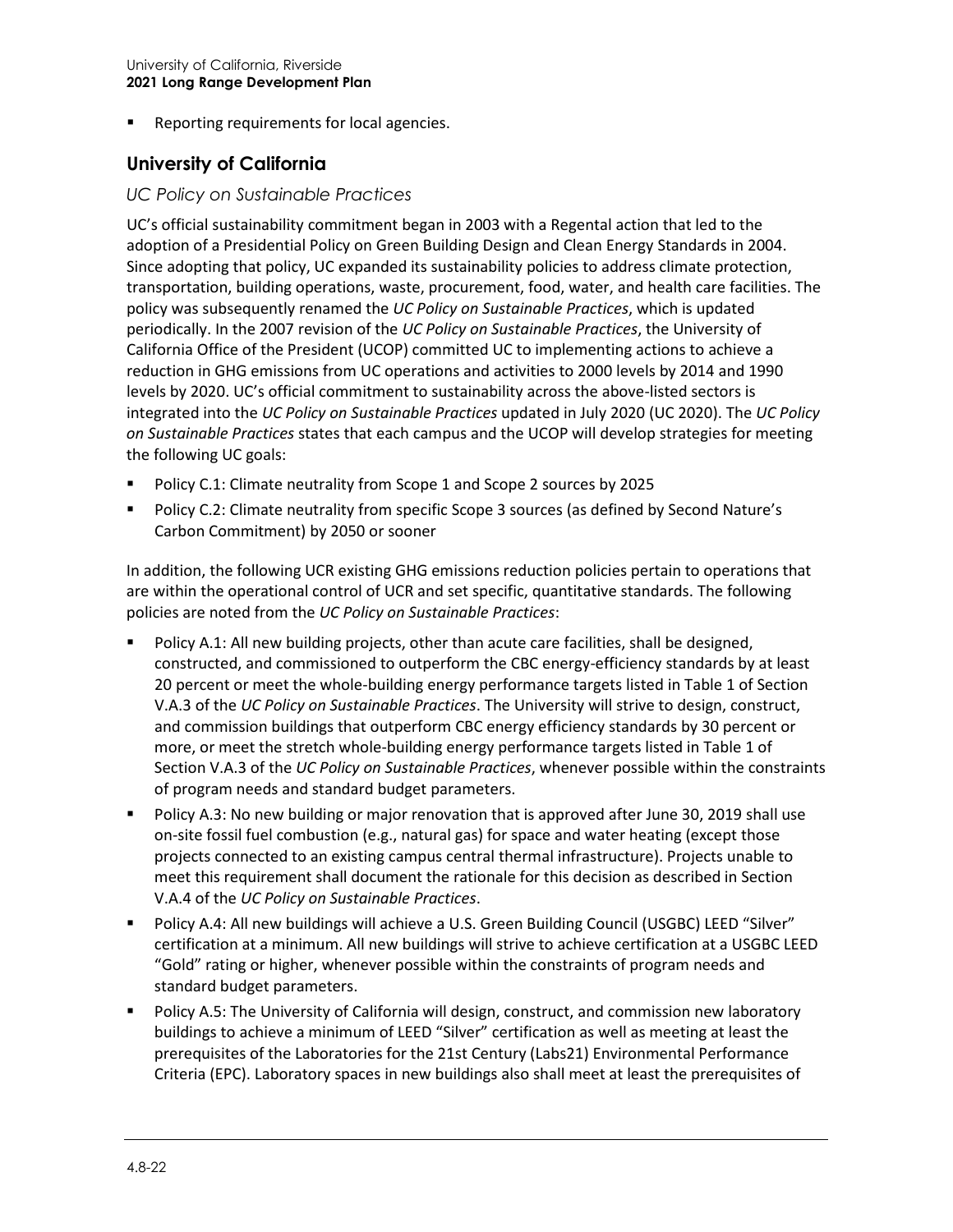Labs21 EPC. Design, construction, and commissioning processes shall strive to optimize the energy efficiency of systems not addressed by the CBC energy efficiency standards.

- Policy A.7: Major Renovations of buildings are defined as projects that require 100 percent replacement of mechanical, electrical, and plumbing systems and replacement of over 50 percent of all non-shell areas (interior walls, doors, floor coverings, and ceiling systems) shall at a minimum comply with III.A.4 or III.A.5, above. Such projects shall outperform CBC Title 24, Part 6, currently in effect, by 20 percent. This does not apply to acute care facilities.
- Policy A.8: Renovation projects with a project cost of \$5 million or greater that do not constitute a Major Renovation as defined in Policy A.7 shall, at a minimum, achieve a LEED-ID+C Certified rating and register with the utilities' Savings by Design program, if eligible. This does not apply to acute care facilities.
- **Policy B.1: Each location will implement energy efficiency actions in buildings and infrastructure** systems to reduce the location's energy use intensity by an average of least 2 percent annually.
- **Policy B.2: Campuses and health care locations will install additional on-site renewable** electricity supplies and energy storage systems whenever cost-effective and/or supportive of the location's Climate Action Plan or other goals.
- Policy B.3: By 2025, each campus and health location will obtain 100 percent clean electricity. By 2018, the University's Wholesale Power Program will provide 100 percent clean electricity to participating locations.[10](#page-22-0)
- **Policy B.4: By 2025, at least 40 percent of the natural gas combusted on-site at each campus and** health location will be biogas.
- Policy D.1: Each location will reduce GHG emissions from its fleet and report annually on its progress. Locations shall implement strategies to reduce fleet emissions and improve the fuel efficiency of all university-owned or operated fleet vehicles and equipment where practical options exist through acquisition and fleet operation protocols.
	- By 2025, zero-emission vehicles or hybrid vehicles shall account for at least 50 percent of all new light-duty vehicle acquisitions. Lawrence Berkeley National Laboratory will follow federal fleet requirements in the case where federal and UC fleet requirements conflict.
- Policy D.2: The University recognizes that single-occupant vehicle (SOV) commuting is a primary contributor to commute GHG emissions and localized transportation impacts.
	- **By 2025, each location shall strive to reduce its percentage of employees and students** commuting by SOV by 10 percent relative to its 2015 SOV commute rates;
	- By 2050, each location shall strive to have no more 40 percent of its employees and no more than 30 percent of all employees and students commuting to the location by SOV.
- Policy D.3: Consistent with the State of California goal of increasing alternative fuel specifically electric – vehicle usage, the University shall promote purchases and support investment in alternative fuel infrastructure at each location.
	- By 2025, each location shall strive to have at least 4.5 percent of commuter vehicles be ZEV.
	- By 2050, each location shall strive to have at least 30 percent of commuter vehicles be ZEV.
- Policy D.4: Each location will develop a business-case analysis for any proposed parking structures serving University affiliates or visitors to campus to document how a capital investment in parking aligns with each campus' Climate Action Plans and/or sustainable transportation policies.

<span id="page-22-0"></span><sup>&</sup>lt;sup>10</sup> UCR is not currently a participating location under the Wholesale Power Program.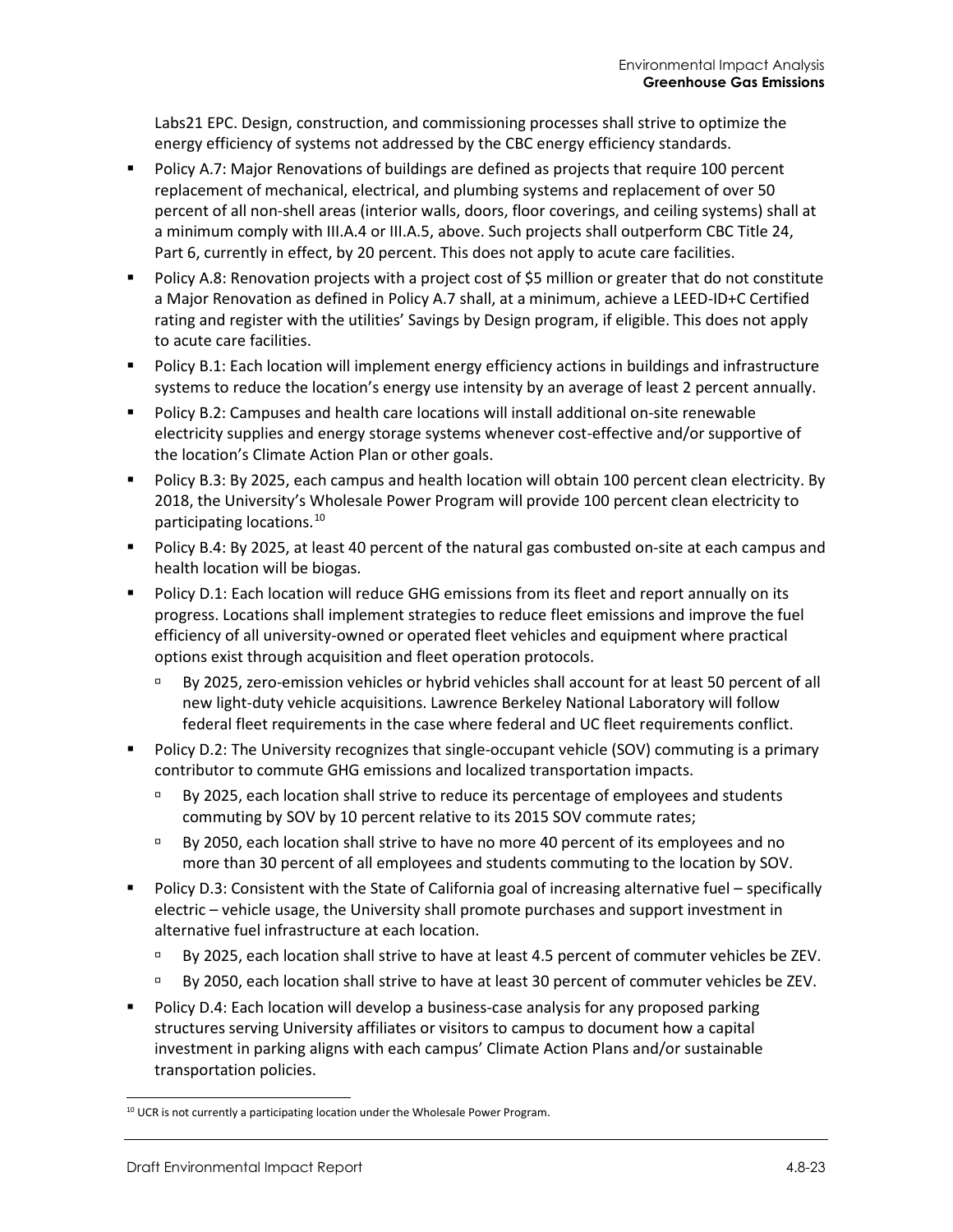- Policy F.1: The University will achieve zero waste<sup>[11](#page-23-0)</sup> through prioritizing waste reduction in the following order: reduce, reuse, and then recycle and compost (or other forms of organic recycling) as described in Section V.F.6 of the *UC Policy on Sustainable Practices*. Minimum compliance for zero waste, at all locations other than health locations, is as follows:
	- $\Box$  Reduce per capita total municipal solid waste generation by:
		- − 25 percent per capita from FY2015/16 levels by 2025.
		- − 50 percent per capita from FY2015/16 levels by 2030.
	- □ Divert 90 percent of municipal solid waste from the landfill.
- Policy F.2: The University supports the integration of waste, climate, and other sustainability goals, including the reduction of embodied carbon in the supply chain through the promotion of a circular economy and the management of organic waste to promote atmospheric carbon reduction. In support of this goal, waste reporting will include tracking estimated Scope 3 GHG emissions (UC 2020).

### *UCR Transportation Demand Management*

UCR's Transportation Demand Management (TDM) programs include multi-pronged efforts such as marketing, incentives, expanded vanpool offerings, on- and near-campus housing amenities, parking pricing, and more. UCR encourages students to use designated bike paths to commute to and travel within the campus. Registered bicyclists or walkers are eligible to receive a complimentary bicycle parking allotment and are eligible to utilize the day-use locker and shower facilities at the SRC without charge. UCR has also encouraged ride-sharing services, and the average vehicle ridership has increased from approximately 1.36 to 1.57 occupants per vehicle over the last 15 years. However, it is legally infeasible to mandate ridesharing. (See Health and Safety Code § 40717.9; *Merced Alliance for Responsible Growth v. City of* Merced 2012 WL 5984917.) The quantitative GHG analysis below is conservative as GHG benefits of future improvements to TDM use have not been modeled.

### **Regional and Local (Non-Binding)**

As noted in Section 4, "University of California Autonomy," UCR, a constitutionally created State entity, is not subject to municipal regulations of surrounding local governments for uses on property owned or controlled by UCR that are in furtherance of the university's educational purposes. However, UCR may consider, for coordination purposes, aspects of local plans and policies of the communities surrounding the campus when it is appropriate and feasible, but not bound by those plans and policies in its planning efforts. No regional or local plans related to GHG emissions apply to the proposed 2021 LRDP.

## 4.8.3 Environmental Impacts and Mitigation Measures

### **Significance Criteria**

UCR utilizes the following 2020 CEQA Guidelines Appendix G significance criteria questions related to GHG Emissions.

<span id="page-23-0"></span><sup>&</sup>lt;sup>11</sup> The University zero waste goal is made up of incremental waste reduction and waste diversion targets. The University recognizes the attainment of reduction goals stated in this Policy and a 90 percent diversion of municipal solid waste as minimum compliance standard to be defined as a zero waste for locations other than health locations.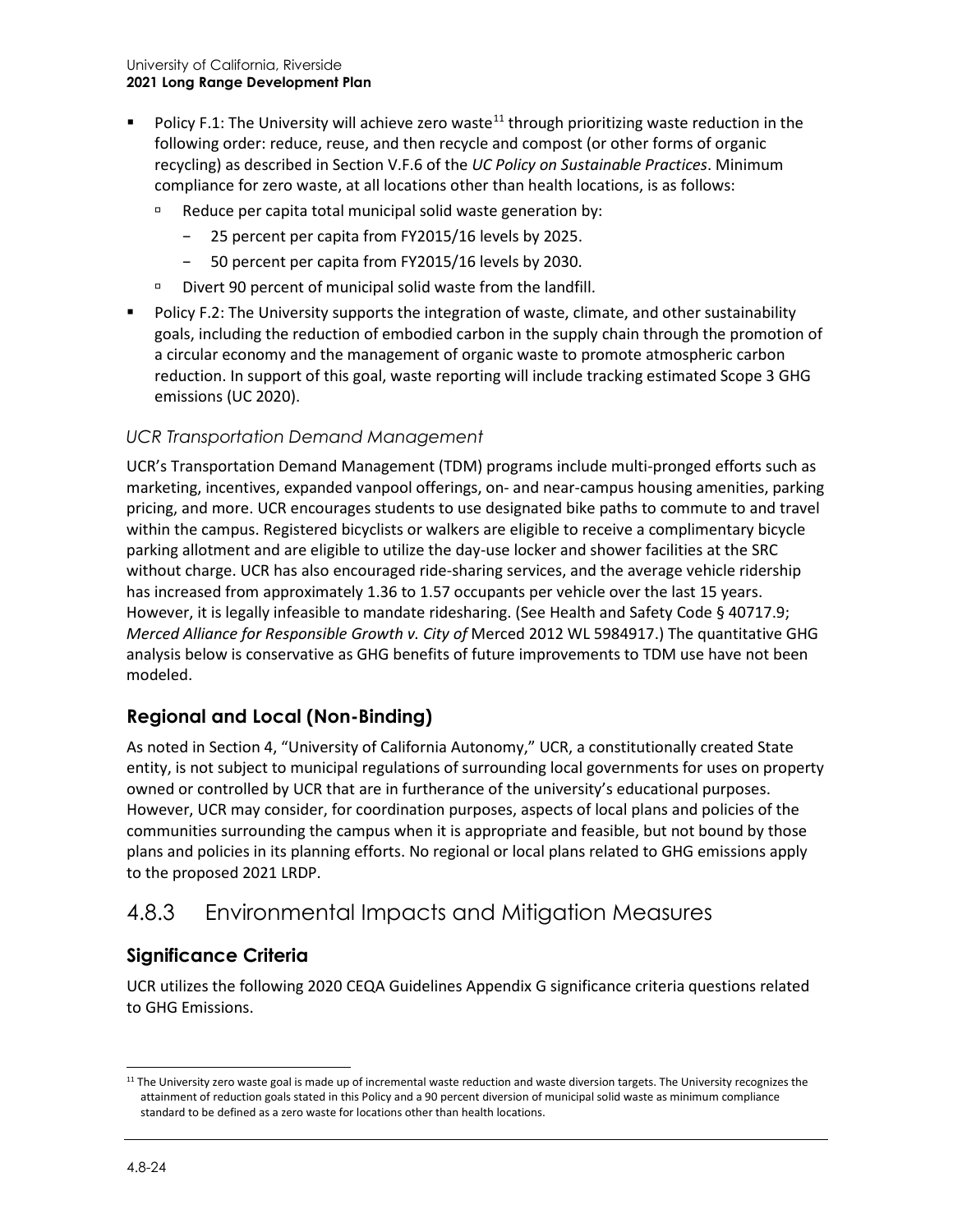Would the proposed 2021 LRDP:

- a) Generate GHG emissions, either directly or indirectly, that may have a significant impact on the environment?
- b) Conflict with an applicable plan, policy, or regulation adopted for the purpose of reducing the emissions of GHGs?

### **Issues Not Evaluated Further**

All issues applicable to GHG emissions listed under the CEQA significance criteria above are addressed in this section.

### **Analysis Methodology**

GHG emissions for the proposed 2021 LRDP construction and operation were calculated with regard to the GHGs  $CO<sub>2</sub>$ , N<sub>2</sub>O, and CH<sub>4</sub>, which are combined using each GHGs' GWP and reported as  $CO<sub>2</sub>e$ . GHG emissions were modeled for energy, mobile, process/fugitive, and waste sources. The input data and construction and operation GHG emission estimates for proposed 2021 LRDP are discussed below and in Appendix G.

UCR has decided to utilize the following thresholds to determine whether the proposed 2021 LRDP would result in significant impacts related to GHG emissions under significance criterion "a":

- Generation of GHG emissions that would exceed 2018 baseline GHG emissions level.
- Generation of GHG emissions that would exceed *UC Policy on Sustainable Practices* requirement to meet Scope 1 and Scope 2 emissions carbon neutrality beginning January 1, 2026.
- Generation of GHG emissions that would exceed the GHG emission reduction efforts of the State in accordance with SB 32. Total emissions would be no greater than 40 percent below 1990 levels per year (e.g. 49,300 MTCO<sub>2</sub>e total emissions) by December 31, 2030.

The baseline threshold is consistent with CEQA Guidelines Section 15064.4(b)(1) and compares GHG emissions from the proposed 2021 LRDP to baseline GHG emissions and considers any increase in GHG emissions above baseline conditions to be significant.

The second and third thresholds were developed using science-based goals of the global reductions in emissions that would be needed in order to avoid dangerous climate change effects; these goals represent what can be described as California's—and by inference, UCR's—proportional reduction in emissions to avoid dangerous climate change. Per the CARB 2017 Scoping Plan, local governments can demonstrate consistency with Statewide targets by applying derived percentage reductions, necessary to reach determined future climate goals, to their community-wide GHG emissions target. For purposes of demonstrating consistency with State targets, UCR can be considered a local government, as it has functions similar to a self-contained small city, with housing, jobs, and cultural facilities offered in a built community. Furthermore, UCR has jurisdiction over campus land uses and provides core public services. Although the 2017 Scoping Plan also gave local jurisdictions the option of using per-capita or per-service-population targets, UCR has decided to use the relative percent reduction of total emissions in line with State and UC targets as its threshold. As such, these thresholds are consistent with 2017 Scoping Plan recommendation for assessing plan-level contribution impacts to global climate change. Compliance with the *UC Policy on Sustainable Practices* would result in campus-wide emissions reductions greater than the State targets under SB 32.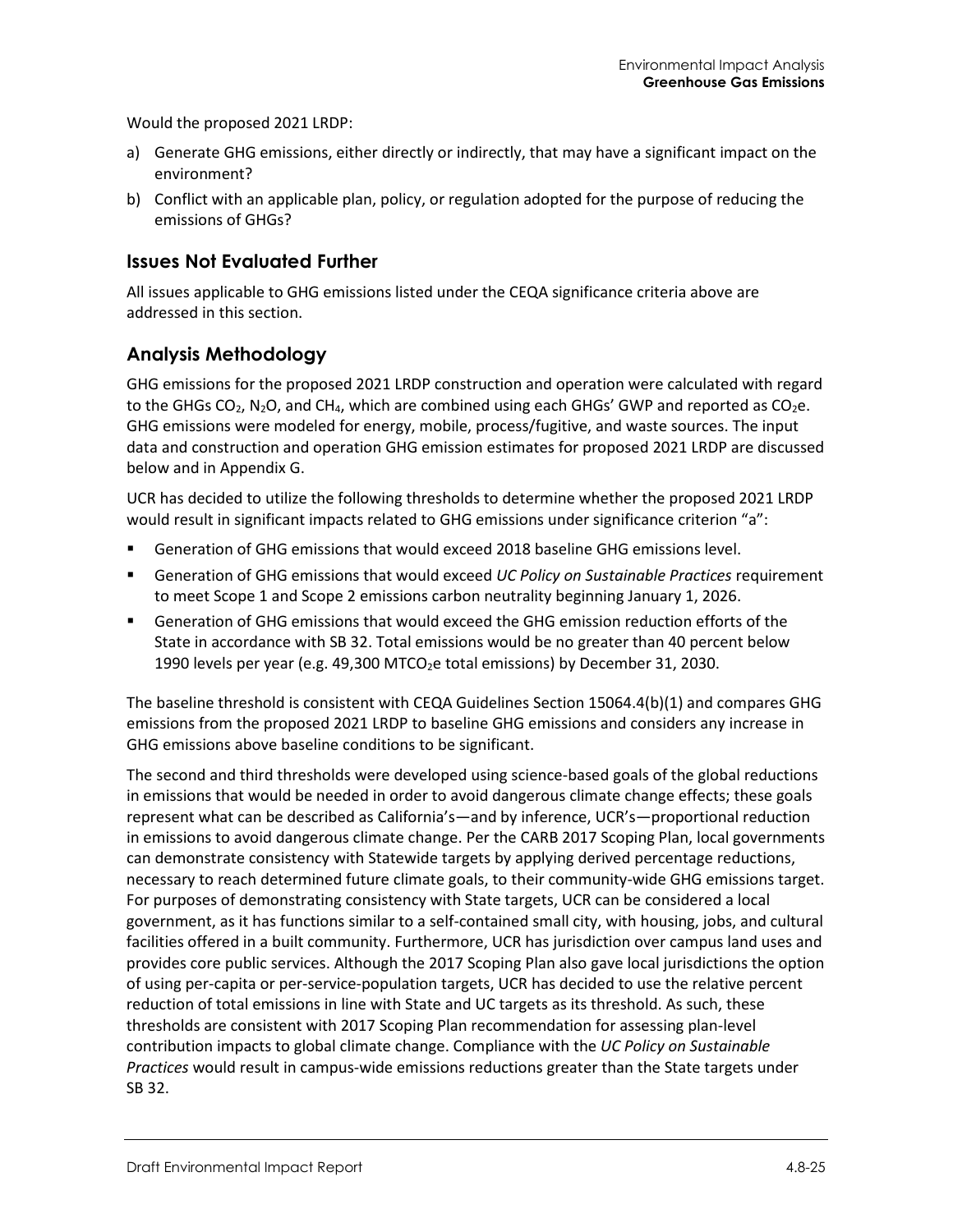To determine whether the proposed 2021 LRDP would result in significant impacts related to GHG emissions under significance criterion "b," the following methodology would apply.

- Inconsistency with any of the following applicable plans for reduction of GHG emissions:
	- 2020 *UC Policy on Sustainable Practices*
	- □ SB 32 and CARB 2017 Scoping Plan

#### *Construction Emissions*

Construction-related GHG emissions were calculated using the California Emissions Estimator Model (CalEEMod) Version 2016.3.2 modeling tool. Modeling was based on 2021 LRDP buildout information (e.g., land use types, traffic modeling, amount of new building space) and default values in CalEEMod that are based on location, land use type, and typical construction activities. CalEEMod accounts for a variety of State, federal, and local programs and policies that affect constructionrelated emissions, such as local air district rules on architectural coatings and federal emission standards for off-road equipment, but these regulations primarily affect emissions of criteria pollutants. Additional information on CalEEMod, including the user guide, defaults, and appendices are available online at: [http://www.caleemod.com/.](http://www.caleemod.com/)

Due to the programmatic nature of this analysis, the timing of construction activities for all projects anticipated during implementation of the proposed 2021 LRDP cannot be predicted. UCR has developed a list of buildings and the associated building square footage that are anticipated to be demolished in 5 to 10 years (total of 557,826 gsf)  $^{12}$  $^{12}$  $^{12}$  and 10 to 15 years (total of 327,453 gsf).  $^{13}$  $^{13}$  $^{13}$ Emissions associated with these planned demolition actions were calculated via CalEEMod. Similarly, emissions associated with construction of new buildings were calculated using building square footage provided by UCR, and CalEEMod defaults based on the land use type. CalEEMod provides a number of default land use types such as University/College 4-Year, Library, and General Office Buildings that are representative of the UCR buildings to be constructed under the 2021 LRDP. Demolition and construction emissions were amortized across 2021 to 2035 and added to the forecasted emissions.

For a detailed description of construction emissions model input and output parameters, and assumptions, see the following supporting documents in Appendix G:

- Final GHG Inventory-Forecast Data Evaluation Memo
- Final GHG Inventory, Forecast, and Targets Report

<span id="page-25-0"></span> $12$  UCR estimates that in 5–10 years the following buildings will be demolished: Boyden Labs; Fawcett Laboratory; Stored Product Insecticide Building; Lathhouse #1; South Campus Drive Facilities and South District/Toe of the Hill south of South Campus Drive (Genomics shed, Bio Control Building, Plant Drying Building, Herbarium, Botany Screenhouse, Storage Shed #6, Headhouse Storage Building, Growth Chamber Building, Glasshouse #51, Lathhouses #4 and #8, Facilities Services Annex A, and College Building North and South); Northwest of East Campus Drive and north of Eucalyptus Drive, Northwest of East Campus Drive and south of Eucalyptus Drive, East of East Campus Drive and northeast of Eucalyptus Drive, East of East Campus Drive and southeast of Eucalyptus Drive, and East of East Campus Drive and southeast of Eucalyptus Drive (Fawcett Laboratory, University Office Building, Campbell Hall, Facilities Services Annex B, Greenhouses #7-14, Greenhouses #18-21, Computing & Communications Center, and associated accessory structures), Health Services Building (Veitch - Student Health Services), Bannockburn Village, Plaza Apartments, Corporation Yard, and Softball and soccer fields

<span id="page-25-1"></span><sup>&</sup>lt;sup>13</sup> UCR estimates that in 10-15 years the following buildings will be demolished: Advanced Neuroimaging Building (formerly FMRI), Costo Hall, University Office Building, Police Facility, University Office Building, Oban Apartments, and Falkirk Apartments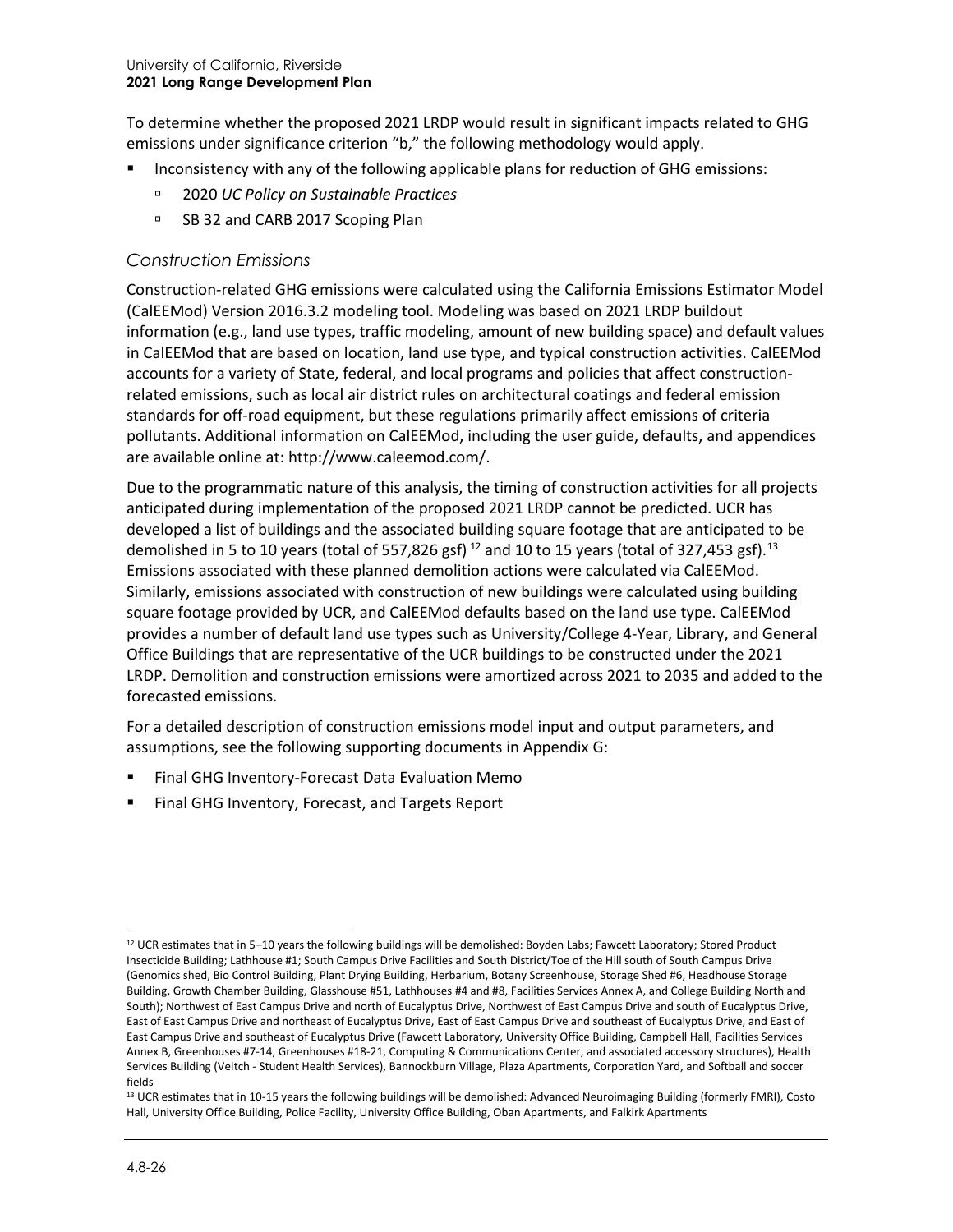### *Operational Emissions*

#### **ENERGY SOURCES**

Energy-related operational emissions of GHGs (related to natural gas, diesel, and electricity consumption) for the existing main campus, interim projects, and new development under the proposed 2021 LRDP were calculated. In addition, operational energy-related GHG emissions account for ongoing operation of existing solar facilities on the main campus (see Section 4.6, *Energy*). Construction and operational GHG emissions associated with the interim<sup>[14](#page-26-0)</sup> projects have been previously quantified in separate standalone UCR project-level CEQA documents using CalEEMod Version 2016.3.2, and the respective results have been provided by UCR for inclusion in the forecast. Construction and operational emissions were estimated using CalEEMod with the exception of the renovation projects (i.e., Batchelor Hall and Pierce Hall). Only operational emissions of GHG from energy use determined by CalEEMod was included for interim projects. All other operational emissions from new building construction under the proposed 2021 LRDP were forecasted from the 2018 inventory using specific growth factors discussed in detail in Appendix G. Indicator growth rates, such as energy per building square footage, gallons of fuel per campus population, VMT per campus population, or waste tons per campus population, were developed from 2018 activity levels and applied to the various emissions sectors to project future year emissions. Appendix G contains a complete list of the indicator growth factors used to develop the forecast for the proposed 2021 LRDP. The growth factors were then multiplied by the population or service person growth rates and anticipated building square footage growth in the proposed 2021 LRDP to develop the anticipated emissions forecast which is representative of future operational emissions.

Energy use from existing buildings (i.e., natural gas and electricity consumption) is based on the 2018 inventory and actual energy data provided by UCR from the respective electric utility and natural gas supplier, Riverside Public Utilities (RPU) and Shell Energy.<sup>[15](#page-26-1)</sup> The proposed 2021 LRDP energy use was forecasted based on applying growth metrics, as described Appendix G, to the 2018 inventory energy use. The energy use intensity (EUI) factors from the UCR Program Concept Energy Analysis and building gross square footage provided by UCR were utilized to estimate annual natural gas and electricity use by building type for both existing buildings and future building.

Energy use for existing buildings was based on the EUI associated with the current level of energy performance at the time of the UCR Program Concept Energy Analysis, while energy use for future buildings was based on the EUI for the escalating California Title-24 code. Existing building EUIs in annual energy use (kBtu) by area (square feet) per year (kBtu/sf-yr) were determined for academic/admin, lab/complex, residential, and social building types to be 107, 253, 83 and 180 kBtu/sf-yr, respectively. New buildings built to code were determined in the UCR Program Concept Energy Analysis to have EUIs of 65, 149, 57 and 107 kBtu/sf-yr for academic/admin, lab/complex, residential, and social building types, respectively. UCR distinguished buildings by building or land use type allowing for the application of the appropriate EUI. EUIs for existing and future buildings were applied to the proposed 2021 LRDP buildings' gross square feet based on building type defined as either academic/admin, lab/complex, residential, or social.

<span id="page-26-0"></span><sup>&</sup>lt;sup>14</sup> There are several interim projects that have occurred or are in progress on the UCR main campus after the 2018 calendar year and, therefore, were not accounted for within the 2018 GHG inventory. However, these interim projects are included in the 2021 LRDP emissions for the purpose of CEQA impact analysis.

<span id="page-26-1"></span><sup>15</sup> Natural gas is transported to the UCR main campus by Southern California Gas and is procured through Shell Energy.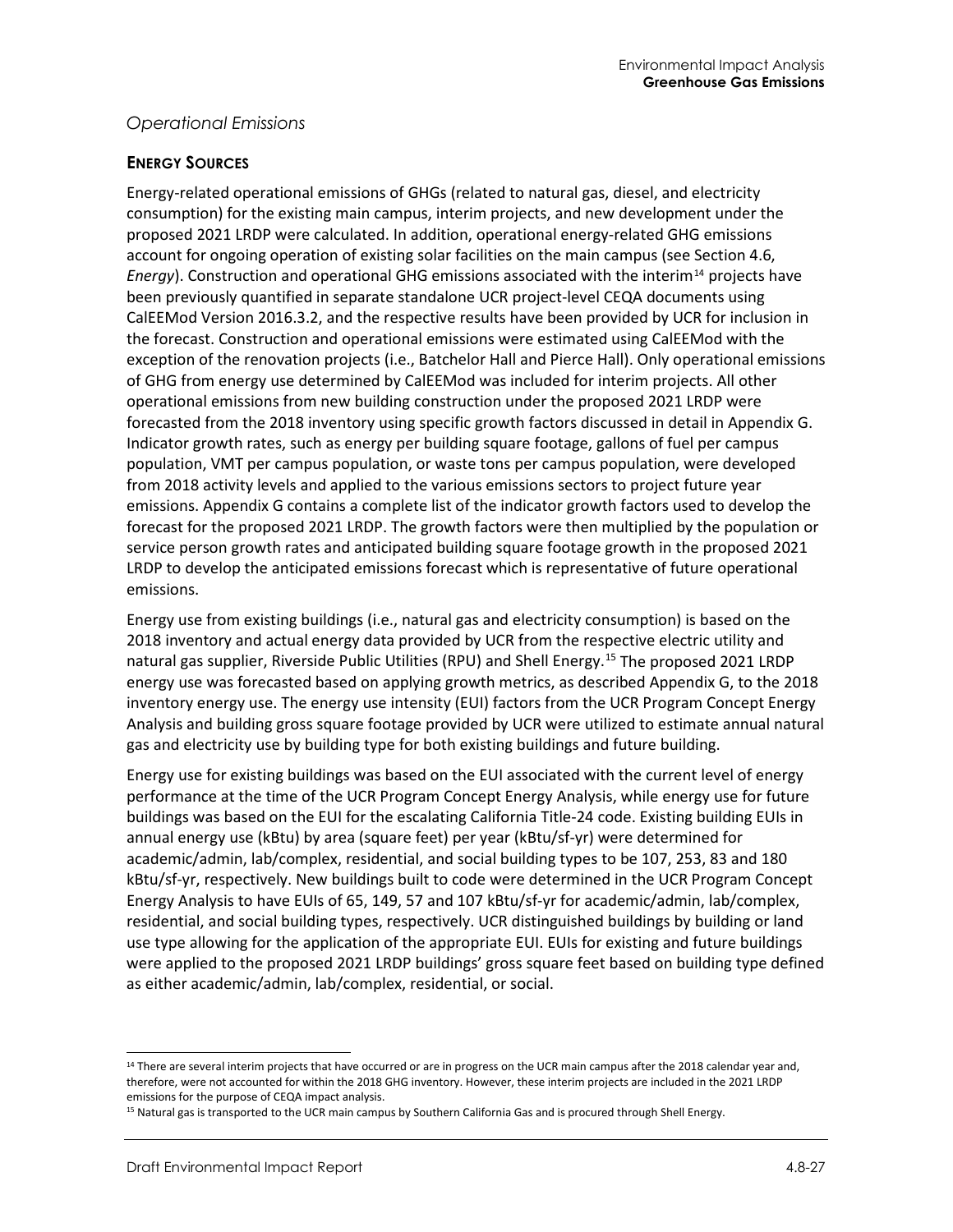Additional energy use improvements resulting from other State legislation were incorporated under the legislative adjusted scenario. In addition, increases in the renewable mix of electricity generation sources due to the California Renewable Portfolio Standard and SB 350 are assumed to affect the emission factors in future years. The RPU emission factors in 2018 were adjusted for future years based on the current percentage (i.e., 34 percent) of renewable electricity sources in 2018 and the projected linear increase to 60 percent renewable sources by 2030 per SB 100 and 100 percent renewable by 2045.<sup>[16](#page-27-0)</sup>

### **PROCESS AND FUGITIVE EMISSIONS**

Process and fugitive emission sources include fugitive emissions associated with the process, transmission, and storage of other substances (e.g., refrigerants) that do not pass through a stack, vent, or exhaust point. For UCR operations, this includes use of refrigerants. Refrigerant data provided by UCR includes the refrigerants that have been added to the main campus system, then subtracts any refrigerant that is removed with recovery equipment and stored during repair and maintenance. The total refrigerant value is reported as the total amount added during the year, minus all refrigerant that is recovered and returned to the equipment after repair and maintenance. Emissions from refrigerants are calculated based on annual usage of refrigerant and the refrigerants GWP obtained from the US EPA *Emission Factors for Greenhouse Gas Inventories (*US EPA 2018)*.* Refrigerants are high GWP compounds that are themselves the GHG and are not generated as a product of combustion. As such, there is no emission factor associated with refrigerants. A total of 390 pounds of refrigerants were emitted in 2018, composed of refrigerants R-22, R-134A, R-404A, R-407C and R-410A. As identified by UCR, R-407C was added and recovered outside of the proposed 2021 LRDP boundary and therefore, was excluded from the 2018 inventory. The 100-year GWP of each was used to calculate MTCO<sub>2</sub>e emissions. The UCR 2018 refrigerant use was divided by the 2018 building square footage to develop an indicator growth rate. It was assumed that future building growth would require the use of refrigerants to the same extent. Therefore, the refrigerant indicator growth rate was multiplied by the proposed 2021 LRDP anticipated building square footage to estimate emissions generated from refrigerant use at proposed 2021 LRDP buildout.

### **WASTE SOURCES**

GHG emissions from waste generation for the proposed 2021 LRDP were forecasted through 2035 based on full build out. The 2018 inventory waste generation per person was multiplied by the proposed 2021 LRDP anticipated population to estimate waste generation. This analysis is, therefore, considered conservative as it does not account for increasing solid waste diversion rates, which are estimated to increase from 70 percent to 90 percent due to UCOP policies, as described in greater detail in Section 4.17, *Utilities and Service Systems*.

### **MOBILE SOURCES**

Mobile source emissions from UCR include emissions from UCR vehicle fleet emissions as well as VMT emissions associated with student, faculty, commercial vendor, and visitor populations.

With respect to non-UCR fleet, non-transit mobile sources, EMission FACtors (EMFAC) 2017 was used to estimate GHG emissions from vehicle miles traveled (VMT) generated by implementation of the proposed 2021 LRDP (refer to Section 4.15, *Transportation*). The modeled emission factors reflect the average vehicle mix and usage rates forecast for Riverside County in 2035, which is the proposed 2021 LRDP horizon year. Daily VMT were adjusted to annual VMT using a conversion

<span id="page-27-0"></span> $16$  2018 Power content label for RPU indicated an emission factor of 0.428 MTCO<sub>2</sub>e/MWh.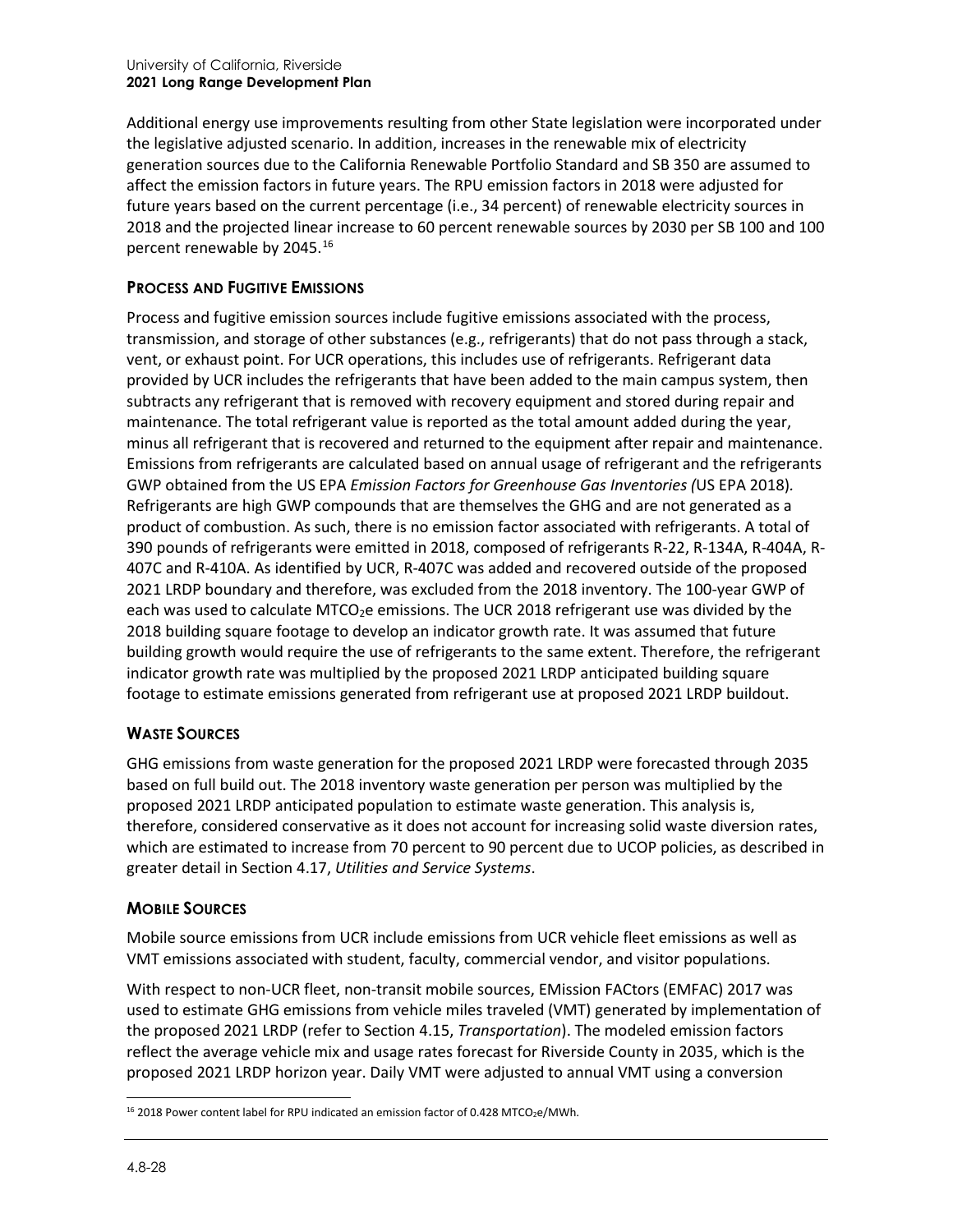factor of 315 days, which accounts for UCR's academic schedule, holidays, and enrollment levels during summer and regular academic quarters. VMT modeling was based on specific proposed 2021 LRDP information (e.g., land use types, traffic modeling, building space) and outputs of the current version of the Riverside Transportation Analysis Model (RivTAM), a regional version consistent with the SCAG transportation model.

Emissions from UCR staff and student travel on transit systems were calculated based on the UCR population that rides bus transit lines that stop, originate, or terminate on the UCR campus. UCR provided ridership data for the Riverside Transit Agency (RTA) bus routes that are subsidized through the UPASS bus subsidy program. UPASS ridership data indicates the number of rides taken under a UPASS and affiliated with UCR. To attribute total emissions from RTA to UCR riders, the annual number of miles ridden by UPASS riders was estimated based on the average RTA passenger vehicle revenue miles (VRM).<sup>[17](#page-28-0)</sup> Total emissions for the Rapid Link Gold Line, Route 1, Route 16, Route 51, Route 52, Route 204, Route 208 and Route 212 are calculated based on total VRMs traveled in 2018 (RTA 2019). Emissions factors for motor busses are obtained from EMFAC (CARB 2018). Based on 2018 ridership data, UCR students and staff rode an estimated 407,912 miles on RTA routes, which accounts for approximately 21 percent of all RTA VRMs in 2018.

Emission from fuel use by the UCR vehicle fleet were calculated by multiplying gallons of fuel consumed by fuel specific emissions factors obtained from CARB's EMFAC2017 model and emission factors from the US EPA *Emission Factors for Greenhouse Gas Inventories* (US EPA 2018; CARB 2018). Unleaded gasoline, compressed natural gas (CNG), and diesel are the fuels used by the vehicle fleet. In 2018, 135,192 gallons of unleaded gasoline, 4,321 gallon-equivalents of CNG, and 7,306 gallons of diesel were consumed for a total of 146,819 gallons of fuel used. Emission factors for  $CO<sub>2</sub>$ , CH<sub>4</sub>, and N<sub>2</sub>O of emissions from each fuel type were sourced from The Climate Registry (The Climate Registry 2020). The emission factor for mobile combustion of gasoline fuel in the UCR vehicle fleet is 0.0088  $MTCO<sub>2</sub>e/gallon, 0.0067 MTCO<sub>2</sub>e/gallon equivalents for CNG fueled vehicles, and 0.0102$ MTCO<sub>2</sub>e/gallon for diesel fueled vehicles.

For a detailed description of the aforementioned emissions model input and output parameters and assumptions, estimation of UCR 1990 emissions levels (82,167 MTCO<sub>2</sub>e), quantification of 2018 baseline GHG emissions inventory, and forecasted 2025, 2030, 2035, 2040, and 2045 GHG emissions, as well as interpolation and translation of Statewide goals for determination of UCRspecific GHG emissions targets for these same years, see the following technical reports in Appendix G:

- Final GHG Inventory-Forecast Data Evaluation Memo
- Final GHG Inventory, Forecast, and Targets Report

### **2021 LRDP Objectives and Policies**

The proposed 2021 LRDP contains objectives and policies relevant to GHG:

### *Mobility (M)*

 Objective M1: Reduce future vehicular traffic, parking demand, and GHG emissions, by increasing student housing on campus up to 40 percent of the projected enrollment in 2035.

<span id="page-28-0"></span><sup>&</sup>lt;sup>17</sup> A vehicle revenue mile is one vehicle traveling one mile with revenue passengers on board.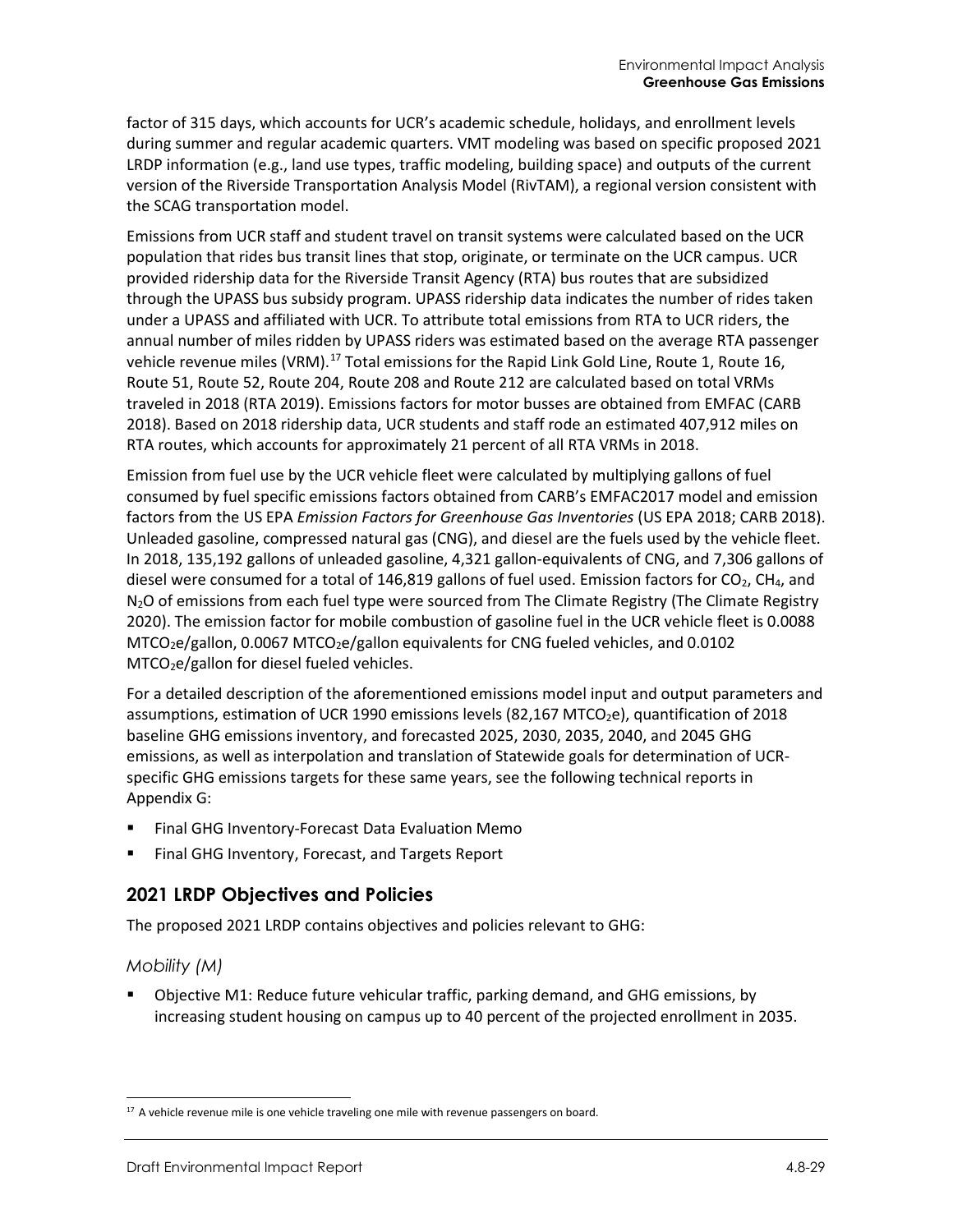- Policy: Continue to grow and support on-campus residency by focusing on more affordable student housing options, as well as the capacity for returning students (upperclassmen) and graduate students.
- **Promote public transit as a convenient and preferred mode of commuting to campus and** connecting campus residents to the community and regional destinations.
- Policy: Develop the University Avenue and Canyon Crest Drive Gateway streetscapes to support increased use and functional efficiency of the RTA system, improved clarity of dropoff and pick-up locations for ride-sharing services, reduced conflict, and improved safety for cyclists, pedestrians, and emerging micro-mobility<sup>[18](#page-29-0)</sup> solutions in these increasingly busy mixed-mode circulation areas.
- Policy: Improve access to public transit on campus by providing connectivity to access points via pathways or shuttles, as well as comfortable waiting facilities, proximate to commuter related services, where appropriate.
- Policy: Advocate and support the development of a Metrolink train platform along Watkins Drive adjacent to campus to provide direct access and significantly reduce commute times. Consider dedicated vanpools or shuttles to nearby stations in the interim.
- Objective M2: Invest in infrastructure to increase bicycle use and support other active transportation modes to integrate desired routes with the campus' and City's circulation framework.
	- Policy: Support and facilitate City-led initiatives to extend bikeways to campus from every direction, including routes proposed along Canyon Crest Drive, Martin Luther King Boulevard, and the Gage Canal.
	- Policy: Develop wayfinding systems to interconnect preferred bicycle routes and invest in safe and secure pathways along all bicycle routes.
	- Policy: Provide adequate support amenities to facilitate and encourage the use of bicycles and other alternative transportation modes.
	- Policy: Develop a comprehensive improvement plan for Campus Drive to improve function, safety and utility for each mode of travel, as incremental growth occurs.
- Objective M3: Emphasize safe and pleasing passage for pedestrians and bicycle riders through the careful, continued development and integration of the campus' multi-modal circulation framework and its extensions into the immediate community.
	- Policy: Identify and address gaps within the existing non-motorized circulation network, both on-campus and within the adjacent community.
	- Policy: Implement University policies to improve pedestrian safety and encourage social interaction in zones of high pedestrian activity.

### *Campus Utility Infrastructure (INF) – Energy (E)*

- Objective INF E1: Prioritize redundancy and overall reliability in the campus' power distribution network.
	- Policy: Ensure infrastructure services and demands are regularly monitored and expanded as needed to meet applicable planned campus development.

<span id="page-29-0"></span> $18$  Micro-mobility is a category of modes of transport that are provided by very light vehicles such as electric scooters, electric skateboards, shared bicycles and electric pedal assisted bicycles. The primary condition for inclusion in the category is a gross vehicle weight of less than 500 kg.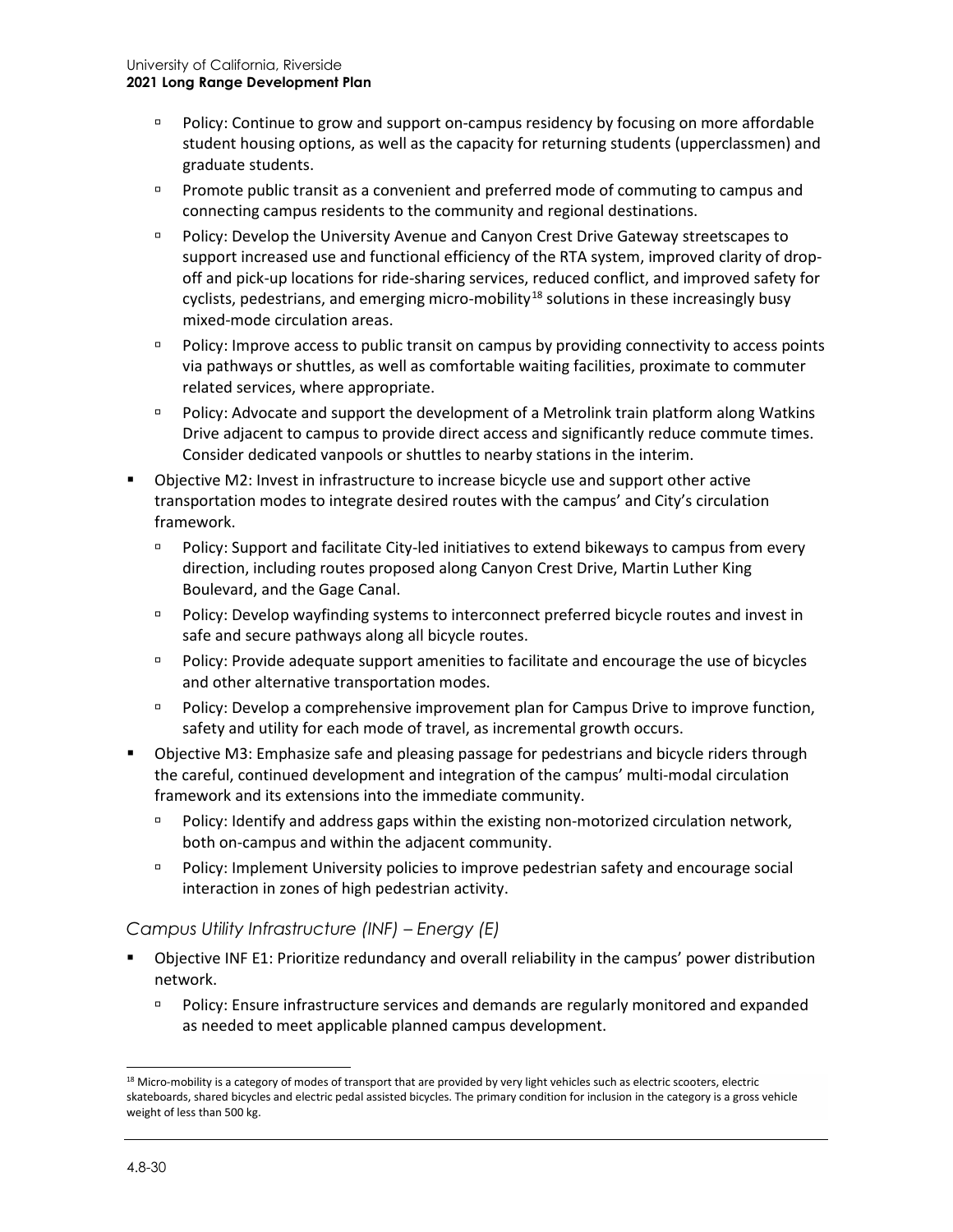- Objective INF E2: Emphasize high-performance new construction and building retrofits in support of the UC Policy on Sustainable Practices and minimize the need to purchase carbon offsets.
	- Policy: For mechanical systems in existing facilities, a 30 percent reduction in electrical energy use is projected, inclusive of a 30 percent reduction in electrical energy usage in existing facilities' mechanical systems.
	- □ Policy: Take the fullest possible advantage of RPU's clean energy plans and the City's "greening of the grid" initiatives.
	- **Policy:** Achieve a 5 percent improvement in energy performance for new building mechanical systems through retro-commissioning.
- Objective INF E3: Support alternative measures (e.g. alternative fuels, energy sources, practices, carbon offsets, etc.) and mixed energy source portfolios in support of green sustainability practices.
	- **Policy: Continuously explore the potential to use alternative fuels over time as they become** feasibly available.
	- Policy: Evaluate procurement options for alternative energy while considering long-term financial viability for the University.
	- Policy: Incorporate solar panels on the roofs of new construction to the maximum feasible extent.
	- Policy: Incorporate solar panels as integral elements of new construction design and applicable green building certifications to the maximum feasible extent.

#### *Campus Utility Infrastructure (INF) – Natural Gas (NG)*

- Objective INF NG1: Reduce reliance on natural gas in conformance with UC policies.
	- Policy: Future projects shall not employ or expand demand for natural gas as an energy source.
	- Policy: Continue to work with RPU and UCOP to reduce current natural gas demand through efficiency improvements to the existing system, conversion of steam boilers to electricity as they are replaced over time, and, rigorous pursuit of obtaining sources for biogas, or renewable energy credit purchases to fully offset GHG emissions in conformance with UC policies.
	- Policy: Take the fullest possible advantage of RPU's clean energy plans, and the City's "greening of the grid" initiatives.

### *Campus Utility Infrastructure (INF) – Potable Water, Wastewater and Irrigation (WWI)*

- Objective INF WWI1: Commit to a multi-prong approach to conserving potable water use.
	- **Policy: Reduce potable water use in an existing building in the Academic Center by 20** percent.
	- **Policy: Reduce potable water use in student residential buildings by 30 percent.**
	- Policy: Reduce potable water use in new facilities by exceeding applicable codes by a minimum of 20 percent.
	- Policy: Retrofit existing urinals, toilets, showerheads, and faucets for existing buildings with higher water efficiency rated equipment.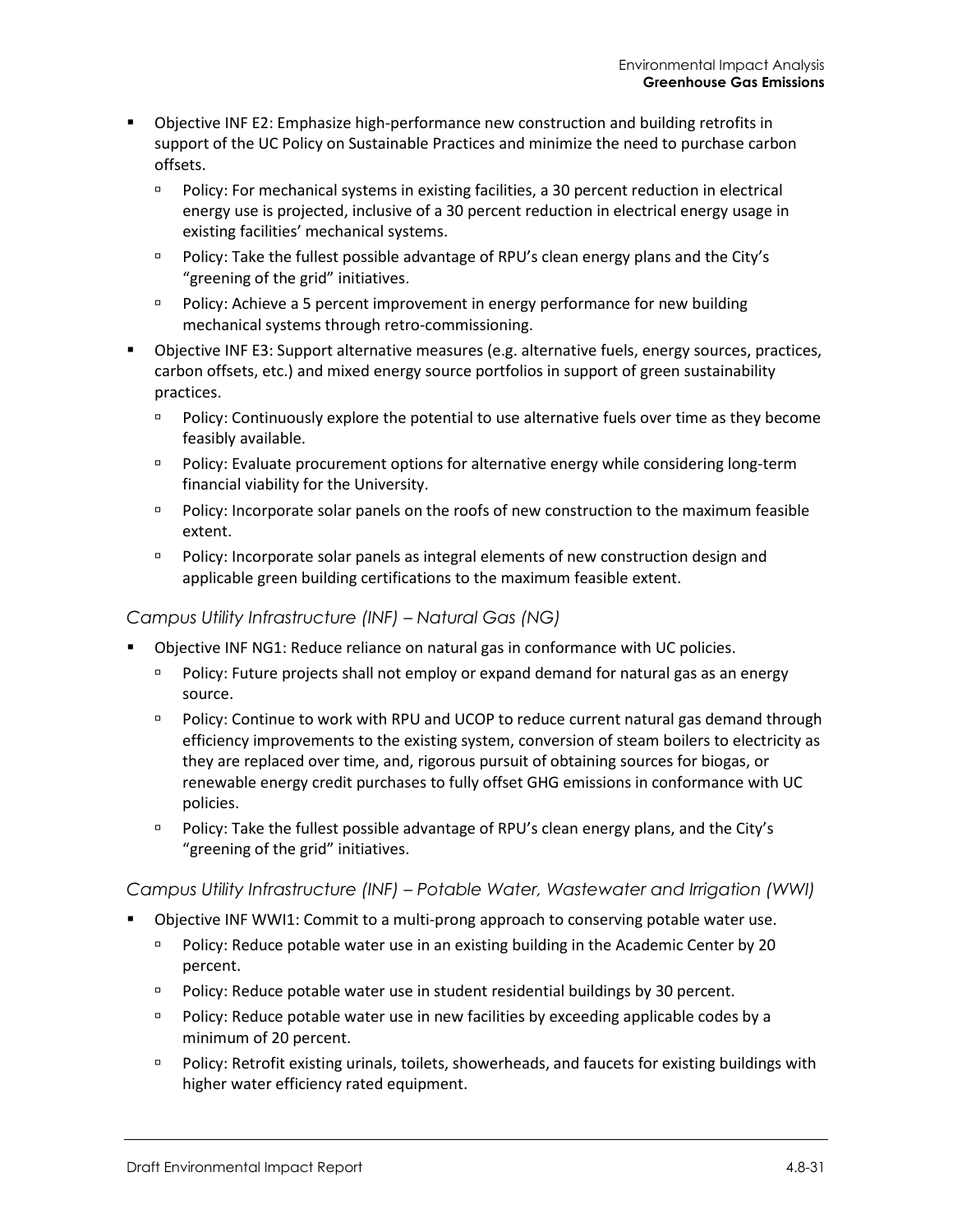- Objective INF WWI2: Explore options to shift away from potable water use where feasible.
	- Policy: Design new building irrigation and efficient toilet flushing systems for use with future non-potable water sources.
	- Policy: Achieve a further 20 percent reduction of potable water use for irrigation by extending Gage Canal water to also irrigate the UCR Botanic Gardens, and reducing turf on campus and replacing with lower use landscaping.

### *Campus Sustainability (CS)*

- Objective CS1: Continue to build on this commitment to environmental stewardship to account for the impacts of development and expansion of campus infrastructure. Major planning and policy issues of the University will be subject to include the following:
	- Policy: Carbon Neutrality Initiative: Carbon Neutral by 2025 Climate neutrality from Scope 1 & Scope 2 sources by 2025.
	- Policy: Climate neutrality from specific Scope 3 sources by 2050 or sooner At a minimum, meet the UC intermediate goal in pursuit of climate neutrality (See Assembly Bill [AB 32], and California Global Warming Solutions Act of 2006: emission limit [SB 32].
	- Policy: Energy Efficiency: UC Annual 2 percent Energy Use Intensity (EUI) Reduction Policy (Energy Efficiency) – Each location will implement energy efficiency actions in buildings and infrastructure systems to reduce the location's energy use intensity by an average of at least 2 percent annually.
	- Policy: On-Campus Renewable Electricity Campuses and health locations will install additional on-site renewable electricity supplies and energy storage systems whenever costeffective and/or supportive of the location's Climate Action Plan or other goals.
	- Policy: Off-Campus Clean Electricity: 100 percent Renewable Electricity by 2025 By 2025, each campus and health location will obtain 100 percent clean electricity.
	- $P$  Policy: On-Campus Combustion By 2025, at least 40 percent of the natural gas combusted on-site at each campus and health location will be biogas.

### **Impact Analysis**

#### **Impact GHG-1 GENERATE GREENHOUSE GAS EMISSIONS THAT MAY HAVE A SIGNIFICANT IMPACT ON THE ENVIRONMENT.**

**THE PROPOSED 2021 LRDP WOULD GENERATE GHG EMISSIONS, EITHER DIRECTLY OR INDIRECTLY, THAT WOULD HAVE A SIGNIFICANT IMPACT ON THE ENVIRONMENT. IMPACTS WOULD BE LESS THAN SIGNIFICANT WITH THE IMPLEMENTATION OF MITIGATION MEASURES.**

### *Construction Emissions*

UCR's proposed 2021 LRDP and interim projects construction (and related demolition) are projected to generate a total of 22,654 MTCO<sub>2</sub>e between 2022 through 2035. When amortized over the 14year proposed 2021 LRDP development period, construction emissions would be approximately  $1,618$  MTCO<sub>2</sub>e per year. See Appendix G for details related to construction emissions calculations.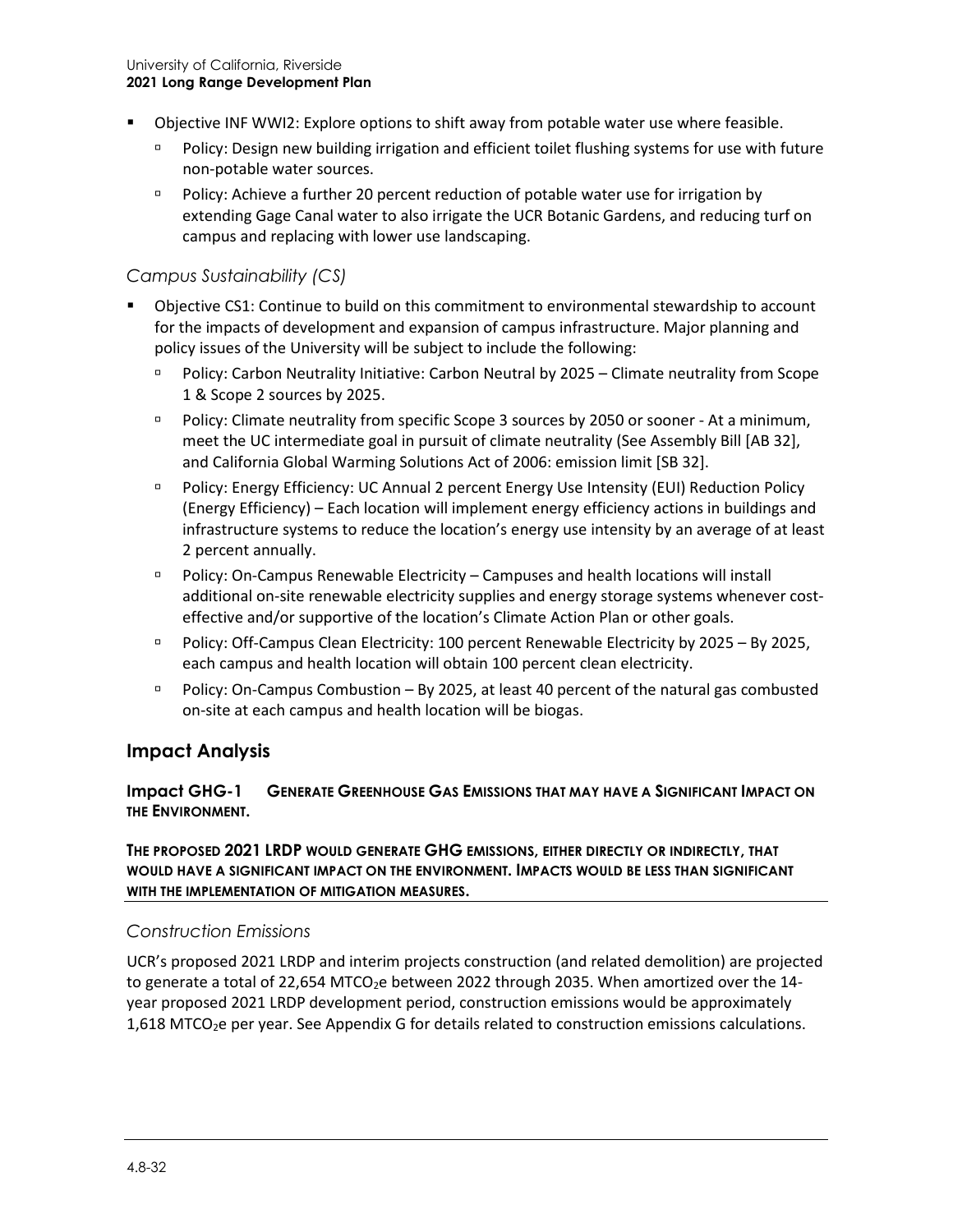### *Operational and Total Emissions*

[Table 4.8-3](#page-33-0) shows the 1990 reference emissions, 2018 baseline emissions, and interim projects plus anticipated future GHG emissions generated by UCR in the years 2025, 2030, and 2035. The proposed 2021 LRDP is projected to result in 155,029 MTCO<sub>2</sub>e per year by 2035, which represents a net increase in campus-wide GHG emissions above 2018 baseline emissions caused by additional construction activity; on-road VMT; building energy consumption; waste emissions; and additional stationary source emissions. The calculations presented i[n Table 4.8-3](#page-33-0) already account for emissions reductions from existing buildings and operations that are presumed to occur as a result of legislative requirements as the State electricity grid becomes more carbon neutral under SB 100 and as average vehicle emission rates decrease over time.<sup>[19](#page-32-0),[20](#page-32-1)</sup>

The proposed 2021 LRDP GHG emissions under the future emissions forecast, which has been adjusted to account for applicable legislative reductions,<sup>[21](#page-32-2)</sup> are projected to be:

- 139,920 MTCO $2e$  per year by 2025
- $159,124$  MTCO<sub>2</sub>e per year by 2030
- $155,029$  MTCO<sub>2</sub>e per year by 2035

<span id="page-32-0"></span><sup>&</sup>lt;sup>19</sup> Pursuant to SB 100 is assumed that RPU will procure 60% of electricity from a renewable source by 2030 and 100% by 2045. Renewably sources electricity is carbon neutral.

<span id="page-32-1"></span><sup>&</sup>lt;sup>20</sup> The CARB EMFAC2017 transportation modeling program incorporates legislative requirements and regulations including Advanced Clean Cars program (Low Emissions Vehicles III, Zero Emissions Vehicles program, etc.), and Phase 2 federal GHG Standards.

<span id="page-32-2"></span><sup>&</sup>lt;sup>21</sup> Legislative reductions include the mandatory requirements of SB 100, AB 1493, CBC Title 24 Parts 6 and 12, and CARB Innovative Clean Transit Regulations.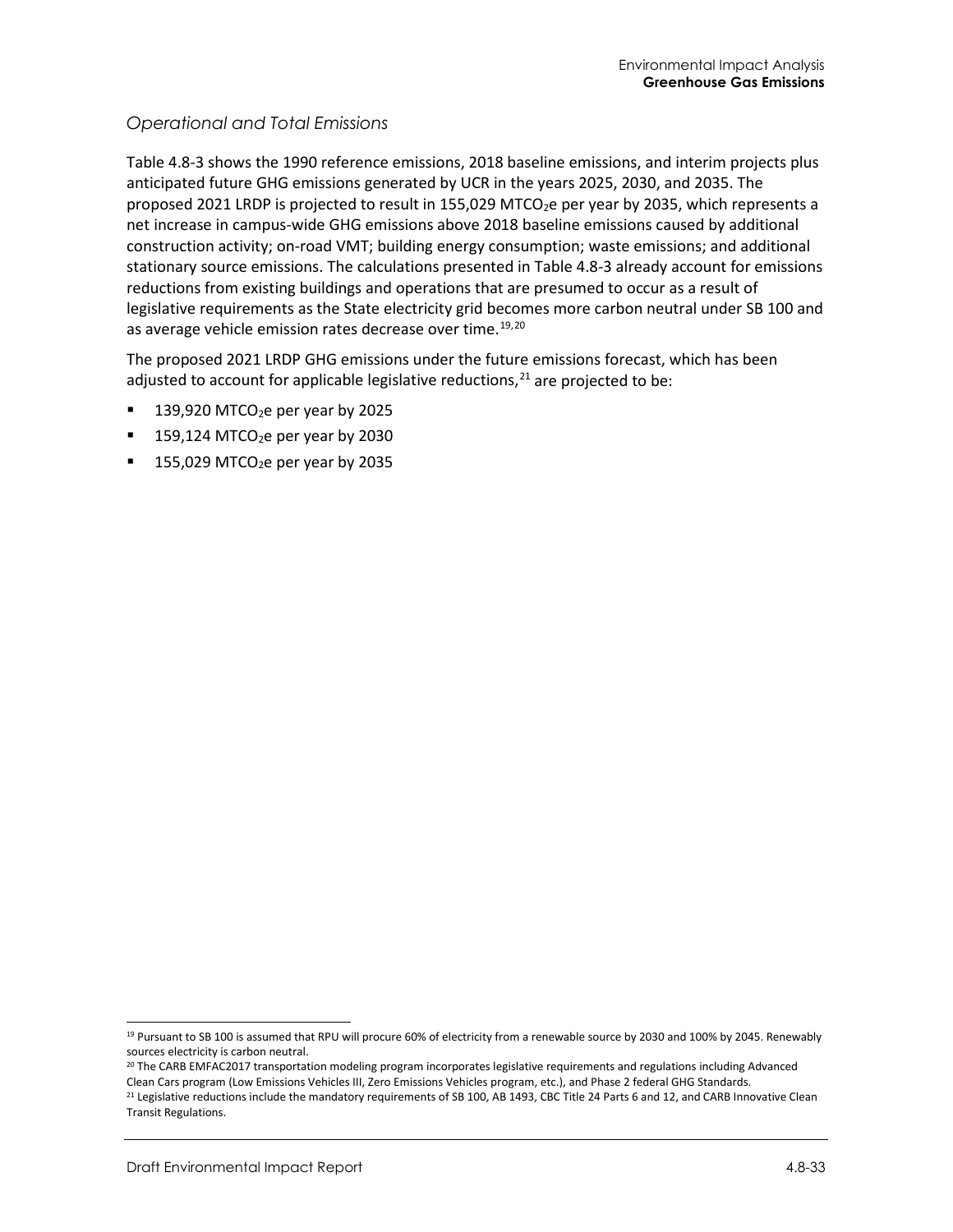| <b>Scope</b>                                      | Reference<br><b>Emissions-</b><br>19901<br>(MTCO <sub>2</sub> e) | <b>Baseline</b><br><b>Emissions-</b><br>2018<br>(MTCO <sub>2</sub> e) | <b>2021 LRDP</b><br><b>Emissions-</b><br>20252<br>(MTCO <sub>2</sub> e) | <b>2021 LRDP</b><br><b>Emissions-</b><br>2030 <sup>2</sup><br>(MTCO <sub>2</sub> e) | <b>2021 LRDP</b><br><b>Emissions-</b><br>20352<br>(MTCO <sub>2</sub> e) |
|---------------------------------------------------|------------------------------------------------------------------|-----------------------------------------------------------------------|-------------------------------------------------------------------------|-------------------------------------------------------------------------------------|-------------------------------------------------------------------------|
| Scope 1                                           |                                                                  |                                                                       |                                                                         |                                                                                     |                                                                         |
| <b>Natural Gas</b>                                | $\qquad \qquad -$                                                | 18,410                                                                | 32,526                                                                  | 43,056                                                                              | 53,702                                                                  |
| <b>Other Fuels</b>                                |                                                                  | 82                                                                    | 138                                                                     | 178                                                                                 | 218                                                                     |
| <b>Building and Facility</b><br>Refrigerants      |                                                                  | 339                                                                   | 569                                                                     | 734                                                                                 | 899                                                                     |
| <b>UCR Fleet (Unleaded)</b>                       |                                                                  | 1,200                                                                 | 1,440                                                                   | 1,611                                                                               | 1,782                                                                   |
| <b>UCR Fleet (Diesel)</b>                         |                                                                  | 75                                                                    | 90                                                                      | 100                                                                                 | 111                                                                     |
| UCR Fleet (CNG)                                   |                                                                  | 30                                                                    | 36                                                                      | 40                                                                                  | 44                                                                      |
| <b>Total Scope 1 Emissions</b>                    | 17,535                                                           | 20,136                                                                | 34,798                                                                  | 45,719                                                                              | 56,756                                                                  |
| Scope 2                                           |                                                                  |                                                                       |                                                                         |                                                                                     |                                                                         |
| Electricity                                       | $\overline{\phantom{a}}$                                         | 45,834                                                                | 63,650                                                                  | 68,666                                                                              | 57,703                                                                  |
| <b>Total Scope 2 Emissions</b>                    | 39,704                                                           | 45,834                                                                | 63,650                                                                  | 68,666                                                                              | 57,703                                                                  |
| Scope 3                                           |                                                                  |                                                                       |                                                                         |                                                                                     |                                                                         |
| <b>UCR Business Travel</b>                        |                                                                  | 1,562                                                                 | 1,943                                                                   | 2,215                                                                               | 2,487                                                                   |
| On-Road Transportation<br>(Passenger)             |                                                                  | 26,342                                                                | 29,684                                                                  | 30,324                                                                              | 29,423                                                                  |
| On-Road Transportation<br>(Commercial/Heavy Duty) |                                                                  | 2,372                                                                 | 3,121                                                                   | 3,624                                                                               | 3,135                                                                   |
| <b>Public Transit</b>                             |                                                                  | 743                                                                   | 608                                                                     | 453                                                                                 | 251                                                                     |
| Waste                                             |                                                                  | 244                                                                   | 293                                                                     | 328                                                                                 | 362                                                                     |
| 2021 LRDP Demolition                              |                                                                  | 0                                                                     | 44                                                                      | 44                                                                                  | 44                                                                      |
| 2021 LRDP Construction                            |                                                                  | 0                                                                     | 1,055                                                                   | 1,055                                                                               | 1,055                                                                   |
| Interim Project Construction                      | $\overline{\phantom{0}}$                                         |                                                                       | 1,820                                                                   | 0                                                                                   | 0                                                                       |
| <b>Interim Project Operation</b>                  |                                                                  | 0                                                                     | 2,905                                                                   | 6,697                                                                               | 3,814                                                                   |
| <b>Total Scope 3 Emissions</b>                    | 24,928                                                           | 31,263                                                                | 41,471                                                                  | 44,738                                                                              | 40,570                                                                  |
| <b>Total Emissions<sup>3</sup></b>                | 82,167                                                           | 97,232                                                                | 139,920                                                                 | 159,124                                                                             | 155,029                                                                 |

#### <span id="page-33-0"></span>**Table 4.8-3 Proposed 2021 LRDP GHG Emissions by Scope and Year**

Notes:

<sup>1</sup> 1990 emissions by scope were provided by UCR. Further breakdown by 1990 scope sub-sectors is not available.

<sup>2</sup> Interim project emissions are also included.

<sup>3</sup> Total numbers are rounded values therefore values may not add up exactly. Annual emissions may fluctuate year-over-year, dependent on true growth implemented under the proposed 2021 LRDP.

Source: Appendix G

[Table 4.8-4](#page-34-0) compares the proposed 2021 LRDP annual GHG emissions to the UCR thresholds.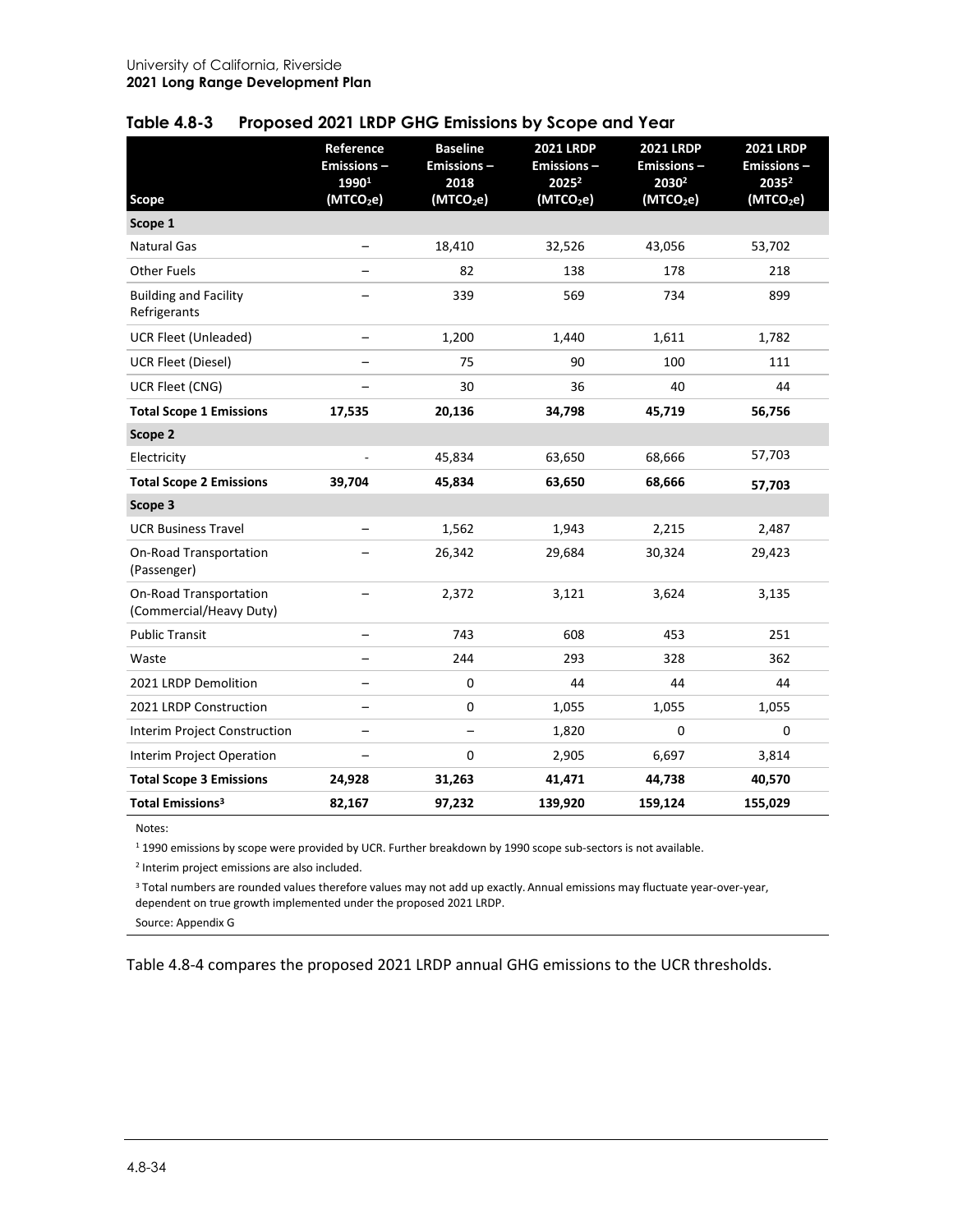#### <span id="page-34-0"></span>**Table 4.8-4 Comparison of Proposed 2021 LRDP Projected GHG Emissions Without Mitigation Against UCR Thresholds**

|                                                                                                                           | Emissions per Threshold (MT CO <sub>2</sub> e) |           |           |  |
|---------------------------------------------------------------------------------------------------------------------------|------------------------------------------------|-----------|-----------|--|
|                                                                                                                           | 2021-2025                                      | 2026-2030 | 2030-2035 |  |
| Projected Annual Scopes 1, 2, and 3 Emissions Pre-Mitigation                                                              | 139,920                                        | 159,124   | 155,029   |  |
| Total 2018 Baseline Emissions <sup>1</sup>                                                                                | 97.232                                         | 97.232    | 97.232    |  |
| <b>Meeting Threshold?</b>                                                                                                 | No                                             | Νo        | No        |  |
| UC Policy on Sustainable Practices <sup>2</sup> (Carbon Neutral Scope 1<br>and Scope 2, only Scope 3 Emissions Permitted) | n/a                                            | 41.471    | 41,4714   |  |
| <b>Meeting Threshold?</b>                                                                                                 | n/a                                            | No        | No        |  |
| SB 32 Emissions Compliance <sup>3</sup> (40% below 1990 levels [82,167]<br>MTCO <sub>2</sub> el)                          | n/a                                            | n/a       | 49.3004   |  |
| <b>Meeting Threshold?</b>                                                                                                 | n/a                                            | n/a       | No        |  |

Notes:

<sup>1</sup> UCR would utilize the 2018 Baseline Emissions Threshold between 2021 LRDP adoption through December 31, 2025

<sup>2</sup> UCR would achieve carbon neutrality for Scope 1 and Scope 2 emissions per the *UC Policy on Sustainable Practices* beginning on January 1, 2026 ; only Scope 3 emissions would be permitted.

<sup>3</sup> UCR would demonstrate compliance with SB 32 no later than December 31, 2030

<sup>4</sup> Compliance with the *UC Policy on Sustainable Practices* would result in campus-wide emissions reductions greater than the State targets under SB 32.

UCR emissions under the proposed 2021 LRDP are projected to exceed 2018 baseline emissions, *UC Policy on Sustainable Practices*, and SB 32 reduction targets. As such, UCR emissions under the proposed 2021 LRDP would represent a significant and cumulatively considerable contribution to climate change. This impact would be significant. Mitigation Measure **MM GHG-1** (on-campus GHG emissions reduction measures) and **MM GHG-2** (carbon offset purchases) would be required to reduce impacts to less than significant levels. Thus, impacts are considered to be **less than significant with mitigation incorporated**.

### **Mitigation Measures**

### *MM GHG-1 Implement On-Campus GHG Emissions Reduction Measures*

UCR shall implement the following GHG emissions reduction measures by scope emissions category:

### **SCOPE 1 (STATIONARY FUEL COMBUSTION, REFRIGERANT USE, FLEET FOSSIL FUEL COMBUSTION)**

#### *Energy (EN)*

- Measure EN1: In order to meet 100 percent electrification of all new campus buildings and structures, UCR shall prioritize construction of all-electric building design for new campus buildings and structures and discourage the construction and connection of new fossil fuel combustion infrastructure on campus. In addition, UCR shall focus on energy optimization through the Central Plant control systems by automating manual processes and initiating an engineering study focused on transitioning away from natural gas use at the Central Plant.
- Measure EN2: In order to address on-campus natural gas combustion, starting in 2025 and continuing through 2035, UCR shall purchase biogas for at least 40 percent of the total oncampus natural gas usage.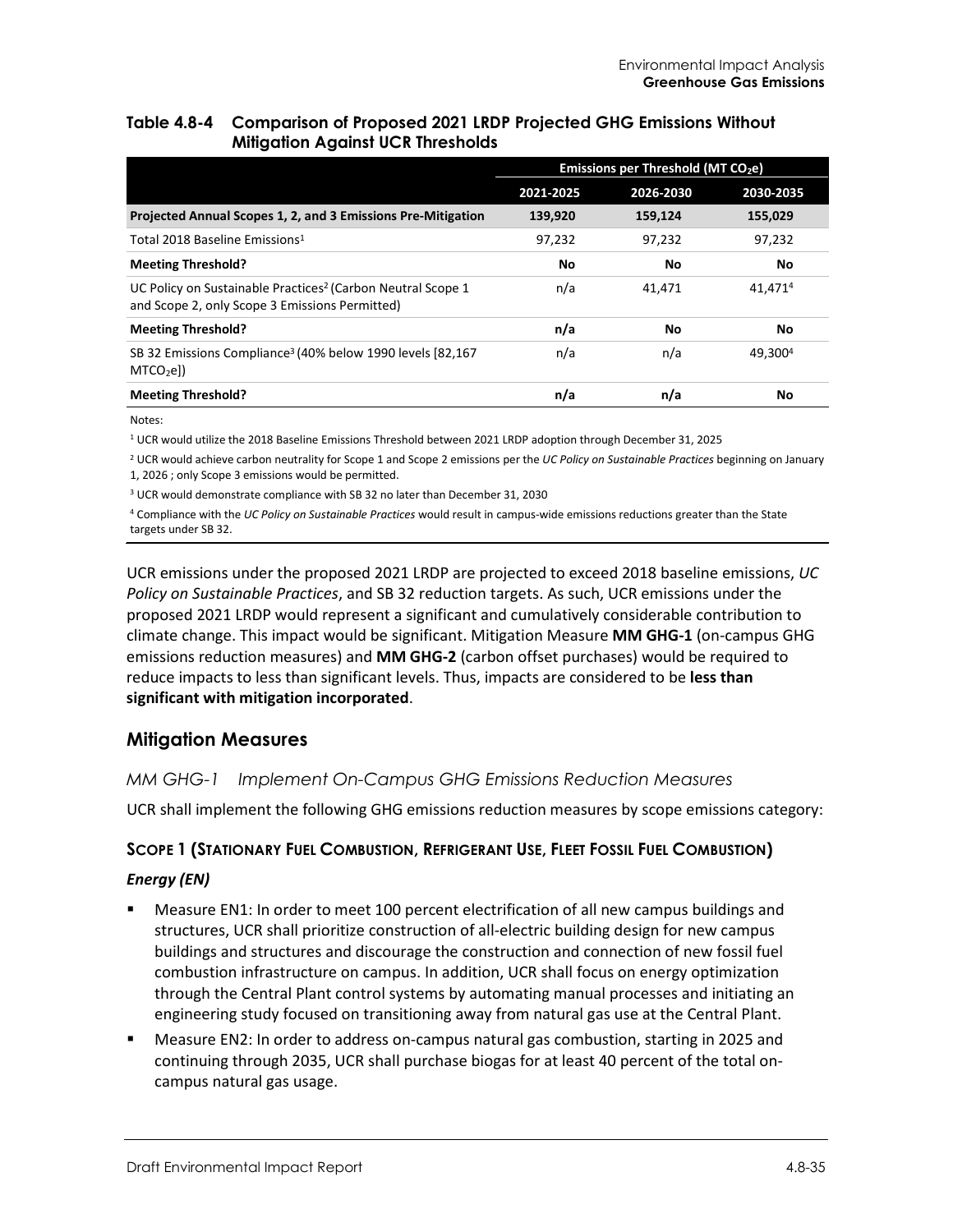#### *Global Warming Potential (GWP)*

 Measure GWP1: In order to reduce emissions from refrigerants used on campus, UCR shall phase out of high global warming potential chemical refrigerants on campus to achieve 100 percent relative carbon neutrality by 2045. This may include the replacement of chemical refrigerants with lower global warming potential in the interim of full phase out while an alternative technology is determined. Furthermore, UCR shall prohibit the use of equipment in new buildings or construction projects that do not utilize low global warming potential or Significant New Alternatives Policy Program accepted refrigerants.

#### *Fuel (FL)*

 Measure FL1: In order to decarbonize the campus vehicle fleet, UCR shall reduce emissions from the campus vehicle fleet by 25 percent by 2025, by 50 percent by 2030, and by 75 percent by 2035 through replacement of fleet vehicles with electric vehicles or low-emission alternative vehicles.

### **SCOPE 2 (ELECTRICITY CONSUMPTION AND GENERATION)**

#### *Energy (EN)*

- Measure EN3: UCR shall work to obtain 100 percent clean-sourced electricity through either Riverside Public Utilities (RPU) and/or through the installation of on-site clean-sourced electricity sources for all new buildings by 2025. In addition, UCR shall establish annual budgets that include funding to purchase 100 percent clean-sourced energy. Furthermore, all newly constructed building projects, other than wet lab research laboratories, shall be designed, constructed, and commissioned to outperform the California Building Code (Title 24 portion of the California Code of Regulations) energy efficiency standards by at least 20 percent. Finally, UCR shall incorporate solar PV as feasibly possible for newly constructed and majorly-renovated buildings with the maximum system size, highest solar panel efficiency, and greatest system performance.<sup>[22](#page-35-0)</sup>
- Measure EN4: In order to obtain electricity from 100 percent renewable source(s) for all existing buildings by 2045, UCR shall renegotiate its contractual agreement with RPU to establish a schedule and specific goals for obtaining 100 percent renewable electricity for the campus. In addition, UCR shall conduct an evaluation of existing buildings for structural suitability in terms of accommodating a solar photovoltaic system capacity with highest energy generation yield and for installing energy storage technology on campus and then installing such systems on identified buildings and facilities.
- Measure EN5 (Parts A, B, C): In order to prioritize energy efficiency and green building initiatives for building/facility upgrades and new construction as well as reduced energy use, UCR shall identify aging equipment throughout the campus such as equipment associated with the Central Plant, electrical distribution system, and building HVAC systems and develop a strategy and schedule to upgrade such equipment with high-energy efficiency systems and optimize HVAC systems through heat zoning, high-efficiency filters, and shut-down times expansion. The strategy shall include an evaluation and cost analysis related to upgrading/retrofitting equipment versus retirement of equipment if no longer needed with future initiatives (i.e., Central Plant boiler retirement). The schedule and upgrade strategy must meet a 2 percent energy efficiency improvement annually through 2035. In addition, UCR shall require new buildings to incorporate occupancy sensors and controls such that lighting of shared spaces is on

<span id="page-35-0"></span><sup>&</sup>lt;sup>22</sup> The EIR GHG modeling efforts assume that clean energy is in line with California-defined renewable sources.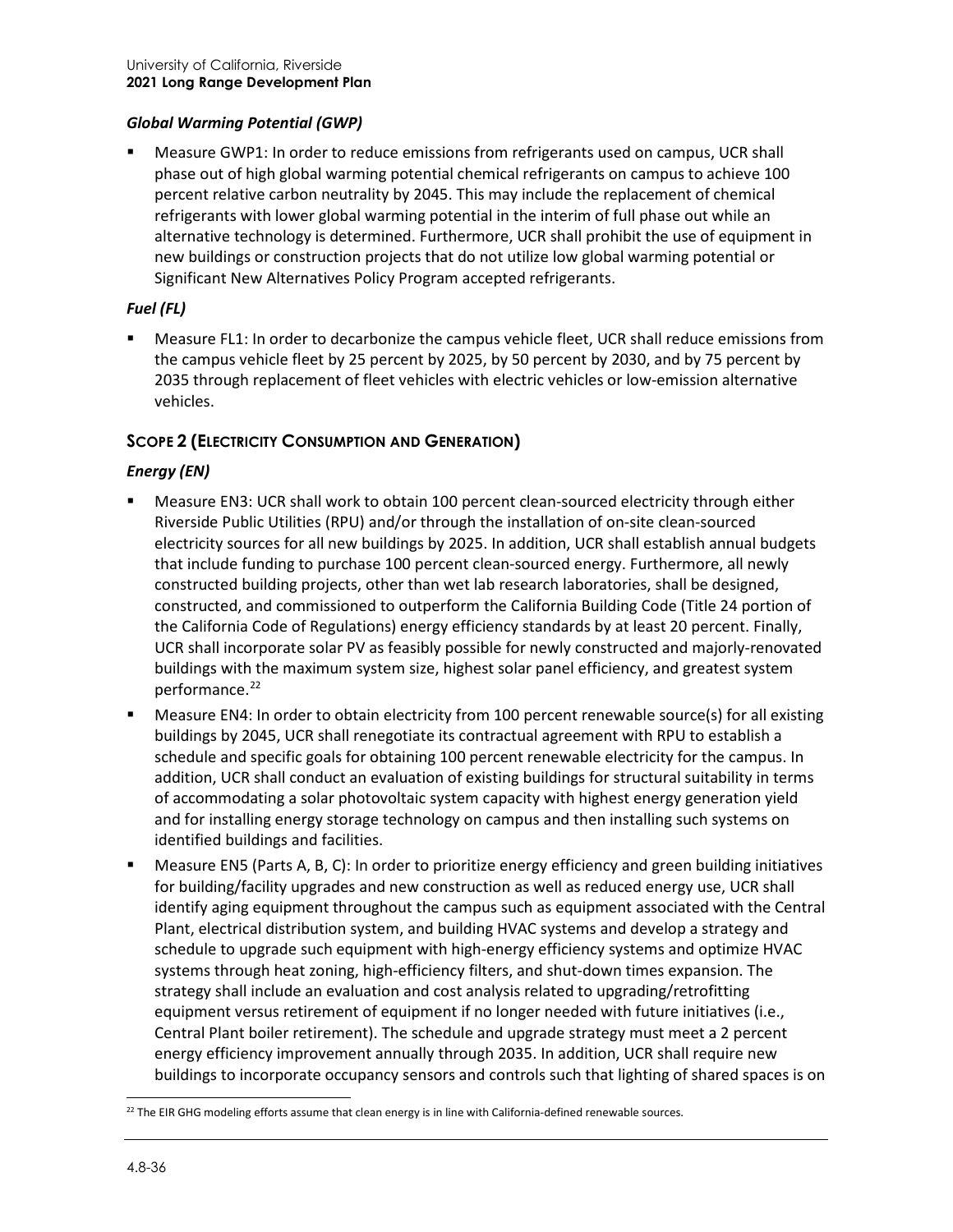occupancy sensors, building temperature set points are widened and aligned with occupancy schedules, and ventilation systems are converted from constant volume to variable so ventilation rates are occupancy-based. Furthermore, UCR shall develop a plan to identify existing buildings and projects that could undergo upgrades to the control systems and establish a schedule for upgrade incorporation. Finally, UCR shall develop a tracking program to monitor and share campus energy efficiency activities and progress towards increased energy efficiency.

### **SCOPE 3 (WASTE GENERATION, BUSINESS AIR TRAVEL, ON-SITE TRANSPORTATION, WATER CONSUMPTION, CARBON SEQUESTRATION, AND CONSTRUCTION)**

#### *Waste Generation (WG)*

- Measure WG1: UCR shall implement and enforce SB 1383 organics and recycling requirements to specifically reduce landfilled organics waste to 75 percent by 2025.
- Measure WG2: UCR shall reduce campus waste sent to landfills 90 percent by 2025 and 100 percent by 2035. In addition, UCR shall reduce waste generation at campus events 25 percent by 2025 and 50 percent by 2035, with goals of being zero waste and plastic free events. Furthermore, UCR shall establish purchasing and procurement policies and guidelines prioritizing vendors that limit packaging waste and purchase reusable and compostable goods.

#### *Transportation (TR)*

- Measure TR1: In order to reduce GHG Emissions related to business air travel, UCR shall provide incentives to faculty for emission-reducing behaviors and utilizing travel options that are less carbon intensive, promote the use of virtual meetings, and encourage alternative forms of travel other than air travel.
- Measure TR2: UCR shall update the Transportation Demand Management (TDM) program for the campus to decrease single occupancy vehicle VMT 5 percent by 2025 and 20 percent by 2035. In addition, UCR shall evaluate trends of current programs to expand on existing programs and establish new initiatives that utilize proven successful strategies.
- Measure TR3: UCR shall develop and implement a Campus Active Transportation Plan to shift 2 percent of baseline (2018) passenger vehicle VMT to active transportation by 2025 and 8 percent by 2035. In addition, UCR shall update the Campus Bicycle and Pedestrian Network Map every five years, including routes from off campus to on campus.
- Measure TR4: UCR shall reduce GHG emissions associated with campus commuting 10 percent by 2025 and 25 percent by 2035.

#### *Water Consumption(WC)*

 Measure WC1: UCR shall reduce per-capita water consumption 20 percent by 2025 and 35 percent by 2035 compared to academic year 2018/2019 per capita consumption.

#### *Carbon Sequestration (CS)*

 Measure CS1: UCR shall increase carbon sequestration through increasing tree planting and green space 5 percent by 2025 and 15 percent by 2035.

### *Construction (CR)*

 Measure CR1: UCR shall reduce construction-related GHG emissions on campus 10 percent by 2025 and 25 percent by 2035 through emission reduction controls and/or electric equipment requirements in line with contract obligations related to minimizing off-road construction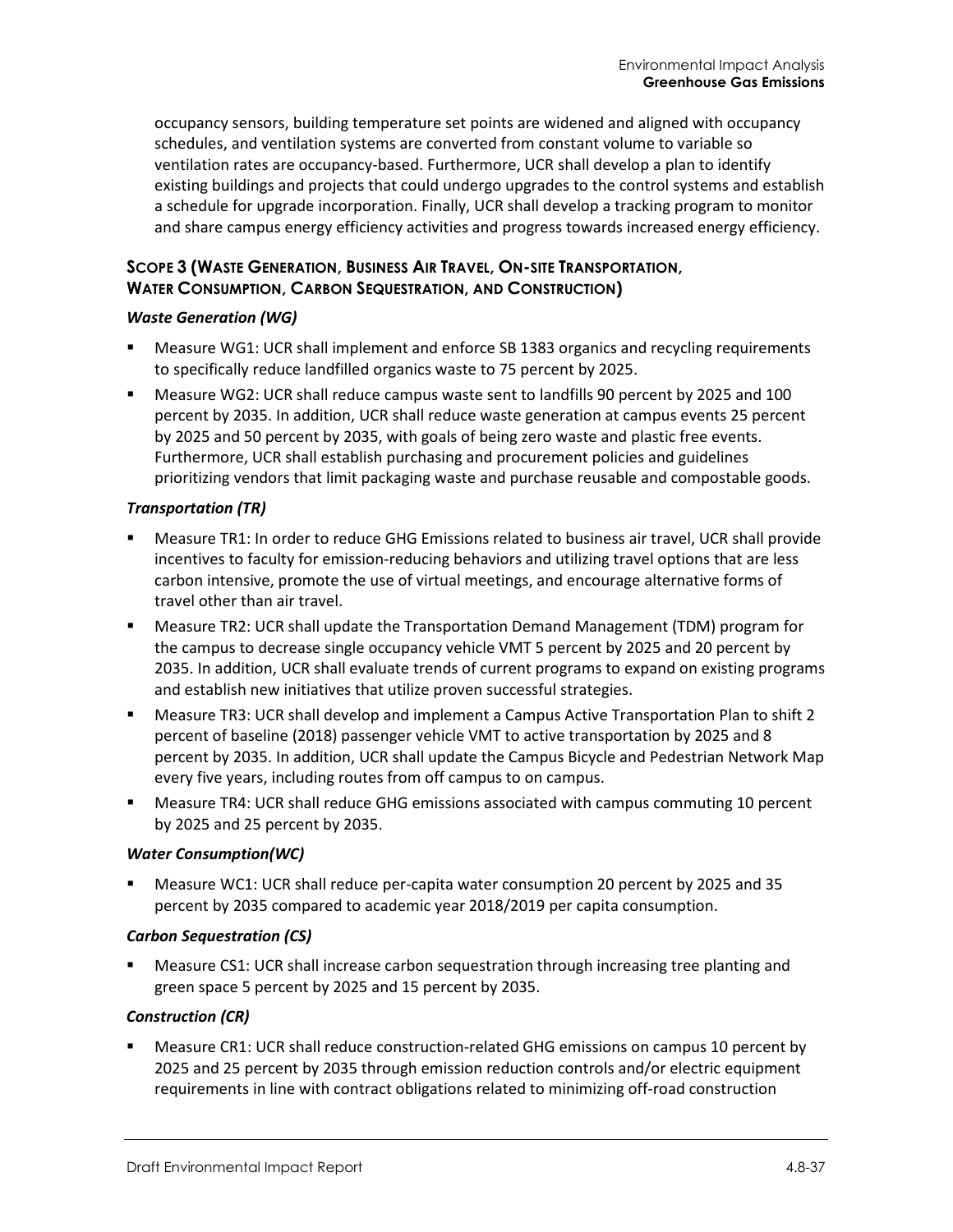equipment emissions. Specifically, UCR shall require off-road diesel-powered construction equipment greater than 50 horsepower to meet the Tier 4 emission standards as well as construction equipment to be outfitted with BACT devices certified by CARB and emissions control devices that are no less than what could be achieved by a Level 3 diesel emissions control strategy for a similar-sized engine. In addition, UCR shall develop zero waste procurement guidelines and processes for campus construction projects and integrate into purchasing RFP language as part of campus procurement.

The UCR Office of Sustainability, Facilities Services, Environmental Health & Safety (EH&S), Transportation and Parking Services (TAPS), and/or Planning, Design & Construction (PD&C) shall annually monitor, track, and verify implementation of these GHG emissions reduction measures.

### *MM GHG-2 Purchase Carbon Offsets to Achieve GHG Emissions Reduction Balance*

In order to achieve the necessary GHG emissions reduction balance after implementation of Mitigation Measure MM GHG-1 and in order to meet the *UC Policy on Sustainable Practices* and State targets, UCR shall annually track and purchase carbon offsets for the balance of GHG emissions after on-site reductions per Mitigation Measure MM GHG-1 that still meet or exceed the UCR emissions targets by year.

UCR shall sequester funds for carbon offset purchases into a restricted account such that any/all uses shall directly reduce carbon emissions and address UCR goals. Prior to the purchase of carbon offsets, UCR shall research and purchase carbon offsets that are real, permanent, quantifiable, verifiable, enforceable, supported by substantial evidence, and additional to any GHG emission reduction otherwise required by law or regulation and any other GHG emission reduction that otherwise would occur under Mitigation Measure **MM GHG-1**.

If any changes occur with regard to implementation of on-campus GHG reduction measures as part of Mitigation Measure **MM GHG-1**, UCR shall adjust the purchase of carbon offsets accordingly and keep respective accounting records. UCR Office of Sustainability, Facilities Services, EH&S, and PD&C shall annually monitor, track, and verify purchase of the required carbon offsets.

As part of this mitigation measure, UCR shall make the following separate, though overlapping, GHG emission reduction commitment including maintaining compliance with carbon offset accreditation requirements under the CARB Cap-and-Trade Program. Any carbon credits obtained for the purpose of compliance with the CARB Cap-and-Trade Program shall be purchased from an accredited carbon credit market. Based on the current program as of 2021, such offset credits (or California Carbon Offsets) shall be registered with, and retired by an Offset Project Registry, as defined in 17 California Code of Regulations Section 95802(a), that is approved by CARB, such as, but not limited to, Climate Action Reserve (CAR), American Carbon Registry, and Verra (formerly Verified Carbon Standard), that is recognized by The Climate Registry, a non-profit organization governed by U.S. states and Canadian provinces and territories.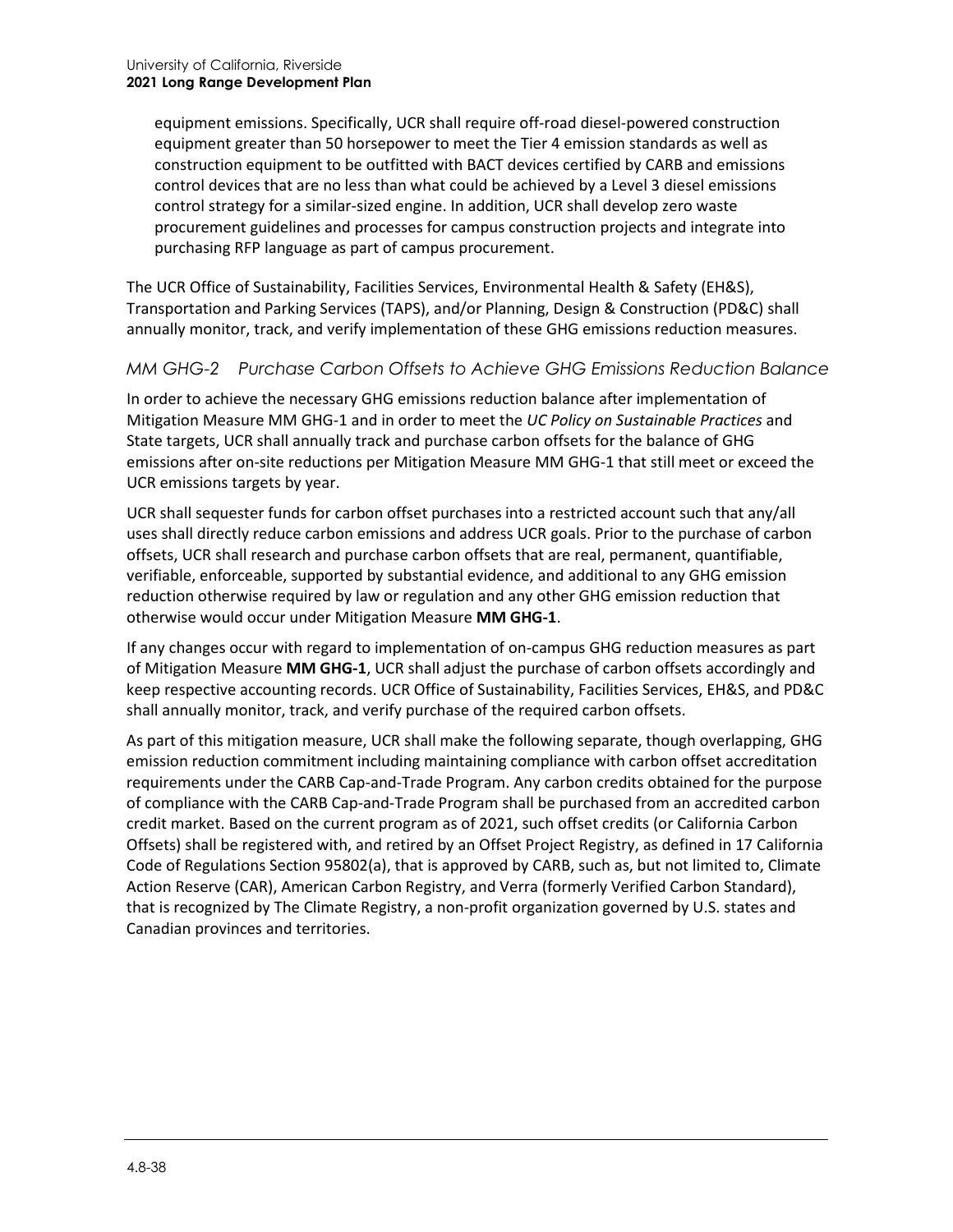### **Significance After Mitigation**

[Table 4.8-5](#page-38-0) shows the GHG emissions reduction measures quantification summaries by scope and year associated with implementation of the various GHG reduction measures identified under Mitigation Measure **MM GHG-1**. Where GHG reduction measures were considered supportive and, thus, not quantifiable, specific quantification cannot be determined.

#### <span id="page-38-0"></span>**Table 4.8-5 Scopes 1, 2, and 3 GHG Emissions On-campus Reduction Measures Quantification Summary**

|                                                                                                                                                                                        | Project Reduction Value per Measure by Year |            |        |
|----------------------------------------------------------------------------------------------------------------------------------------------------------------------------------------|---------------------------------------------|------------|--------|
| <b>Emissions Reduction Measures</b>                                                                                                                                                    | 2025                                        | 2030       | 2035   |
| <b>Scope 1 Emissions Reduction Measures</b>                                                                                                                                            |                                             |            |        |
| Measure EN1: Require 100 percent electrification of all new<br>Campus buildings and structures.                                                                                        |                                             | Supportive |        |
| Measure EN2: Addressing On-campus natural gas<br>combustion.                                                                                                                           | 12,341                                      | 15,651     | 19,072 |
| Measure EN3: Obtain electricity from 100 percent clean<br>energy source(s) for all new buildings.                                                                                      | 487                                         | 974        | 1,460  |
| Measure EN5 Part A: Prioritize energy efficiency and green<br>building initiatives for building/facility upgrades and new<br>construction.                                             | 1,083                                       | 2,747      | 4,252  |
| Measure EN5 Part B: Prioritize initiatives that promote<br>behaviors that reduce energy use and establish operational<br>strategies to implement that will increase energy efficiency. | 103                                         | 206        | 310    |
| Measure GWP1: Reduce emissions from refrigerants used on<br>Campus by 100 percent by 2045.                                                                                             | 176                                         | 349        | 587    |
| Measure FL1: Decarbonize Campus vehicle fleet 100 percent<br>by 2045.                                                                                                                  | 271                                         | 663        | 1,218  |
| <b>Total Scope 1 Emissions Reduction</b>                                                                                                                                               | 14,461                                      | 20,590     | 26,899 |
| <b>Scope 2 Emissions Reduction Measures</b>                                                                                                                                            |                                             |            |        |
| Measure EN3: Obtain electricity from 100 percent clean<br>energy source(s) for all new buildings.                                                                                      | 5,569                                       | 8,837      | 8,837  |
| Measure EN4: Obtain electricity from 100 percent renewable<br>source(s) for all existing buildings by 2045.                                                                            |                                             | Supportive |        |
| Measure EN5 Part A: Prioritize energy efficiency and green<br>building initiatives for building/facility upgrades and new<br>construction.                                             | 2,905                                       | 5,849      | 6,035  |
| Measure EN5 Part B: Prioritize initiatives that promote<br>behaviors that reduce energy use and establish operational<br>strategies to implement that will increase energy efficiency. | 59                                          | 94         | 94     |
| Measure EN5 Part C: Develop a tracking program to monitor<br>and share Campus energy efficiency activities and progress<br>towards increased energy efficiency.                        |                                             | Supportive |        |
| <b>Total Scope 2 Emissions Reduction</b>                                                                                                                                               | 8,533                                       | 14,780     | 14,966 |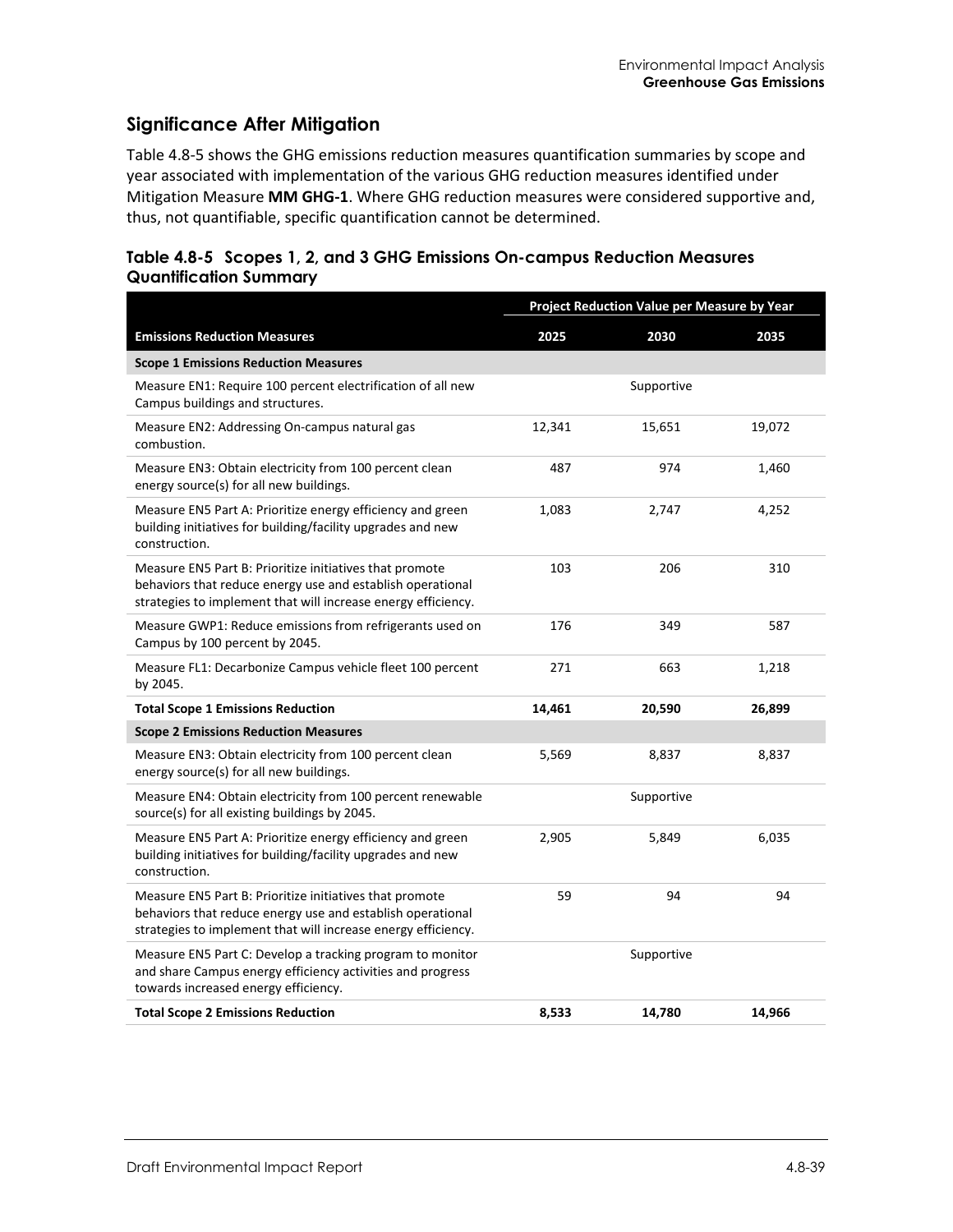#### University of California, Riverside **2021 Long Range Development Plan**

|                                                                                                                                                                                                                                          | Project Reduction Value per Measure by Year |                             |        |
|------------------------------------------------------------------------------------------------------------------------------------------------------------------------------------------------------------------------------------------|---------------------------------------------|-----------------------------|--------|
| <b>Emissions Reduction Measures</b>                                                                                                                                                                                                      | 2025                                        | 2030                        | 2035   |
| <b>Scope 3 Emissions Reduction Measures</b>                                                                                                                                                                                              |                                             |                             |        |
| Measure WG1: Implement and enforce SB 1383 organics and<br>recycling requirements to reduce landfilled organics waste<br>emissions 50 percent by 2022 and 75 percent by 2025.                                                            | 191                                         | 222                         | 252    |
| Measure WG2: Reduce Campus waste sent to landfills 90<br>percent by 2025 and 100 percent by 2035.                                                                                                                                        | 15                                          | 9                           | 110    |
| Measure TR1: Reduce GHG Emissions Related to Business Air<br>Travel.                                                                                                                                                                     |                                             | Supportive                  |        |
| Measure TR2: Implement programs for shared transit that<br>decrease passenger vehicle VMT 5 percent by 2025 and 20<br>percent by 2035.                                                                                                   | 1,484                                       | 1,516                       | 5,885  |
| Measure TR3: Develop and implement a Campus Active<br>Transportation Plan to shift 2 percent of baseline (2018)<br>passenger vehicle VMT to active transportation by 2025 and 8<br>percent by 2035.                                      | 104                                         | 106                         | 412    |
| Measure TR4: Reduce GHG emissions associated with Campus<br>commuting 10 percent by 2025 and 25 percent by 2035. This<br>supports UC Sustainability Practices Policy D.2.                                                                | 1,380                                       | 1,410                       | 1,060  |
| Measure WC1: Reduce per-capita water consumption 20<br>percent by 2025 and 35 percent by 2035 compared to<br>academic year 2018/2019 per capita consumption. This<br>supports and expands upon UC Policy on Sustainable<br>Practices I1. |                                             | Not Quantified <sup>1</sup> |        |
| Measure CS1: Increase carbon sequestration through<br>increasing tree planting and green space 5 percent by 2025<br>and 15 percent by 2035.                                                                                              | 11                                          | 11                          | 32     |
| Measure CR1: Reduce construction-related GHG emissions on<br>Campus 10 percent by 2025 and 25 percent by 2035 through<br>emission reduction controls and/or electric equipment<br>requirements.                                          | 292                                         | 110                         | 275    |
| <b>Total Scope 3 Emissions Reduction</b>                                                                                                                                                                                                 | 3,477                                       | 3,384                       | 8,026  |
| Projected Total Scopes 1, 2, and 3 Emissions Reductions                                                                                                                                                                                  | 26,471                                      | 38,754                      | 49,891 |

Notes: Total numbers are rounded values.

<sup>1</sup> Emissions related to water and wastewater were not included in the UCR 1990 and 2018 GHG inventories, and, as a result, data for this sector was not quantified for future conditions.

Source: Calculated and compiled by Rincon Consultants, Inc. See Appendix G.

[Figure 4.8-5](#page-40-0) visually demonstrates the calculated reduction value of Mitigation Measure MM GHG-1 as represented by the green line label "Mitigated Adjusted Forecast." The blue shaded area represents the anticipated value of the purchase of carbon offsets with the implementation of Mitigation Measure MM GHG-2. The dash lines represent the CEQA baseline threshold (black dash) and the UC Policy threshold (grey dash), while the dark blue dot represents the SB 32 2030 state target.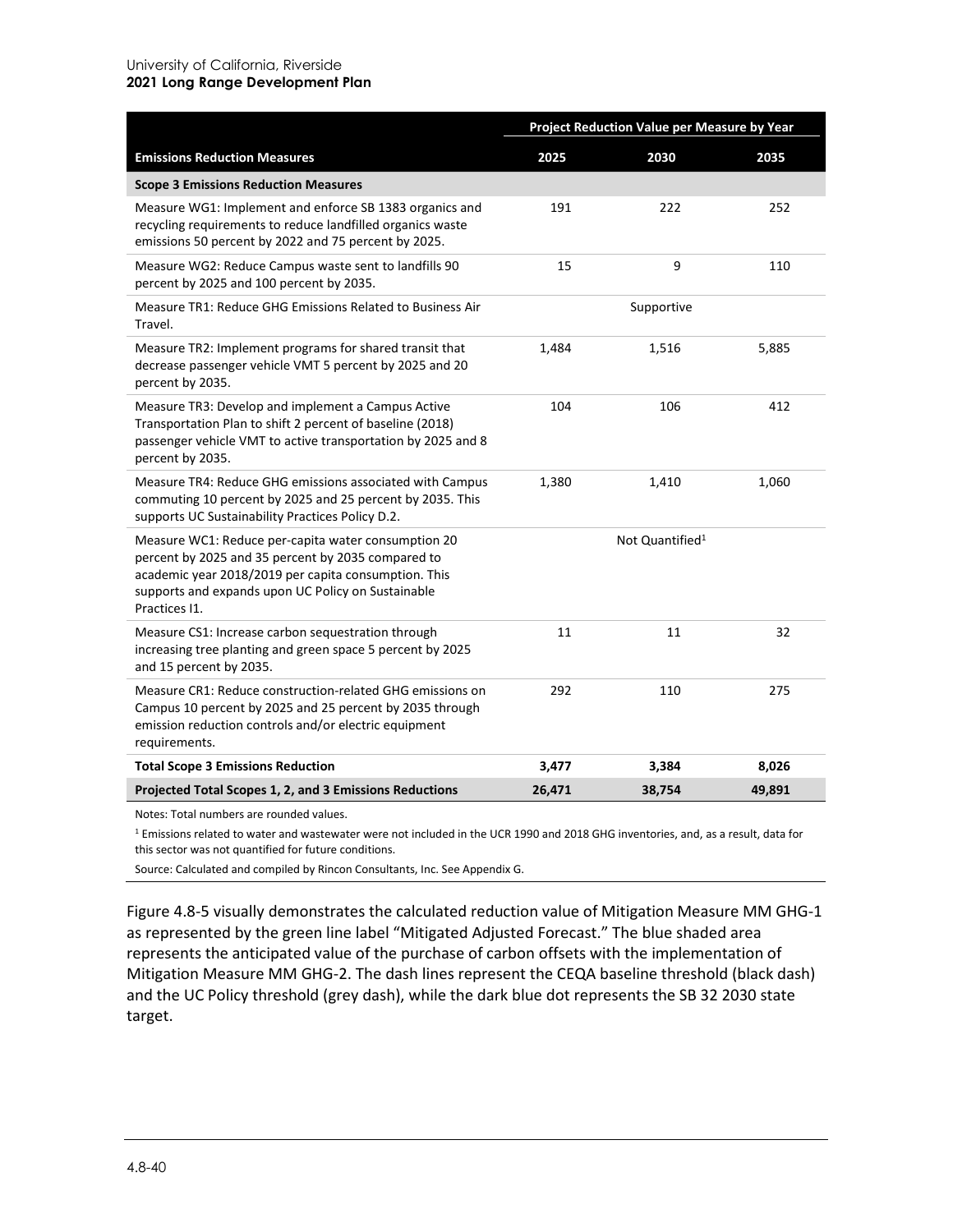

<span id="page-40-0"></span>**Figure 4.8-5 UCR Forecasted Growth Comparison to Thresholds**

Similar to actual, annual emissions fluctuations year-over-year (dependent on true growth implemented under the proposed 2021 LRDP), emissions reduction measures may be implemented in increments (i.e., one or more over time) and to differing degrees (i.e., more of one measure, less of one measure). By annually tracking GHG emissions levels, UCR would be able to calculate and purchase carbon offsets for the balance of GHG emissions after on-site reductions per Mitigation Measure MM GHG-1 that still exceed the UCR emissions thresholds by year, to meet the UCR GHG emissions targets of:

- $\blacksquare$  2018 baseline GHG emissions levels of 97,232 MTCO<sub>2</sub>e between 2021 LRDP adoption through December 31, 2025;
- *UC Policy on Sustainable Practices* emissions restrictions beginning on January 1, 2026 (i.e., carbon neutral Scope 1 and Scope 2 emissions); only Scope 3 emissions would be permitted; and
- Compliance with SB 32 no later than December 31, 2030 (40 percent below 1990 levels [82,167  $MTCO<sub>2</sub>e$ ]).

With implementation of Mitigation Measures **MM GHG-1 and MM GHG-2** requiring on-campus GHG reduction measures and the purchase of carbon offsets, the proposed 2021 LRDP would result in mitigated emissions that meet the UCR Thresholds. Therefore, with implementation of the identified mitigation measures, impacts related to generation of GHG emissions under the proposed 2021 LRDP would be **less than significant with mitigation incorporated**.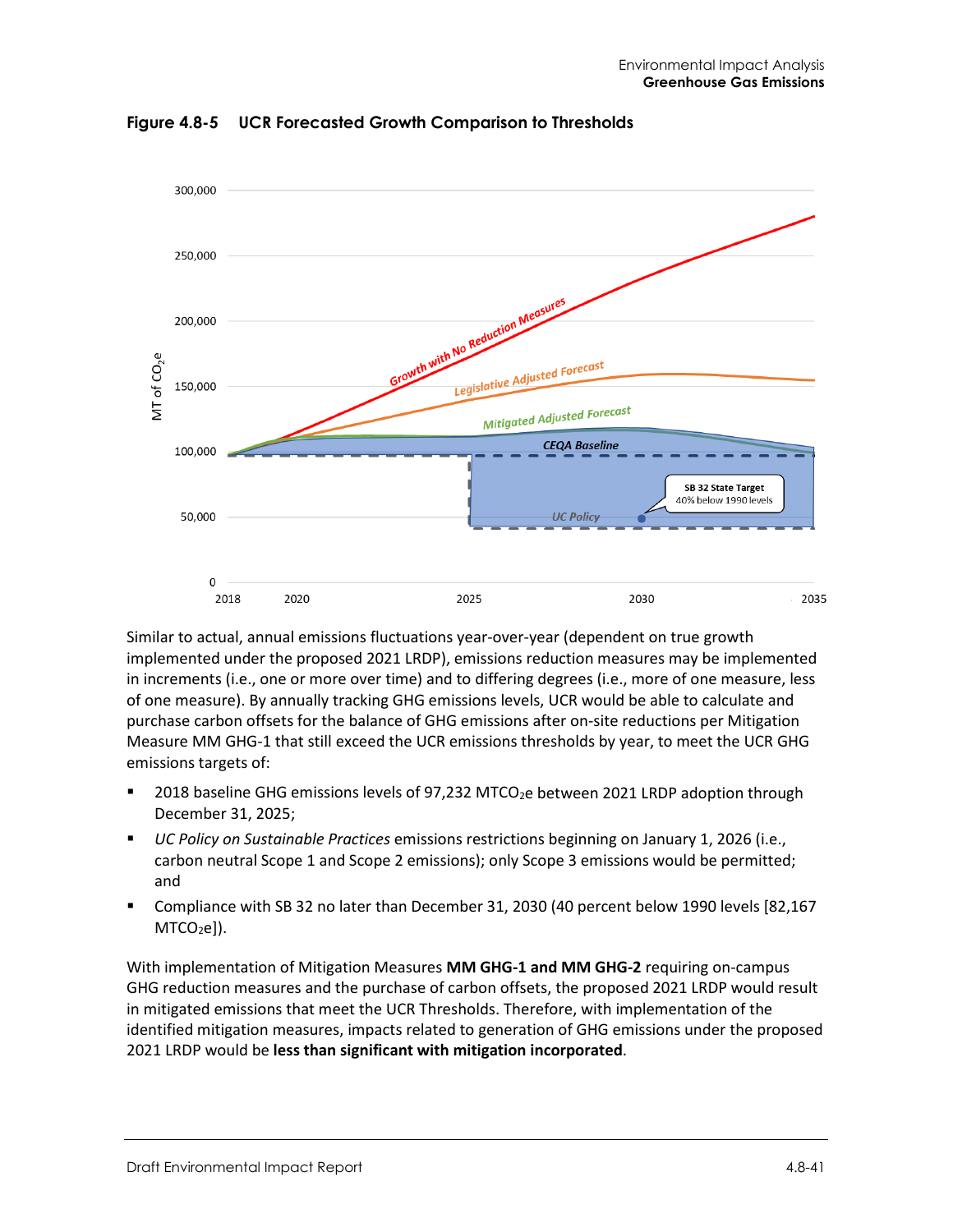**Impact GHG-2 CONFLICT WITH AN APPLICABLE PLAN, POLICY OR REGULATION ADOPTED FOR THE PURPOSE OF REDUCING THE EMISSIONS OF GREENHOUSE GASES.**

**THE PROPOSED 2021 LRDP GHG EMISSIONS DURING CONSTRUCTION AND OPERATION ARE PROJECTED TO EXCEED THE STATE TARGETS AND UC-DERIVED GHG EMISSION THRESHOLDS. THEREFORE, THE PROPOSED 2021 LRDP WOULD CONFLICT WITH THE GOALS OF AN APPLICABLE PLAN, POLICY OR REGULATION ADOPTED FOR THE PURPOSE OF REDUCING THE EMISSIONS OF GREENHOUSE GASES. HOWEVER, THIS IMPACT WOULD BE LESS THAN SIGNIFICANT WITH THE IMPLEMENTATION OF MITIGATION MEASURES.**

Campus development under the proposed 2021 LRDP would result in additional GHG emissions due to construction, an increase in mobile sources, more building space requiring more heating and cooling, and an increased campus population with respective operational activities entailing both increased commute-related mobile emissions and building energy-related stationary emissions. However, with implementation of the proposed 2021 LRDP:

- Existing campus facilities slated for retrofit would be redeveloped to be more energy efficient, resulting in less energy use and generating less emissions for those same facilities than under existing conditions (per **MM GHG-1**);
- New and retrofitted on-campus facilities would be developed to meet or exceed energy efficiency standards with a commitment to meet 2019 CBC Title 24 Part 6 (Building Energy Efficiency Standards) and Part 11 (California Green Building Standard) as well as achieve at least LEED Silver building certification, thereby resulting in fewer GHG emissions related to electricity and natural gas use compared to existing on-campus facilities (per **MM GHG-1**);
- Land use and planned infrastructure would be developed to discourage personal non-renewable fuel vehicle use, such as through construction of bicycle and transit infrastructure and encouragement of use of EVs, thereby reducing transportation-related emissions (per **MM GHG-1**) ; and
- Remaining GHG emissions that need to be reduced after the physical implementation of the proposed 2021 LRDP to meet UCR's GHG reduction targets would be abated by purchases of renewable energy credits and verified by carbon offset credits by UCR (**MM GHG-2**).

The proposed 2021 LRDP was evaluated for consistency with applicable State and UC plans that were developed with the intent of reducing GHG emissions. Applicable State and UC plans are discussed separately below.

### **Consistency with State Plans**

The CARB 2017 Scoping Plan outlines a pathway to achieving the GHG emissions reduction targets set under SB 32 that are considered interim targets toward meeting the longer-term 2045 carbon neutrality goal established by EO B-55-18. Implementation of the proposed 2021 LRDP would impede "substantial progress" toward meeting the SB 32 and EO B-55-18 targets if the proposed 2021 LRDP GHG emissions exceeded the respective State targets derived as 2025, 2030, and 2035 GHG emission thresholds. As discussed under Impact GHG-1, the proposed 2021 LRDP's GHG emissions would exceed these State targets. As a result, implementation of the proposed 2021 LRDP would conflict with the reduction targets of the 2017 Scoping Plan and SB 32, and, therefore, EO B-55-18, and would contribute to climate change. This impact is **significant**. Mitigation Measures **MM GHG-1 and MM GHG-2** requiring on-campus GHG reduction measures and the purchase of carbon offsets would be required.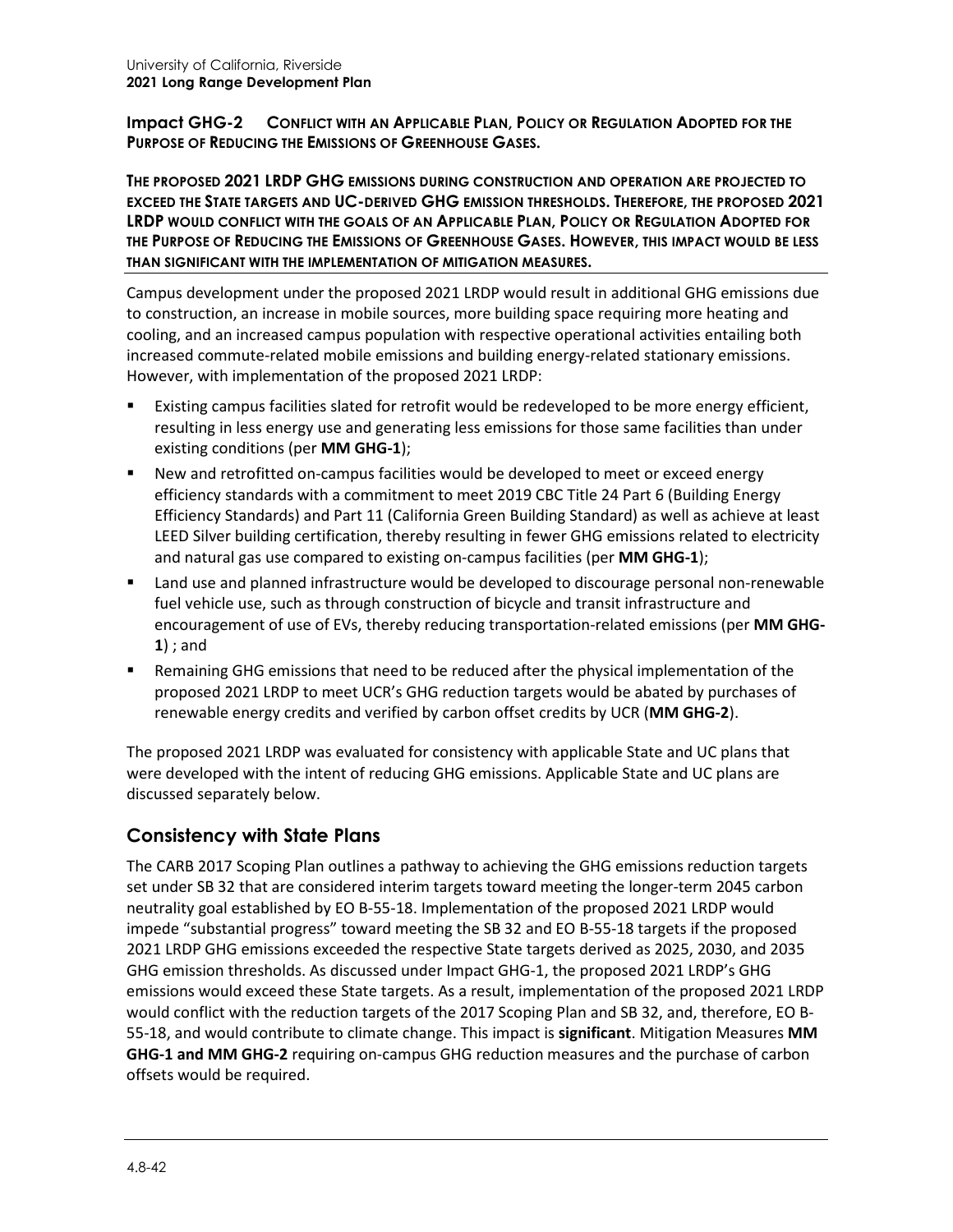With implementation of Mitigation Measures **MM GHG-1 and MM GHG-2**, UCR Scopes 1, 2, and 3 emissions would be reduced to meet State targets by 2025, 2030, and 2035 respectively and demonstrate UCR's path toward achieving the emissions goals outlined by these State plans. As such, the proposed 2021 LRDP would not preclude or create obstacles to future attainment of the related State GHG reduction goals. Therefore, the proposed 2021 LRDP impacts related to consistency with applicable State plans for GHG reduction would be **less than significant with mitigation incorporated**.

### **Consistency with UC Sustainability Policy**

The UC Sustainability Policy commits UC campuses, including UCR, to achieve carbon neutrality in terms of Scopes 1 and 2 emissions by 2025 and carbon neutrality in terms of all scopes by 2050 or sooner. The plan-specific GHG emissions thresholds utilized for the proposed 2021 LRDP in this analysis are interpolated targets for 2025, 2030, and 2035 to comply with a net-zero Scopes 1 and 2 emissions date of 2025.

As shown in [Table 4.8-3,](#page-33-0) the proposed 2021 LRDP Scopes 1 and 2 emissions in 2025 are projected to total 98,448 MTCO<sub>2</sub>e per year. Therefore, when evaluated under the *UC Policy on Sustainable Practices* target, the 2021 LRDP would not be consistent with the *UC Policy on Sustainable Practices* of Scopes 1 and 2 climate neutrality (i.e., net zero emissions) by 2025 and would represent a an obstacle to future attainment of the related UCR GHG reduction goal related to Scopes 1 and 2 emissions. This impact is significant. Mitigation Measures **MM GHG-1 and MM GHG-2** requiring oncampus GHG reduction measures and the purchase of carbon offsets would be required.

With implementation of Mitigation Measures **MM GHG-1 and MM GHG-2**, UCR Scopes 1 and 2 emissions would demonstrate carbon neutrality by 2025 as well as UCR's path toward achieving the emissions goals outlined by the *UC Policy on Sustainable Practices*. As such, the proposed 2021 LRDP would not preclude or create obstacles to future attainment of the related UC GHG reduction goals. Therefore, the proposed 2021 LRDP impacts related to consistency with applicable UC plans for GHG reduction would be **less than significant with mitigation incorporated**.

### **Mitigation Measures**

See Mitigation Measures **MM GHG-1 (Implement On-Campus GHG Emissions Reduction Measures) and MM GHG-2 (Purchase Carbon Offsets to Achieve GHG Emissions Reduction Balance)** under Impact GHG-1.

### **Significance After Mitigation**

See *Significance After Mitigation* discussion under Impact GHG-1. With implementation of **MM GHG-1 and MM GHG-2** requiring on-campus GHG reduction measures and the purchase of carbon offsets, the proposed 2021 LRDP would result in GHG emissions that meet the 2025, 2030, and 2035 GHG emission State and UC-derived targets. The proposed 2021 LRDP would not impede "substantial progress" toward meeting the CARB 2017 Scoping Plan, SB 32, EO B-55-18, or *UC Policy on Sustainable Practices* targets. Therefore, with implementation of the identified mitigation measures, impacts related to the proposed 2021 LRDP consistency with applicable GHG reduction plans would be **less than significant with mitigation incorporated**.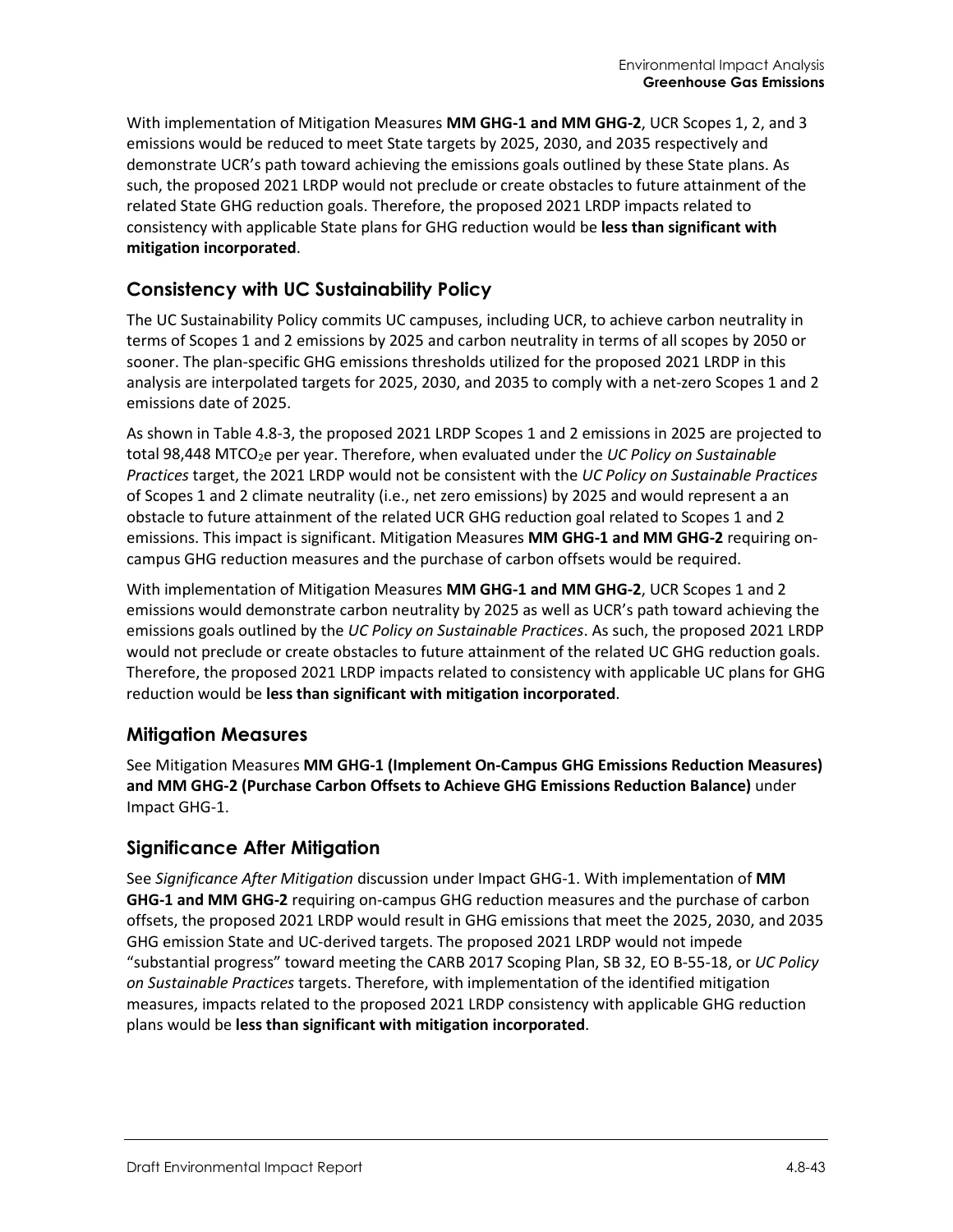# 4.8.4 Cumulative Impacts

GHG emissions and global climate change represent cumulative impacts. GHG emissions cumulatively contribute to the significant adverse environmental impacts of global climate change. No single project could generate enough GHG emissions to noticeably change the global average temperature; instead, the GHG emissions from past, present, and future projects and activities have contributed, currently are contributing, and would contribute to global climate change and its associated environmental impacts.

Project GHG emissions are inherently cumulative and do not require the estimation of cumulative projects in the region of a project (i.e., cumulative projects listed in Table 4-1). Rather, the determination of GHG cumulative impacts is based on the proposed plan's compliance with State targets established by SB 32 and EO B-55-18 to reduce GHG emissions to 40 percent below 1990 levels by 2030 and to net zero by 2045. In order to ensure that this goal would be achieved, Air Districts and Lead Agencies develop GHG thresholds to ensure compliance with the State target. Projects with GHG emissions in conformance with these thresholds, therefore, would not be considered significant for purposes of CEQA. In addition, although the emissions from such cumulative projects would add an incremental amount to the overall GHG emissions that cause global climate change impacts, emissions from projects consistent with these thresholds would not be a "cumulatively considerable" contribution under CEQA. Such projects would not be "cumulatively considerable," because they would be helping to solve the cumulative problem as a part of the SB 32 Scoping Plan process. As determined under Impact GHG-1, the proposed plan would exceed the applicable State target derived thresholds. Furthermore, as discussed under Impact GHG-2, the proposed 2021 LRDP would conflict with applicable plans adopted to reduce the emissions of GHGs, specifically the *UC Policy on Sustainable Practices*, CARB 2017 Scoping Plan, SB 32, and EO B-55-18. Therefore, there would be a potentially **significant cumulative impact** related to GHG emissions.

However, implementation of Mitigation Measures **MM GHG-1 and MM GHG-2** would reduce impacts related to the proposed 2021 LRDP's generation of GHG emissions to a less-than-significant level (represented by more than 40 percent below 1990 levels by 2030). And implementation of Mitigation Measures **MM GHG-1 and MM GHG-2** would reduce impacts related to the proposed 2021 LRDP's consistency with applicable GHG reduction plans to a less-than-significant level (represented by consistency with the *UC Policy on Sustainable Practices*, CARB 2017 Scoping Plan, SB 32, and EO B-55-18). As such, there would be a **less than significant with mitigation incorporated cumulative impact** related to GHG emissions generation and consistency with applicable GHG reduction plans.

## 4.8.5 References

- California, State of. 2018a. California's Fourth Climate Change Assessment Statewide Summary Report. Available: <http://www.climateassessment.ca.gov/state/>.
	- \_\_\_\_\_\_. 2018b. California's Fourth Climate Change Assessment Los Angeles Region Report. <http://www.climateassessment.ca.gov/regions/docs/20180928-LosAngeles.pdf>.
- CARB. 2018. EMFAC2017 Volume III Technical Documentation. <https://www.arb.ca.gov/emfac/>.
	- \_\_\_\_\_\_. 2020. California GHG Emissions for 2000 to 2018: Trends of Emissions and Other Indicators. <https://ww3.arb.ca.gov/cc/inventory/pubs/reports/2000\_2018/ghg\_inventory\_trends\_00- 18.pdf>.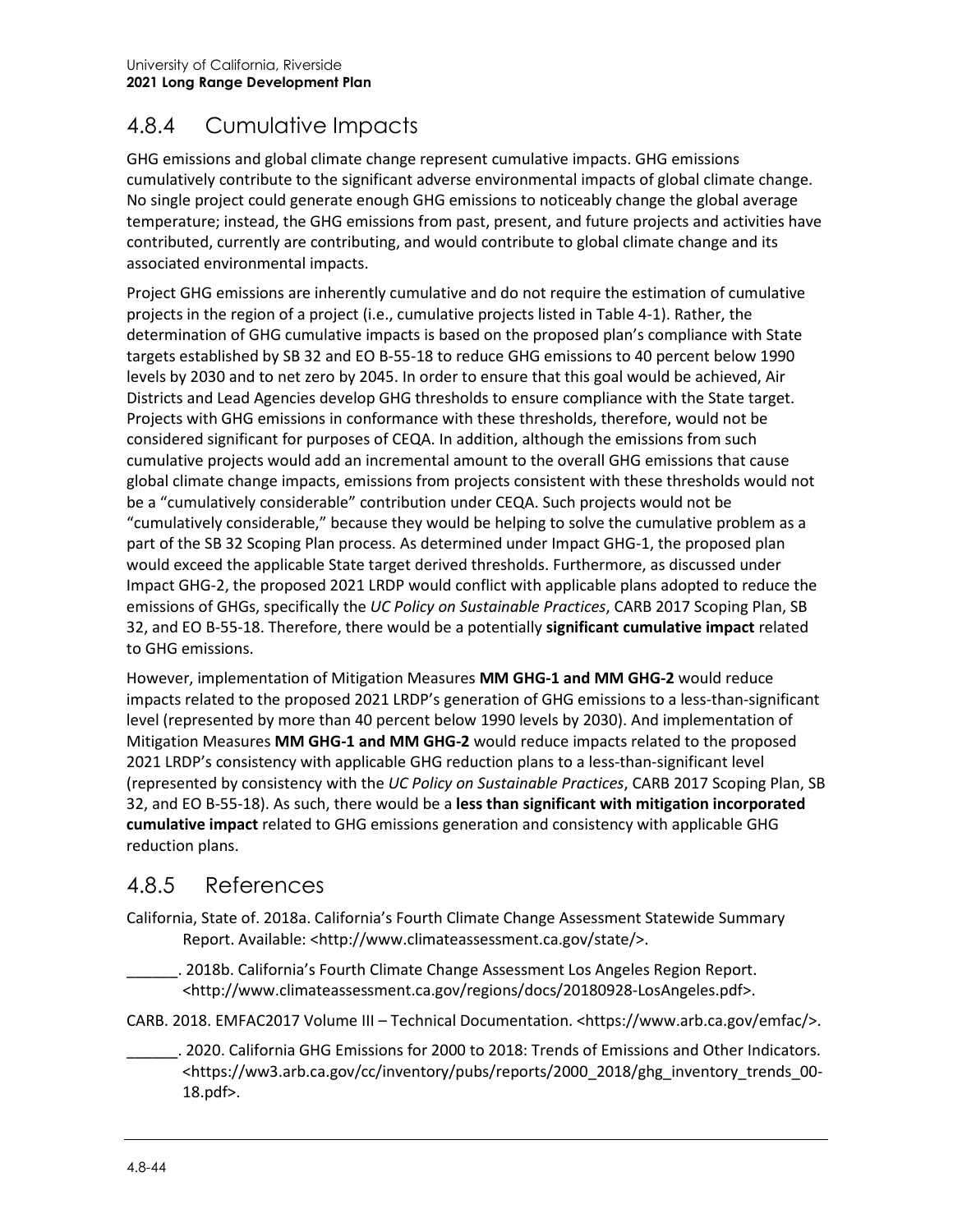\_\_\_\_\_\_. 2021. CARB Waiver Timeline. [<https://ww2.arb.ca.gov/resources/documents/carb-waiver](https://ww2.arb.ca.gov/resources/documents/carb-waiver-timeline)[timeline>](https://ww2.arb.ca.gov/resources/documents/carb-waiver-timeline).

- Intergovernmental Panel on Climate Change (IPCC). 2007a. AR4 Climate Change 2007: The Physical Science Basis. <https://www.ipcc.ch/report/ar4/wg1/>.
	- \_\_\_\_\_\_. 2007b. AR4 Climate Change 2007: Synthesis Report. <https://www.ipcc.ch/report/ar4/syr/>.
- \_\_\_\_\_\_. 2014a. Frequently Asked Questions. <https://www.ipcc-nggip.iges.or.jp/faq/FAQ.pdf>.
- \_\_\_\_\_\_. 2014b. Summary for Policymakers. In: AR5 Climate Change 2014, Mitigation of Climate Change. <https://www.ipcc.ch/report/ar5/wg3/>.
- \_\_\_\_\_\_. 2018. Summary for Policymakers. In: Global warming of 1.5°C. An IPCC Special Report. . https://www.ipcc.ch/sr15/>.
- NASA. 2010. Global Warming. https://earthobservatory.nasa.gov/features/GlobalWarming/page2.php.
- Riverside Transit Agency (RTA). 2019. Short Range Transit Plan FY19-FY21. <https://www.riversidetransit.com/images/DOWNLOADS/PUBLICATIONS/SRTPS/FY2019- 2021 percent20SRTP.pdf>.
- Seinfeld, J.H. and S.N. Pandis. 2006. Atmospheric Chemistry and Physics: From Air Pollution to Climate Change, 2nd Edition. New York. John Wiley & Sons.
- Southern California Gas (SCG). 2016. Gas Transmission Pipeline Interactive Map- Riverside. [https://socalgas.maps.arcgis.com/apps/webappviewer/index.html?id=aaebac8286ea4e4b8](https://socalgas.maps.arcgis.com/apps/webappviewer/index.html?id=aaebac8286ea4e4b8e425e47771b8138) [e425e47771b8138.](https://socalgas.maps.arcgis.com/apps/webappviewer/index.html?id=aaebac8286ea4e4b8e425e47771b8138)
- The Climate Registry (TCR). 2020. Default Emission Factors. <https://www.theclimateregistry.org/wp-content/uploads/2020/04/The-Climate-Registry-2020-Default-Emission-Factor-Document.pdf>.
- USDOT. 2021. USDOT National Highway Traffic Safety Administration CAFE Preemption Notice of Proposed Rulemaking. [https://www.nhtsa.gov/sites/nhtsa.gov/files/documents/cafe\\_preemption\\_nprm\\_0422202](https://www.nhtsa.gov/sites/nhtsa.gov/files/documents/cafe_preemption_nprm_04222021_1.pdf) [1\\_1.pdf.](https://www.nhtsa.gov/sites/nhtsa.gov/files/documents/cafe_preemption_nprm_04222021_1.pdf)
- United States Environmental Protection Agency (US EPA). 2018. Emission Factors for Greenhouse Gas Inventories. <https://www.epa.gov/sites/production/files/2018- 03/documents/emission-factors\_mar\_2018\_0.pdf>.
	- \_\_\_\_\_\_. 2020. Inventory of U.S. Greenhouse Gas Emissions and Sinks: 1990-2018. <https://www.epa.gov/sites/production/files/2020-04/documents/us-ghg-inventory-2020 main-text.pdf>.
- U.S. White House. 2021. Executive Order on Protecting Public Health and the Environment and Restoring Science to Tackle the Climate Crisis. [<https://www.whitehouse.gov/briefing](https://www.whitehouse.gov/briefing-room/presidential-actions/2021/01/20/executive-order-protecting-public-health-and-environment-and-restoring-science-to-tackle-climate-crisis/)[room/presidential-actions/2021/01/20/executive-order-protecting-public-health-and](https://www.whitehouse.gov/briefing-room/presidential-actions/2021/01/20/executive-order-protecting-public-health-and-environment-and-restoring-science-to-tackle-climate-crisis/)[environment-and-restoring-science-to-tackle-climate-crisis/>](https://www.whitehouse.gov/briefing-room/presidential-actions/2021/01/20/executive-order-protecting-public-health-and-environment-and-restoring-science-to-tackle-climate-crisis/).
- United Nations Environmental Program/GRID-Arendal. 2005. Greenhouse Effect. <https://www.grida.no/resources/6467>.